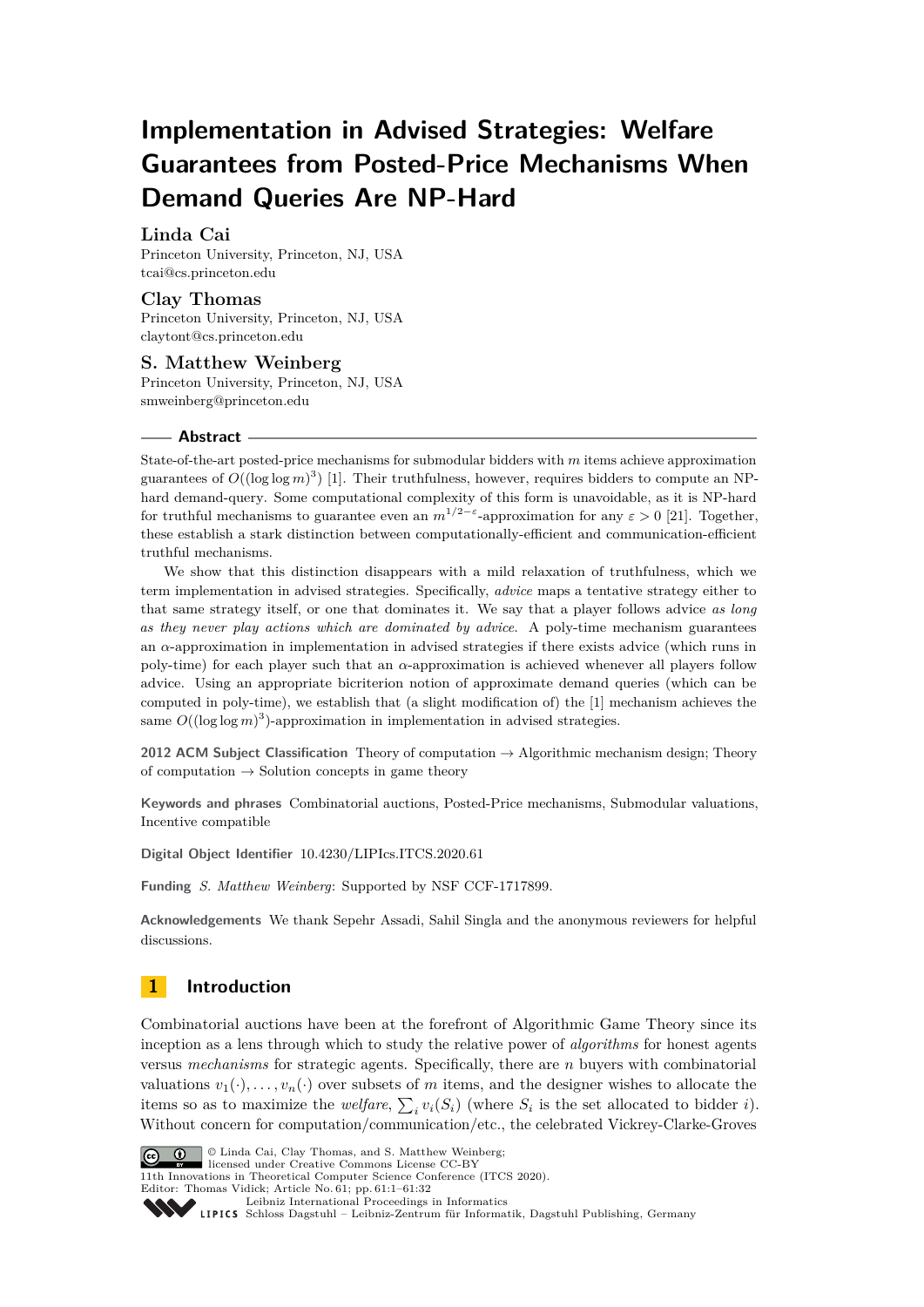### **61:2 Implementation in Advised Strategies**

mechanism [\[41,](#page-16-0) [9,](#page-14-1) [28\]](#page-15-0) provides a black-box reduction from precisely optimal mechanisms to precisely optimal algorithms. Of course, precisely optimal algorithms are NP-hard and require exponential communication in most settings of interest (for example, when buyers have submodular valuations over the items, which we'll take as the running example for the rest of the introduction), rendering VCG inapplicable. On the algorithmic front, poly-time/polycommunication constant-factor approximation algorithms are known [\[38,](#page-15-1) [30,](#page-15-2) [33,](#page-15-3) [4,](#page-13-1) [42,](#page-16-1) [24\]](#page-15-4) and a central direction in algorithmic mechanism design is understanding whether these guarantees are achievable by computationally/communication efficient truthful mechanisms as well.

From the communication complexity perspective, this problem is still wide open: stateof-the-art truthful mechanisms guarantee an *O*((log log *m*) 3 )-approximation [\[1\]](#page-13-0), yet no lower bounds separate achievable guarantees of mechanisms from algorithms (that is, it could very well be the case that truthful, poly-communication mechanisms can achieve the same guarantees as poly-communication algorithms). From the computational perspective, however, a landmark result of Dobzinski and Vondrak establishes that for all  $\varepsilon > 0$ , an  $m^{1/2-\varepsilon}$ . approximation is NP-hard for truthful mechanisms [\[21\]](#page-14-0). As poly-time algorithms guarantee a  $e/(e-1)$ -approximation [\[42\]](#page-16-1), this establishes a strong separation between computationallyefficient algorithms and computationally-efficient truthful mechanisms.

So while the communication perspective has seen exciting progress in recent years [\[15,](#page-14-2) [3\]](#page-13-2), the computational perspective is generally considered fully resolved. In this paper, we present a new dimension to the computational perspective, motivated by the following two examples. Consider first the truthful mechanism of [\[1\]](#page-13-0). The core of the mechanism is a posted-price mechanism: it visits each bidder one at a time, posts a price  $p_j$  on each remaining item  $j$ , and offers the option to purchase any set *S* of items at total price  $\sum_{j \in S} p_j$  (see Section [4](#page-10-0) and Appendix [B](#page-16-2) for a full description of their mechanism, which also includes randomization, pre-processing, and learning). The auxiliary parts of the mechanism run in poly-time,<sup>[1](#page-1-0)</sup> and the offered prices can also be computed in poly-time. While it might sound like this mechanism should be poly-time, the catch is that it's NP-hard for the buyer find their utility-maximizing set, called a *demand query*. Therefore, the mechanism is either not truthful (because the buyers do not select their utility-maximizing sets), or requires solving an NP-hard problem (because the buyers pick their favorite sets). Still, the analysis of [\[1\]](#page-13-0) and related mechanisms [\[12,](#page-14-3) [18,](#page-14-4) [31,](#page-15-5) [11,](#page-14-5) [26,](#page-15-6) [14,](#page-14-6) [22,](#page-14-7) [14\]](#page-14-6) seems fairly robust, suggesting that perhaps they should maintain their guarantees under reasonable strategic behavior. Indeed, the focus of this paper is a novel solution concept (described below) under which the [\[1\]](#page-13-0)  $O((\log \log m)^3)$ -approximation is maintained in polynomial time.

**A New Solution Concept: Implementation in Advised Strategies.** To get intuition for our solution concept, consider the following example due to [\[39\]](#page-15-7): there is only a single buyer, but the buyer can receive only *k* of the *m* items (this is the one-buyer case of Combinatorial Public Projects). Since there is just a single buyer, the obvious mechanism for the designer simply allows the buyer to pick any set of size *k* for free (call this the "Set-For-Free" mechanism). The same catch is that it is NP-hard for the buyer to pick their favorite set, so Set-For-Free is again not truthful (because the buyer picks a suboptimal set) or solving an NP-hard problem (because they find their favorite set). In fact, [\[39\]](#page-15-7) establishes that it is NP-hard for truthful mechanisms to achieve a  $m^{1/2-\epsilon}$ -approximation for any  $\epsilon > 0$ . Algorithmically, a poly-time  $e/(e-1)$ -approximation is known [\[35\]](#page-15-8), providing again a strong separation.

<span id="page-1-0"></span> $1$  Rather, they can be slightly modified to run in poly-time – see Section [4](#page-10-0) and Appendix [B.](#page-16-2)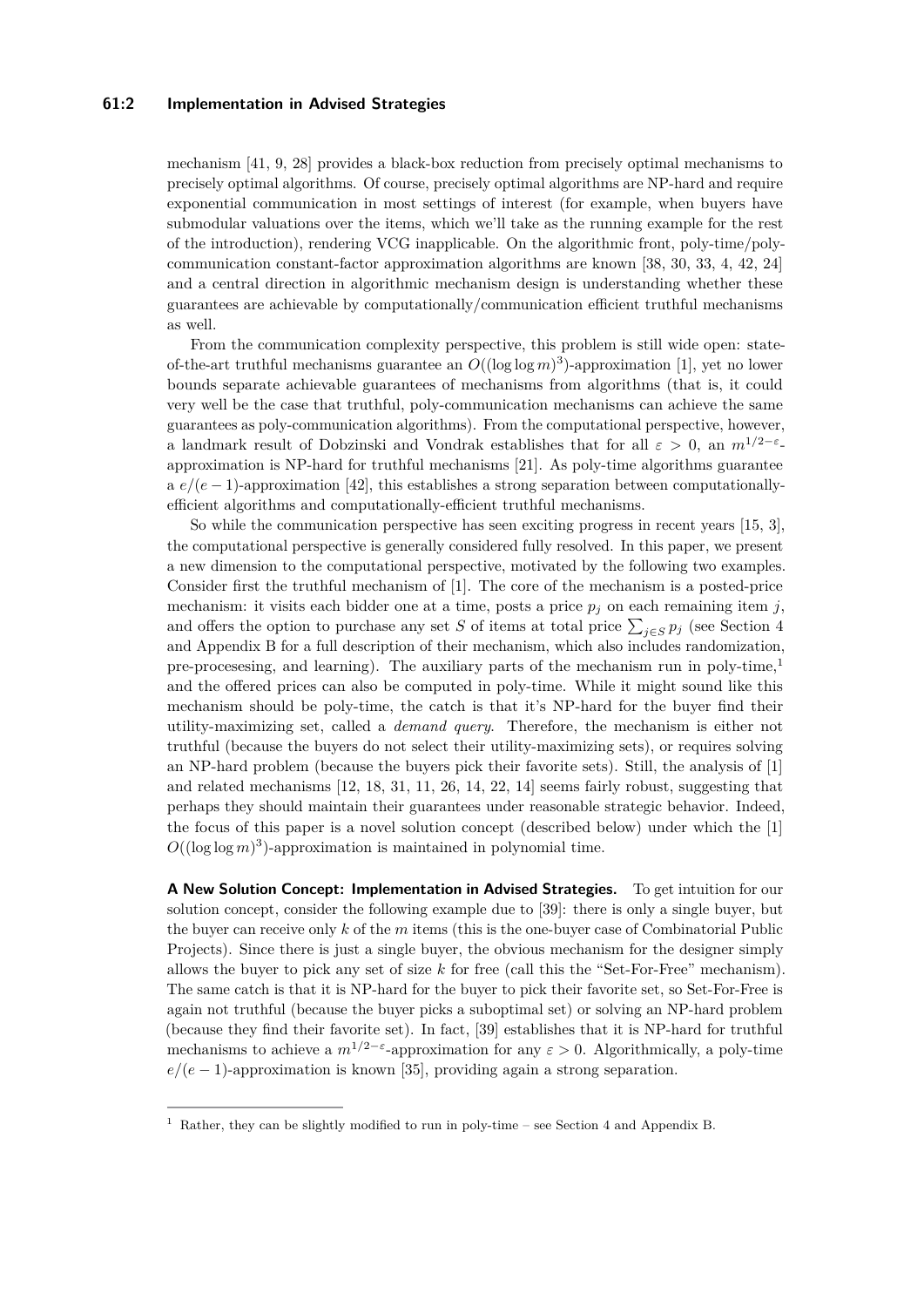We ask instead: what should one reasonably expect to happen if a strategic buyer participated in Set-For-Free? Consider the set *S* output by the poly-time algorithm of [\[35\]](#page-15-8). It is certainly reasonable for the buyer to select some set  $T \neq S$ : perhaps a different heuristic finds a better set. But it seems irrational for the buyer to select some set *T* with  $v(T) < v(S)$ . We therefore pose that there should be *some* reasonable solution concept under which Set-For-Free guarantees an  $e/(e-1)$ -approximation. Indeed, Set-For-Free guarantees an  $e/(e-1)$ -approximation under our proposed "implementation in advised strategies."

Formally, we will think of Set-For-Free as simply asking the buyer to report a set of size at most *k*, and then awarding them that set for free. In addition, the designer provides *advice*: a Turing machine  $A(\cdot, \cdot)$  which takes as input the buyer's valuation  $v(\cdot)$  (possibly as a circuit/Turing machine itself, or accessing it via value queries) and a tentative set *T*, then recommends a set *S* to purchase that is at least as good as *T*. Specifically in Set-For-Free, we will think of the advice as running the  $[35]$  approximation algorithm to get a set  $S'$  and outputting  $S := \arg \max \{v(T), v(S')\}$ . We say that a bidder *follows advice* if they select a set *S* with  $A(v, S) = S$ . The idea is that it seems irrational for the buyer to select a set without this property, when the advice gives a poly-time algorithm to improve it.

For a general mechanism, we think of advice as a Turing machine which takes as input the current state of the mechanism, the buyer's valuation, and a tentative action, then advises an (maybe the same, maybe different) action to take. Importantly, we say that advice is *useful* if for all strategies *s*, either the advice maps *s* to itself, or to another strategy which dominates it (see Section [2](#page-5-0) for full definition). Intuitively, this suggests that it is irrational for a buyer to use a strategy which advice does not map to itself. We postpone to Section [2](#page-5-0) a formal definition of what it means to follow advice, but note here that our definition is a natural relaxation of dominant strategies: if a mechanism has a dominant strategy *s*, then the only strategy which follows advice that recommends *s* is *s* itself. We say that mechanism guarantees a poly-time *α*-approximation in implementation in advised strategies whenever the mechanism itself concludes in poly-time, and there exists poly-time advice *A* such that an *α*-approximation is guaranteed whenever all bidders follow advice *A*. Again, note that the assumption on bidder behavior is quite permissive: they need not play a dominant, or even undominated strategy. We just assume they do not play a strategy which the advice itself dominates.

**Advice via Approximate Demand Queries.** We now revisit posted-price mechanisms, which achieve approximation guarantees of  $O((\log \log m)^3)$ , but whose truthfulness requires buyers to compute NP-hard demand queries. Instead, we pursue guarantees in implementation in advised strategies. For a posted-price mechanism with price vector **p**, our proposed advice will take as input a tentative set *T* for purchase, and the buyer's valuation  $v(\cdot)$ , and recommend a set *S* guaranteeing  $v(S) - \mathbf{p}(S) \ge v(T) - \mathbf{p}(T)$ .<sup>[2](#page-2-0)</sup> More specifically, our advice will compute a tentative recommendation  $S'$  independently of  $T$ , then simply recommend  $\arg \max \{v(S') - \mathbf{p}(S), v(T) - \mathbf{p}(T)\}\$ . Again, our behavioral assumption does not assume that the buyer will purchase the set  $S'$  tentatively recommended, just that they will not irrationally ignore the advice in favor of a lower-utility set.

The remaining challenge is now to find concrete advice under which the [\[1\]](#page-13-0) approximation guarantees are maintained. A first natural attempt is simply an approximate demand oracle: have a tentative recommendation *S'* with  $v(S') - p(S') \ge c \cdot \max_{T} \{v(T) - \sum_{j \in T} p_j\}.$ Unfortunately, even this is NP-hard for any  $c = \Omega(1/m^{1-\epsilon})$  (for any  $\varepsilon > 0$ ) [\[25\]](#page-15-9). Instead,

<span id="page-2-0"></span><sup>&</sup>lt;sup>2</sup> Throughout the paper we will use notation  $\mathbf{p}(S) := \sum_{i \in S} \mathbf{p}_i$ .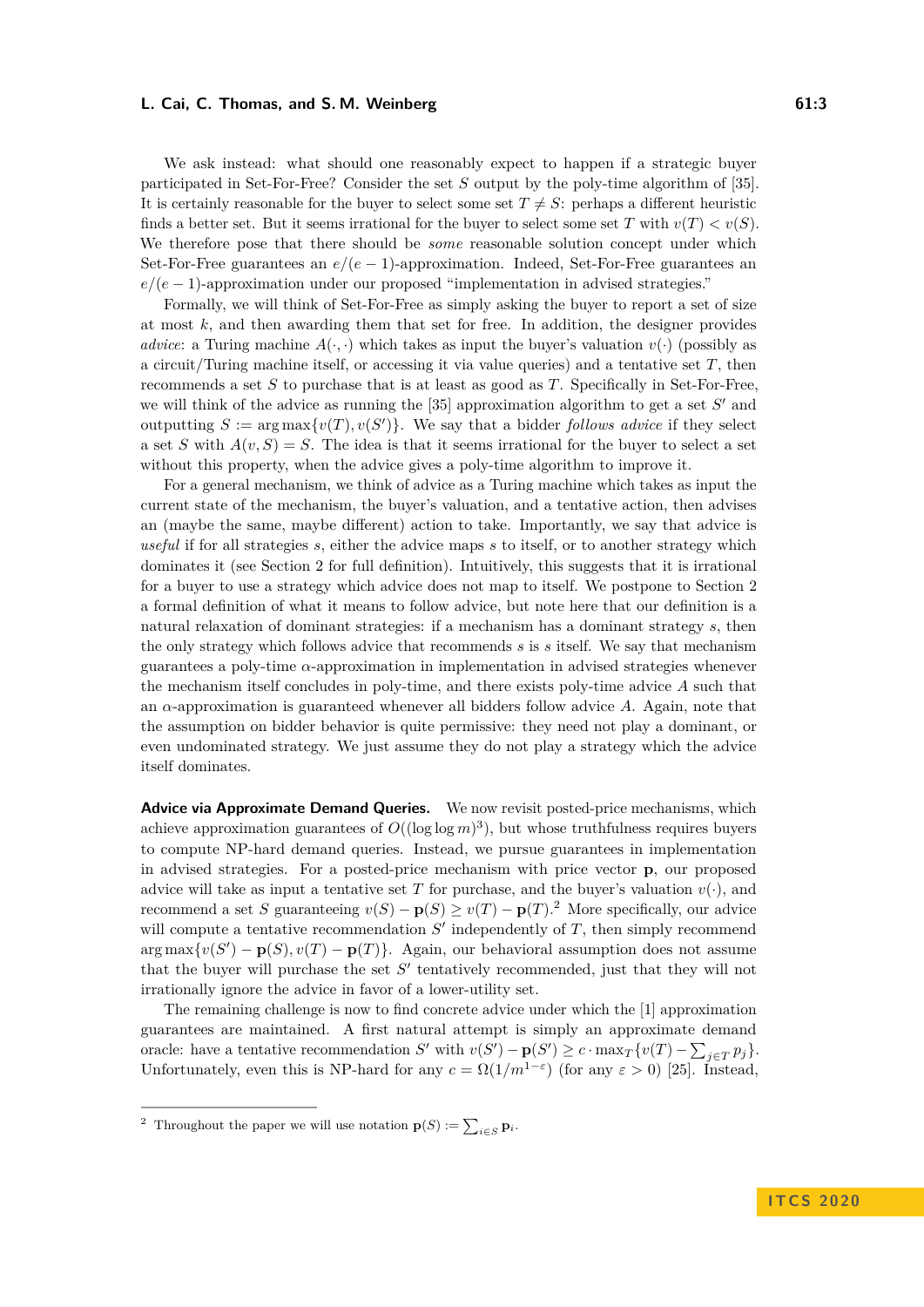### **61:4 Implementation in Advised Strategies**

we design bicriterion approximate demand oracles. Specifically, for some  $c, d < 1$ , a  $(c, d)$ approximate demand oracle produces a set *S*<sup> $\prime$ </sup> satisfying  $v(S') - p(S') \geq c \cdot \max_{T} \{v(T) - v(T')\}$  $p(T)/d$ . That is, the guaranteed utility is at least an *c*-fraction of the optimum *if all prices were increased by a factor of*  $1/d$ . We design a simple greedy  $(1/2, 1/2)$ -approximation in poly-time (based on [\[33\]](#page-15-3)), and further establish that the [\[1\]](#page-13-0) mechanism maintains its approximation guarantee up to an additional  $\min\{c, d\}$  factor when bidders follow advice provided in this manner by a (*c, d*)-approximate demand oracle. This allows us to conclude the main result of this paper:

<span id="page-3-2"></span>**Theorem 1.** *There exists a poly-time mechanism which achieves an*  $O((\log \log m)^3)$ *approximation to the optimal welfare for any number of submodular buyers in implementation in advised strategies.*

# **1.1 Roadmap**

Combinatorial auctions have a long history within AGT, along with related problems like Combinatorial Public Projects. The most related work is overviewed in Section [1,](#page-0-0) but we provide additional context in Section [1.2.](#page-3-0) Section [2](#page-5-0) contains a formal definition of implementation in advised strategies, repeating our motivating examples and providing additional discussion.

In Section [3,](#page-8-0) we design our poly-time (1*/*2*,* 1*/*2)-approximate demand oracles for submodular valuations. The proof is fairly simple, but we include the complete proof in the body for readers unfamiliar with [\[33\]](#page-15-3) (readers familiar with [\[33\]](#page-15-3) will find the outline simliar).

In Section [4,](#page-10-0) we establish that existing posted-price mechanisms maintain their approximation guarantees as long as buyers follow advice given by  $(\Omega(1), \Omega(1))$ -approximate demand oracles. We include a complete analysis of the main lemma of [\[26\]](#page-15-6) concerning "fixed price auctions" for readers unfamiliar with this aspect (readers familiar with [\[26\]](#page-15-6) will find the outline similar). We defer all aspects of the analysis of [\[1\]](#page-13-0) to Appendix [B.](#page-16-2)

Finally, in Section [5,](#page-12-0) we design simple poly-time  $(\frac{1}{\sqrt{m}}, \frac{1}{1+\sqrt{m}})$ -approximate demand oracles for subadditive valuations. This is essentially the best possible even for XOS valuations,<sup>[3](#page-3-1)</sup> due to known lower bounds on welfare-maximization with value queries [\[17\]](#page-14-8) and the results of Section [4.](#page-10-0)

### <span id="page-3-0"></span>**1.2 Discussion and Related Work**

There is a vast literature studying combinatorial auctions, which we will not attempt to overview in its entirety here. We summarize the lines of work most relevant to ours below.

**VCG-based Mechanisms.** The Vickrey-Clarke-Groves mechanism provides a poly-time/ poly-communication black-box reduction from precise welfare maximization with a truthful mechanism to precise welfare maximization with an algorithm for any class of valuation functions [\[41,](#page-16-0) [9,](#page-14-1) [28\]](#page-15-0). The same reduction applies for "maximal-in-range" approximation algorithms, but this approach provably cannot achieve sub-polynomial approximations in polytime (unless  $P = NP$ ) or subexponential communication [\[8,](#page-14-9) [7,](#page-14-10) [10\]](#page-14-11). Still, in some regimes (e.g. arbitrary monotone valuations with poly-time/poly-communication, or XOS valuations with abitary monotone valuations with poly-time/poly-communication, or XOD valuations with poly-time), no better than a  $\Theta(\sqrt{m})$ -approximation is achievable even with honest players,  $\beta$  and a  $\Theta(\sqrt{m})$ -approximation is achievable via truthful VCG-based mechanisms [\[32,](#page-15-10) [17\]](#page-14-8).

<span id="page-3-1"></span><sup>&</sup>lt;sup>3</sup> More precisely, it is unconditionally hard to obtain a  $(1/m^{1/2-\varepsilon}, 1/m^{1/2-\varepsilon})$ -approximate demand query for XOS valuations using polynomially many black-box value queries.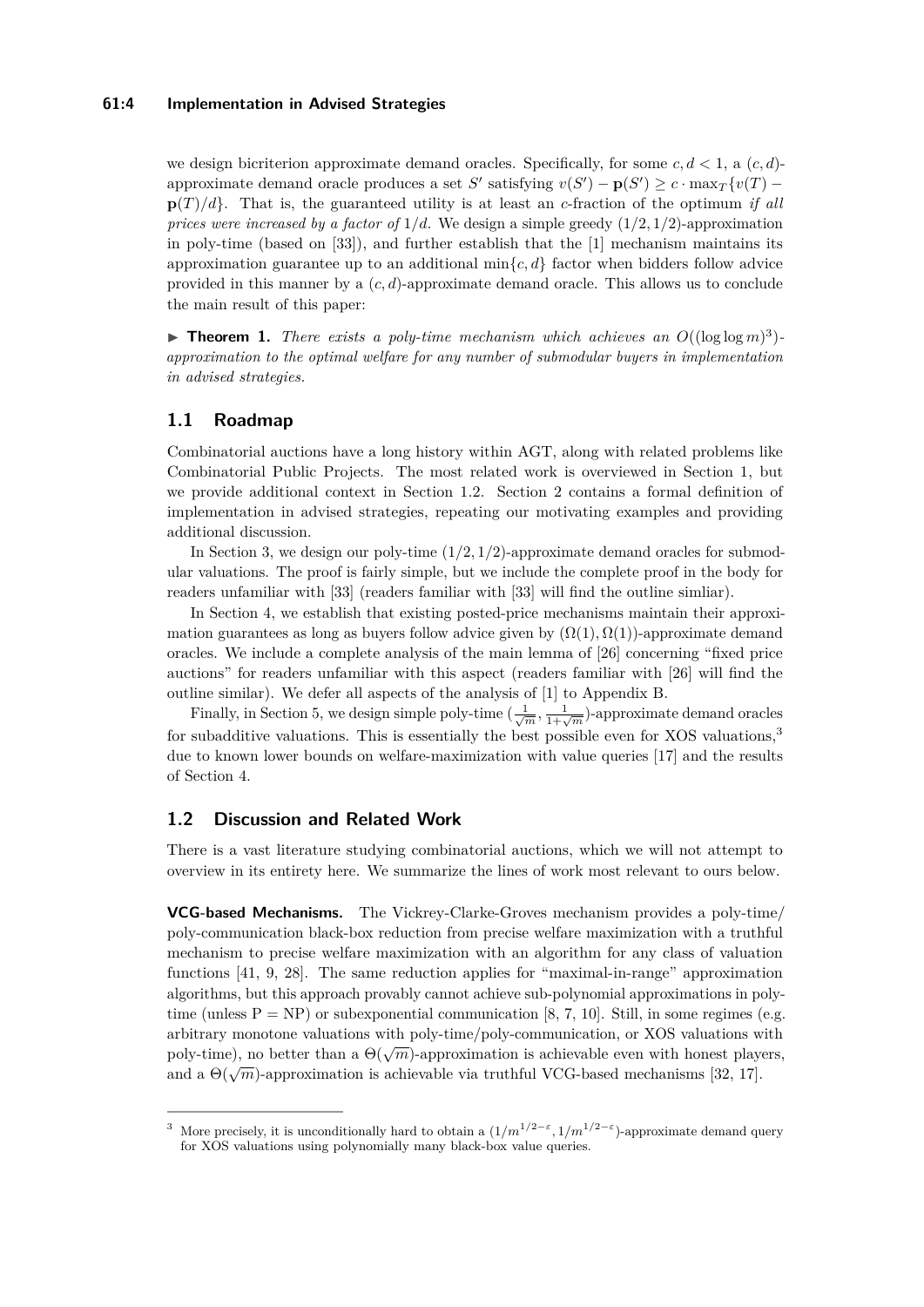**Combinatorial Auctions in the Computational Model.** Taking the above discussion into account, valuation function classes above XOS (including subadditive, or arbitrary monotone) account, vandation function classes above AOS (including subadditive, or arbitrary monotone) are "too hard", in the sense that  $\Theta(\sqrt{m})$  is the best approximation achievable in poly-time even without concern for incentives, and this guarantee can be matched by VCG-based truthful mechanisms. Other valuation function classes like Gross Substitutes are "easy", in the sense that precise welfare maximization is achievable in poly-time, so the VCG mechanism is polytime as well. Submodular valuations are a fascinating middle ground. Here, an algorithmic *e/*(*e*−1)-approximations is possible in poly-time (and it is NP-hard to do better) [\[42,](#page-16-1) [34,](#page-15-11) [19\]](#page-14-12), but a long series of works establishes that it is NP-hard for a truthful mechanism to even achieve an  $m^{1/2-\epsilon}$ -approximation (for any  $\epsilon > 0$ ) [\[36,](#page-15-12) [7,](#page-14-10) [8,](#page-14-9) [10,](#page-14-11) [13,](#page-14-13) [20,](#page-14-14) [19,](#page-14-12) [21\]](#page-14-0).

On this front, our work establishes that significantly better  $(O((\log \log m)^3))$  guarantees are achievable with a slightly relaxed solution concept, matching the state-of-the-art in the communication model. In addition to the standalone motivation for the communication model discussed below, our work establishes that resolving key open questions (e.g. is there a constant-factor approximation in the communication model for submodular valuations?) may have strong implications in the computational model as well (via implementation in advised strategies).

**Combinatorial Auctions in the Communication Model.** In the communication model, only arbitrary monotone valuations are "too hard" per the above discussion: a 2-approximation is possible for subadditive valuations, and a  $\frac{1}{1-(1-1/n)^n}$ -approximation is possible for XOS valuations in poly-communication, both of which are tight [\[24,](#page-15-4) [17,](#page-14-8) [23\]](#page-15-13). Yet, no truthful constant-factor approximations are known (the state-of-the-art is  $O((\log \log m)^3)$  for sub-modular/XOS [\[1\]](#page-13-0) or  $O(\log m \log \log m)$  for subadditive [\[12\]](#page-14-3)). On the lower bounds side, *no* separations are known between the approximation ratios of truthful mechanisms and non-truthful algorithms using  $poly(n, m)$  communication, even for *deterministic* truthful mechanisms (where the  $O(\sqrt{m})$ -approximation of [\[17\]](#page-14-8) remains the state-of-the-art). Determining whether such a separation exists is the central open problem of this agenda  $(e.g. [15, 3]).$  $(e.g. [15, 3]).$  $(e.g. [15, 3]).$  $(e.g. [15, 3]).$ 

On this front, our work in some sense unifies the state-of-the-art for submodular valuations in the communication and computational models via implementation in advised strategies. So in addition to the standalone interest in establishing (or disproving) a separation in the communication model, such a result will now likely have implications in the computational model as well.

**Posted Price Mechanisms.** Posted-price mechanisms are ubiquitous in mechanism design, owing to their simplicity and surprising ability to guarantee good approximations through a variety of lenses [\[31,](#page-15-5) [11,](#page-14-5) [26,](#page-15-6) [14,](#page-14-6) [22,](#page-14-7) [1\]](#page-13-0). Very recent work also establishes posted-price mechanisms as the unique class of mechanisms which is "strongly obviously strategy-proof" [\[37\]](#page-15-14). One minor downside of these mechanisms is that they require buyers to compute NP-hard demand queries. Our work formally mitigates this downside under implementation in advised strategies. For example, our work immediately extends the price of anarchy bounds of [\[11\]](#page-14-5) to hold in equilibria which are poly-time learnable for submodular buyers (previously the equilibria required computation of demand queries).

**Combinatorial Public Projects.** Combinatorial Public Projects is a related problem, which has also received substantial attention. Here, the designer may select any set of *k* items, but *every* bidder receives all *k* items (instead of the bidders each receiving disjoint sets of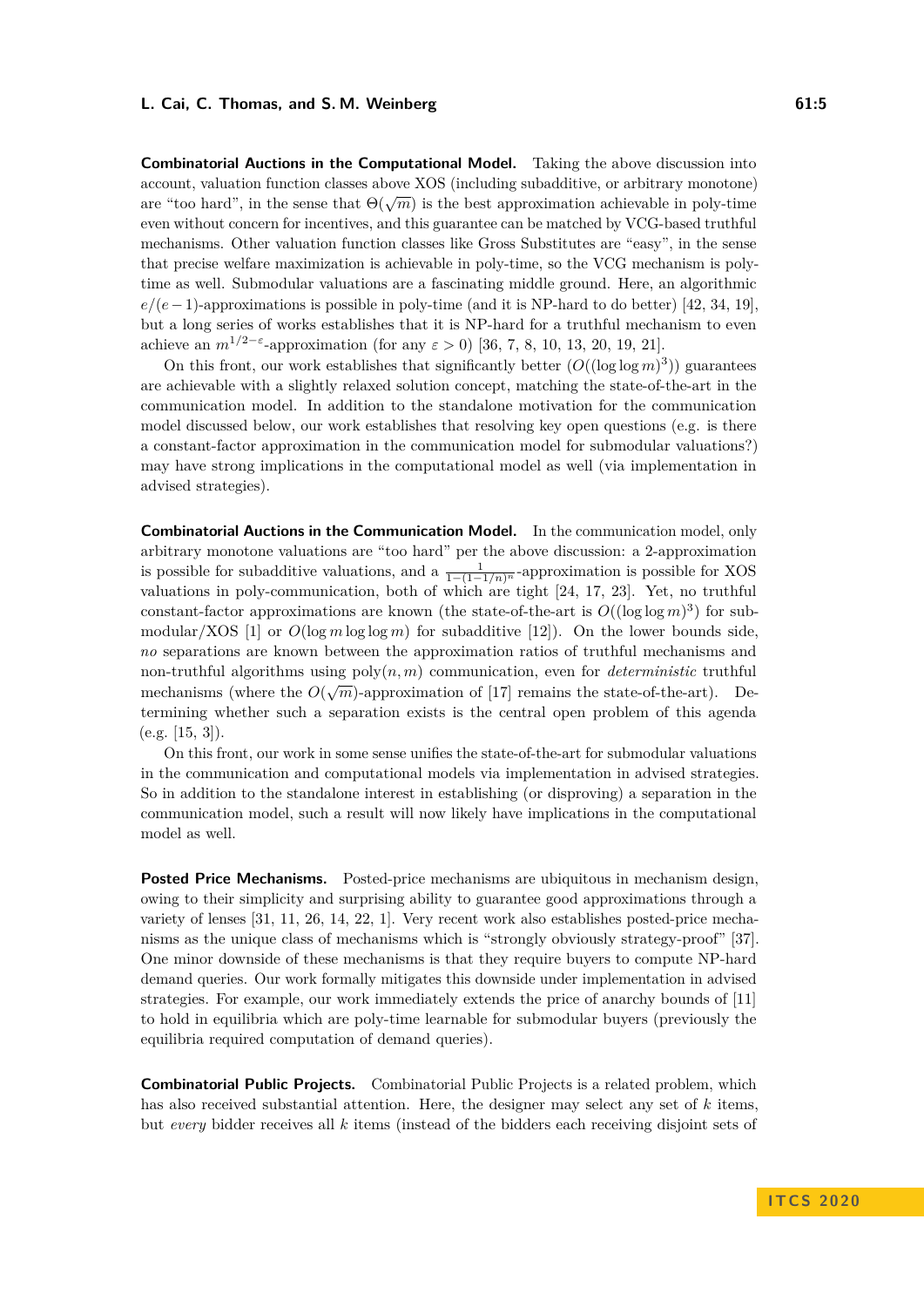### **61:6 Implementation in Advised Strategies**

items, as in auctions). We used the single submodular bidder Combinatorial Public Projects problem as a motivating example due to the hardness results established in [\[39\]](#page-15-7): no poly-time problem as a motivating example due to the naturess results established in [55]. Ho pory-time<br>truthful mechanism can achieve an approximation ratio better than  $O(\sqrt{m})$  (unless P = NP). Contrast this with the general communication model, where Set-For-Free is truthful and precisely optimizes welfare. Follow up work of [\[6\]](#page-14-15) establishes that while the single-bidder CPPP is inapproximable only because demand queries are NP-hard, the strong multi-bidder inapproximability results of [\[36,](#page-15-12) [8\]](#page-14-9) hold even when bidders have access to demand oracles.

[\[31,](#page-15-5) [14,](#page-14-6) [1\]](#page-13-0) already establish that the aforementioned computational separations no longer hold with demand oracles (so the story for combinatorial auctions differs greatly from combinatorial public projects). Our work further establishes that the same guarantees are achievable in truly polynomial time, under a relaxed solution concept.

**(***c, d***)-Approximate Demand Oracles.** To the best of our knowledge, bicriterion approximate demand oracles have not previously been considered. However, prior work regarding approximation algorithms for nonnegative submodular functions with bounded curvature subject to a matroid constraint designs a randomized  $(1 - 1/e, 1 - 1/e)$ -approximate demand oracle for submodular functions (under a different name) [\[40,](#page-16-3) [27,](#page-15-15) [29\]](#page-15-16). We include our  $(1/2, 1/2)$ -approximate demand oracles for submodular functions as they are deterministic and significantly simpler (note also that determinism makes our related solution concepts significantly cleaner).

**Related Solution Concepts.** The most related existing solution concept to ours is Algorithmic Implementation in Undominated Strategies [\[2\]](#page-13-3). Here, a mechanism achieves an *α*-approximation if whenever players play *any undominated strategy*, the resulting allocation is an *α*-approximation (and for all dominated strategies, there is a poly-time algorithm to find an undominated one which dominates it). For posted-price mechanisms, this solution concept has no bite as the only undominated strategy is to pick the utility-maximizing set, and it is not possible to find this set in poly-time. We establish in Observation [10](#page-8-1) that implementation in advised strategies is a relaxation of algorithmic implementation in undominated strategies. The purpose of our novel solution concept is to have bite even when it is NP-hard to find an undominated strategy.

# <span id="page-5-0"></span>**2 Implementation in Advised Strategies**

Motivated by the example of [\[39\]](#page-15-7), we first relax the requirement that a mechanism be truthful, instead requiring that a mechanism achieve its approximation guarantee whenever players behave in a manner which is not clearly irrational. Before proposing our formal definition, let's examine it applied to two motivating examples.

**Example One: [\[39\]](#page-15-7).** There is a single buyer with submodular valuation function  $v(\cdot)$ . The seller's mechanism (Set-For-Free) allows the buyer to state any set of size *k*, and receive that set for free. Recall that it is NP-hard for the buyer to find their favorite set of size *k* – so if the mechanism is to be truthful, it is not poly-time (unless  $P = NP$ ). The buyer can indeed find an  $e/(e-1)$ -approximation in poly-time [\[35\]](#page-15-8), but assuming the buyer will run this particular algorithm (or any specific approximation algorithm) is perhaps too strong an assumption.

Instead, we assume simply that the buyer picks a set yielding *at least as much utility* as this  $e/(e-1)$ -approximation. Specifically, we will think of the designer as providing a poly-time mechanism (Set-For-Free – the buyer states a set of size *k* and receives that set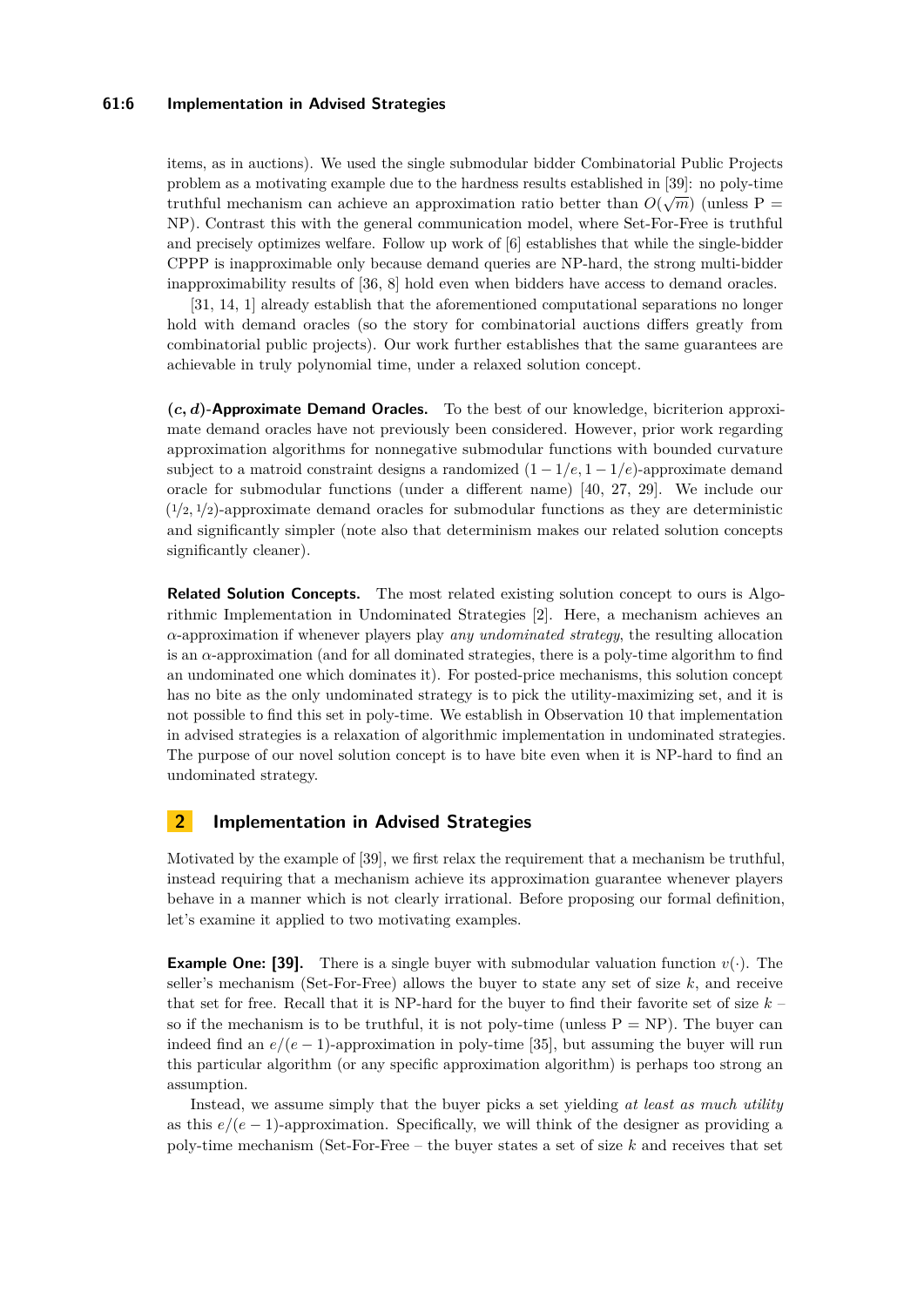for free), and a poly-time *advice algorithm* (takes as input the buyer's valuation function  $v(\cdot)$ , and a tentative set *S*, then runs the  $e/(e-1)$ -approximation to get a set *T* and outputs  $\arg \max \{v(S), v(T)\}\$ , tie-breaking for *S*). Intuitively, we are claiming that it is certainly rational for the buyer to purchase a set other than *T*, but that it is irrational to purchase a set with  $v(S) < v(T)$ .

**Example Two: Posted-Price Mechanisms.** Consider now any posted-price mechanism. Again, we think of the designer as providing a poly-time mechanism (for all *i*, computes in poly-time a price vector to offer bidder  $i$ , based on interactions with bidders *), along with* a poly-time advice algorithm (takes as input the buyer's valuation function  $v(\cdot)$ , a tentative set *S*, computes in poly-time a set *T* and outputs arg max $\{v(S) - \mathbf{p}(S), v(T) - \mathbf{p}(T)\}\)$ , again tie-breaking for *S*). Again note that we are claiming that it may be rational for the buyer to purchase a set other than *T*, but that it is irrational to purchase a set yielding lower utility than *T*.

Importantly, we emphasize that we assume the buyer achieves at least as much *utility* as recommended (a well-justified behavioral assumption, although not particularly convenient for welfare guarantees), and *not* that the buyer picks a set guaranteeing them at least as much welfare (more convenient for analyzing welfare guarantees, but an unmotivated assumption). With these instantiations in mind, we now build up language to present our formal definition.

▶ **Definition 2** (Mechanism as an Extended Form Game). *Formally, a* mechanism *is just an extended form game: at every state, it solicits actions from one or more players and (possibly randomly) updates its state. With probability one, the mechanism eventually reaches a terminal state, and (possibly randomly) outputs an allocation of items and payments charged.*

*A mechanism is* poly-time *if every state update is poly-time computable, and the mechanism reaches a terminal state with probability one after* poly(*n, m*) *updates.*

 $\triangleright$  **Definition 3** (Strategies, Utility, and Dominance). A strategy  $s(\cdot)$  for player *i* is simply a *mapping from the current state*  $x$  *of the mechanism to an action*  $s(x)$ *.* 

*We denote by*  $u_i(v_i, \vec{s})$  *the expected utility of player <i>i* when their valuation function is  $v_i(\cdot)$  *and the players use strategy profile*  $\vec{s}$ *.* 

*Strategy*  $s(·)$  dominates *strategy*  $s'(·)$  *for player i with valuation*  $v_i(·)$  *if for all*  $s_{-i}$ *,*  $u_i(v_i, s_i; \vec{s}_{-i}) \ge u_i(v_i, s_i'; \vec{s}_{-i}),$  and there exists an  $\vec{s}_{-i}$  such that  $u_i(v_i, s_i; \vec{s}_{-i}) > u_i(v_i, s_i'; \vec{s}_{-i}).$ 

**Definition 4** (Advice). Advice is a function  $A(\cdot, \cdot, \cdot)$  which takes as input the valuation  $v_i(\cdot)$ *of a player, a state x of a mechanism, and a tentative action a, then (possibly randomly) outputs an advised action*  $A(v_i, x, a)$ *. We say that advice is poly-time if it is poly-time computable.*

*Observe that every advice*  $A(\cdot, \cdot, \cdot)$ *, valuation function*  $v_i(\cdot)$ *, and tentative strategy*  $s(\cdot)$ *induces a strategy*  $A^{v_i,s}(\cdot)$  *with*  $A^{v_i,s}(x) := A(v_i, x, s(x))$ *.* 

- <span id="page-6-1"></span> $\triangleright$  **Definition 5** (Useful Advice). We say that advice A is useful if:
- 1. For all  $s(\cdot)$ , and all  $v_i(\cdot)$ , either  $A^{v_i,s}(\cdot) = s(\cdot)$ , or  $A^{v_i,s}(\cdot)$  dominates  $s(\cdot)$  (for valuation  $v_i(\cdot)$ .
- **2.** For all  $s(\cdot)$  and all  $v_i(\cdot)$ ,  $A^{v_i, A^{v_i, s}}(\cdot) = A^{v_i, s}(\cdot)$  (Advice is idempotent applying advice *to*  $s(\cdot)$  *twice is the same as applying it once*).

<span id="page-6-0"></span>Intuitively, Property 1 guarantees that the bidder should indeed follow advice given by *A* instead of whatever strategy they had originally planned. Property 2 guarantees essentially that the bidder does not get "stuck" in an exponentially-long loop trying to repeatedly improve their strategy via advice (because the loop terminates after one iteration). Let us briefly observe the following implication of our definition (which we explore further when revisiting our two main examples):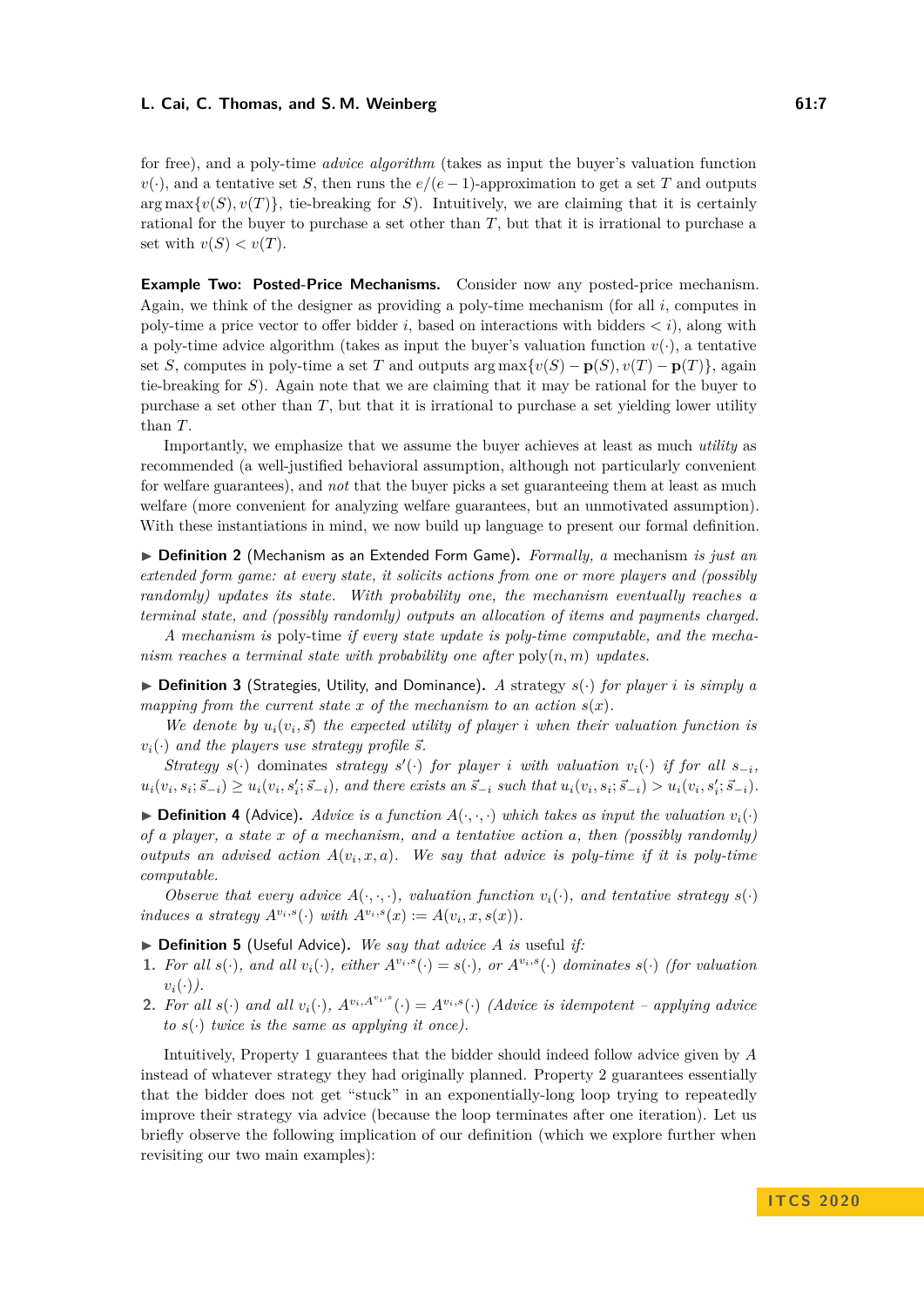### **61:8 Implementation in Advised Strategies**

 $\triangleright$  **Observation 6.** Let  $A(\cdot, \cdot, \cdot)$  be useful, and let  $A(v_i, x, a) \neq a$ . Then for all *s* such that  $s(x) = a$ ,  $A^{v_i,s}(\cdot)$  *dominates*  $s(\cdot)$ *.* 

Intuitively, useful advice *A* separates strategies into *advised* strategies (where  $A^{v_i,s}(\cdot)$ )  $s(\cdot)$ , and *ill-advised* strategies (where  $A^{v_i,s}(\cdot)$  dominates  $s(\cdot)$ ). We say that a bidder follows advice if they use an advised strategy.

 $\blacktriangleright$  **Definition 7** (Follows Advice). We say that  $s(\cdot)$  is advised for  $v_i(\cdot)$  under A if  $A^{v_i,s}(\cdot) = s(\cdot)$ . *A* bidder with valuation  $v_i(\cdot)$  follows advice *A* if they use a strategy which is advised under *A*.

Intuitively, we are claiming that it is irrational for a player to use an ill-advised strategy  $s(\cdot)$  (because they could instead use the strategy  $A^{v_i,s}(\cdot)$ , which dominates it).

I **Definition 8** (Implementation in Advised Strategies)**.** *We say that a mechanism M guarantees an α-approximation in* implementation in advised strategies *with advice A if A is useful and for all*  $v_1(\cdot), \ldots, v_n(\cdot)$ *, if all players follow advice A, the resulting allocation in M achieves (expected) welfare at least*  $\alpha \cdot \text{OPT}(v_1, \ldots, v_n)$ . If both M and A are poly-time, we say that *M guarantees a poly-time α-approximation in implementation in advised strategies (without referencing A).*

Let's now briefly revisit our two examples through the formal definitions. First, recall the single-bidder mechanism Set-For-Free. Set-For-Free is poly-time: it takes as input a set and simply outputs that set, and terminates after one iteration. Consider the advice algorithm which takes as input  $v(\cdot)$ , and a set *S*, then runs the  $e/(e-1)$ -approximation algorithm of [\[35\]](#page-15-8) to get a set *T* and outputs arg max $\{v(S), v(T)\}\$ , tie-breaking for *S* (the mechanism has only a single non-terminal state, so this completely specifies the advice). Then the advice indeed recommends a dominating strategy whenever it recommends  $T \neq S$ , and is idempotent (tie-breaking in favor of  $S$  is subtly necessary for this claim  $-$  if instead the advice tie-broke for *T*, then it might recommend an action distinct from *S* which does not dominate it). Moreover, observe that the bidder follows advice if and only if they choose a higher value set than produced by the algorithm, and therefore we're guaranteed a  $e/(e-1)$ -approximation whenever the bidder follows advice.

Posted-price mechanisms with poly-time computable prices are poly-time: they iteratively take as input a set from bidder *i*, assign that set to bidder *i*, then run a poly-time computation to determine the prices for bidder  $i + 1$ . They terminate after *n* iterations. We will later design poly-time *approximate demand oracles*, which take as input  $v_i(\cdot)$  and the price vector **p**, and output a recommended set  $D(v_i, \mathbf{p})$  in poly-time. For a posted-price mechanism, there are multiple non-terminal states, each corresponding to a different price vector **p**. Our advice, on input  $v_i$ , S, **p**, will advise the set  $\arg \max \{v(S) - \mathbf{p}(S), v(D(v_i, \mathbf{p})) - \mathbf{p}(D(v_i, \mathbf{p}))\},$ again tie-breaking in favor of *S*. [4](#page-7-0) If a strategy follows advice, it must, for all **p**, select a set S satisfying  $v_i(S) - \mathbf{p}(S) \ge v_i(D(v_i, \mathbf{p})) - \mathbf{p}(D(v_i, \mathbf{p}))$ . It's not immediately clear why this property should provide meaningful welfare guarantees, but we will later argue that the right pairing of mechanism and notion of approximate demand oracle achieves polynomial-time welfare guarantees which match state-of-the-art guarantees for computationally-unbounded bidders.

<span id="page-7-0"></span><sup>4</sup> Subtly, note that tie-breaking in favor of *T* would violate the definition of usefulness, via Observation [6.](#page-6-0) Indeed, consider the strategy  $s(\cdot)$  which purchases a utility-maximizing set on all prices  $\neq$  **p**, and set *S* on **p**. Then any advice which tie-breaks in favor of *T* on prices **p** does not map  $s(\cdot)$  to itself, and does not dominate  $s(\cdot)$  (because it generates the same utility on prices **p**, and cannot generate strictly higher utility on any other prices, because  $s(\cdot)$  is optimal).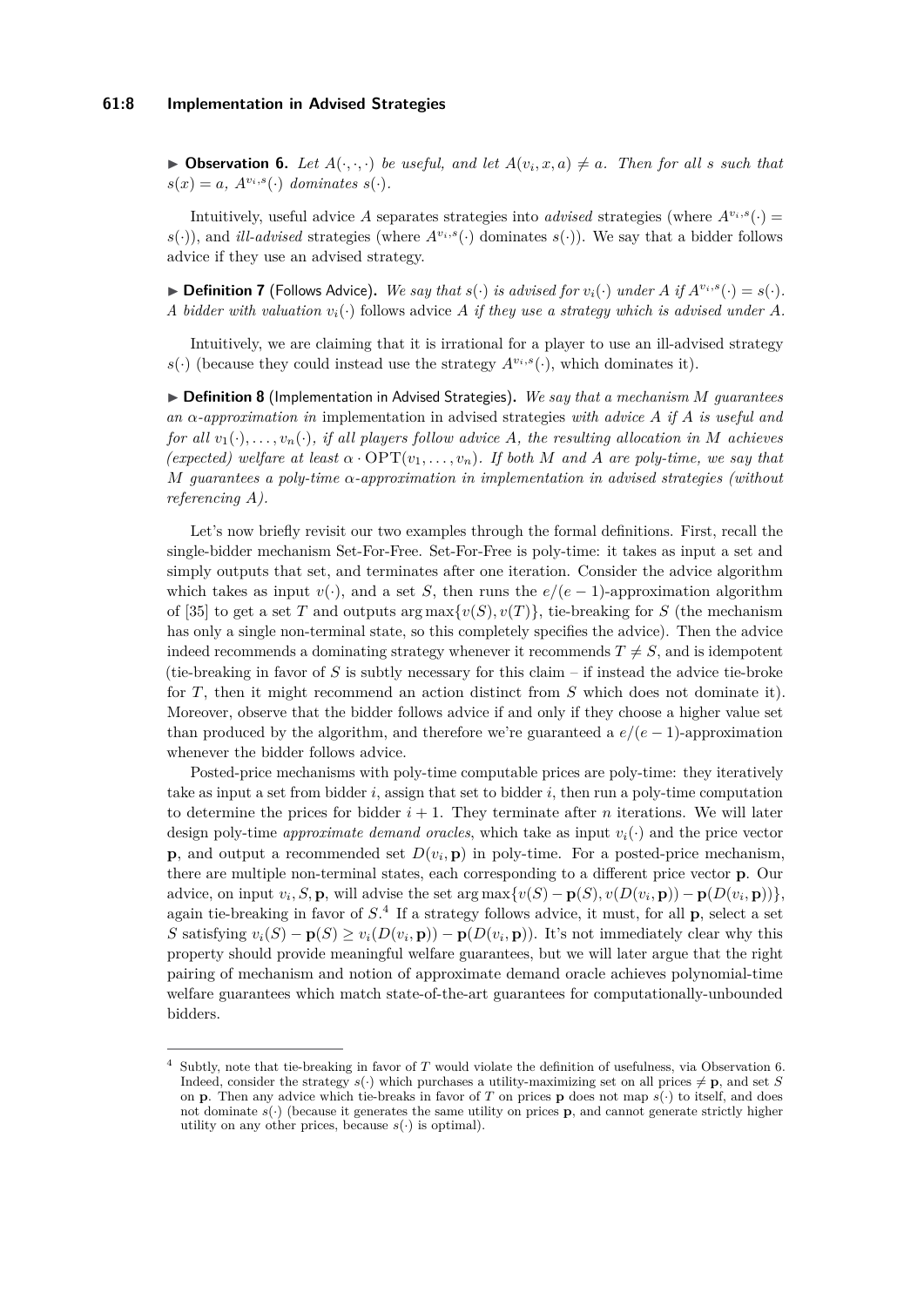**Brief Discussion of Definitions.** We chose our definitions with the goal of (a) providing a strict relaxation of truthfulness, and (b) doing so in a way that permits all rational behavior while (c) still eliminating enough irrational behavior to guarantee good welfare. We include in Appendix [A](#page-16-4) a brief example motivating our decision to think of advice as *improving a given strategy* as opposed to *outright proposing a replacement strategy.* We conclude by establishing that implementation in advised strategies is a strict relaxation of truthfulness and algorithmic implementation in undominated strategies.

I **Observation 9.** *If player i with valuation v<sup>i</sup> has a dominant strategy s* ∗ (·) *in mechanism M*, and  $A^{v_i,s}(\cdot) := s^*(\cdot)$  for all  $s(\cdot)$ , then the only strategy which follows advice is  $s^*(\cdot)$  itself.

<span id="page-8-1"></span>I **Observation 10.** *Let M achieve an α-approximation in algorithmic implementation in undominated strategies. Then M achieves an α-approximation in implementation in advised strategies.*

**Proof.** Recall that algorithmic implementation in undominated strategies implies for all  $v_i(\cdot)$ the existence of a poly-time function  $f_{v_i}(\cdot)$  which takes as input a strategy  $s(\cdot)$  and outputs a new strategy  $f_{v_i}(s)$  such that if  $s(\cdot)$  is dominated,  $f_{v_i}(s)$  dominates *s*. Extend this so that  $f_{v_i}(s) := s$  when  $s(\cdot)$  is undominated. Now simply define  $A^{v_i,s}(\cdot) := f_{v_i}(s)$ , and then *A* is useful and poly-time. Moreover, the advised strategies are exactly the undominated strategies, so because *M* achieves an *α*-approximation whenever all players use undominated strategies, it also achieves an *α*-approximation whenever all players follow advice. J

Of course, the whole point of our definitions is that the designer may not be able to find a dominant (or even undominated) strategy in poly-time, and implementation in advised strategies has bite even under these circumstances while the previous solution concepts do not.

# <span id="page-8-0"></span>**3 Approximate demand oracles**

In this section, we develop our poly-time advice for posted-price mechanisms in the form of an *approximate demand oracle*. Recall that a demand oracle for valuation function  $v(\cdot)$ takes as input a price vector **p** and outputs a set in  $\arg \max_{S \subset M} \{v(S) - \mathbf{p}(S)\}\$ . Recall also that implementing a demand oracle is NP-hard when  $v(\cdot)$  is submodular. In fact, it is NP-hard to even guarantee better than a *m*-approximation when  $v(\cdot)$  is submodular (more precisely, for any  $\varepsilon > 0$  it is NP-hard to guarantee a set *T* satisfying  $v(T) - p(T) \ge$  $\frac{1}{O(m^{1-\epsilon})}$  · max<sub>*S*</sub>{*v*(*S*) – **p**(*S*)} [\[25\]](#page-15-9)). Motivated by this, we pursue instead a bicriterion approximation. Specifically:

▶ **Definition 11.** *For any*  $c, d \leq 1$ , a  $(c, d)$ -approximate demand oracle *takes as input a valuation function*  $v(\cdot)$  *and a price vector* **p** *and outputs a set of items S such that* 

 $v(S) - p(S) \ge c \cdot \max_{T} \{v(T) - p(T)/d\}.$ 

That is, a (*c, d*)-demand oracle outputs a set guaranteeing at least a *c*-fraction of the optimal utility *if all prices were blown up by a factor of* 1*/d*. We refer to the utility of the optimal bundle with these higher prices (i.e.  $\max_{T} \{v(T) - p(T)/d\}$ ) as the *benchmark* (so our goal is to be *c*-competitive with the benchmark). In this section, we establish that poly-time ( <sup>1</sup>*/*2*,* <sup>1</sup>*/*2)-approximate demand oracles exist for submodular functions, based on the simple greedy algorithm of [\[33\]](#page-15-3).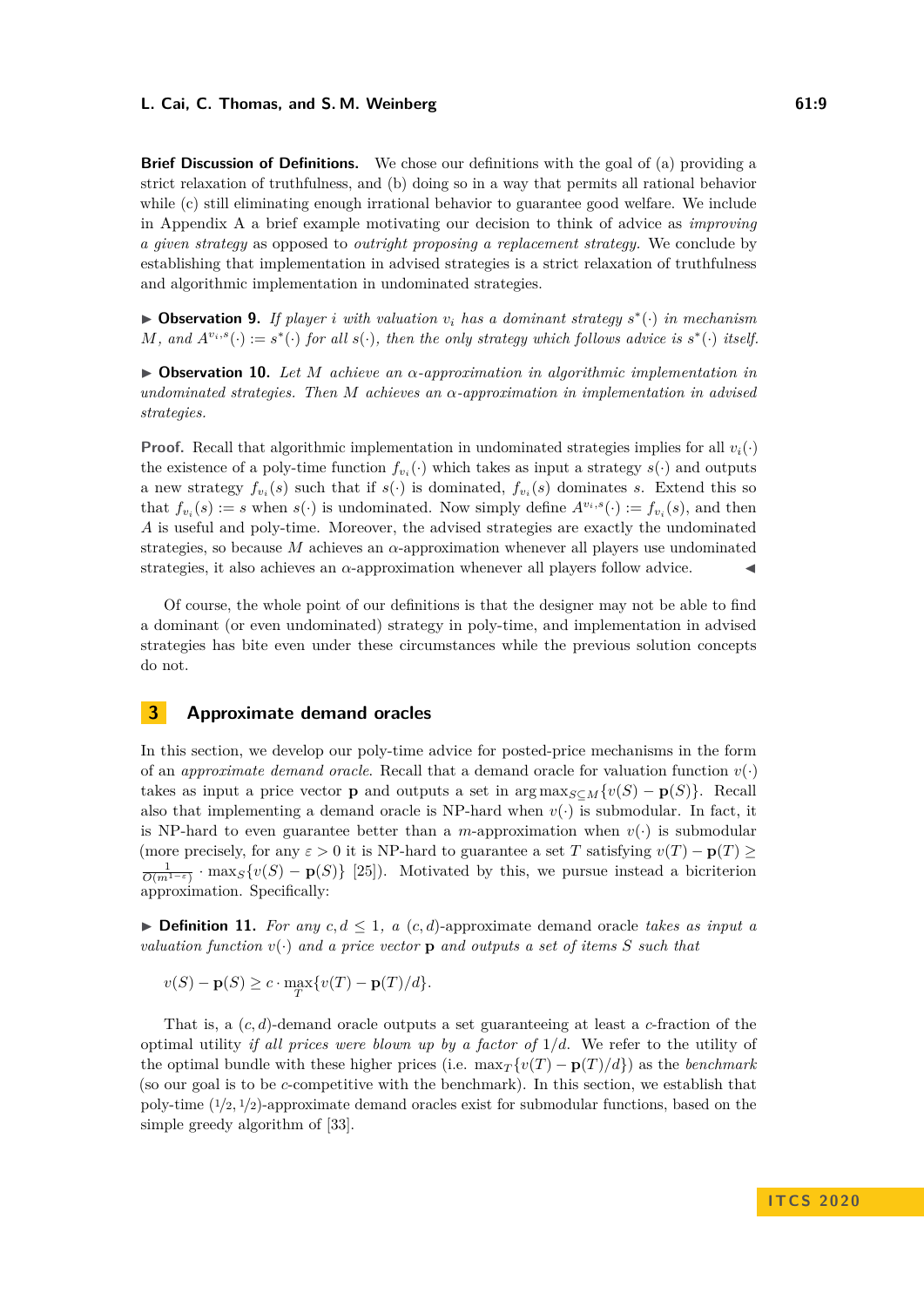### **61:10 Implementation in Advised Strategies**

**Algorithm 1** SimpleGreedy(*v,* **p***, M*).  $S \leftarrow \emptyset$ **for**  $j = 1, \ldots, m$  **do**  $\triangleright$  For items in an arbitrary order **if**  $v(S \cup \{j\}) - v(S) \geq 2p(j)$  **then**  $\triangleright$  If the marginal gain is at least twice the price  $S \leftarrow S \cup \{j\}$  > Then allocate that item **return** *S*

**• Proposition 12.** When  $v(\cdot)$  is submodular, SimpleGreedy is a  $(1/2, 1/2)$ -approximate demand *oracle.*

**Proof.** Our proof follows by induction on the number of items *m*. Importantly, observe that SimpleGreedy is recursive. Specifically, if we do not allocate item 1, then the remainder of the for loop is simply SimpleGreedy( $v, \mathbf{p}, M \setminus \{1\}$ ). If we do allocate item 1, then the remainder of the for loop is simply SimpleGreedy( $v_{\{1\}}, p, M \setminus \{1\}$ ), where  $v_S(T) := v(S \cup T) - v(S)$ . Also importantly, observe that  $v_S(\cdot)$  is submodular whenever  $v(\cdot)$  is submodular (like [\[33\]](#page-15-3), this is the only part of the proof which requires submodularity instead of subadditivity).

Now we begin with the base case. Observe that when  $m = 1$ , SimpleGreedy purchases the item if and only if the value exceeds twice the price. So when SimpleGreedy purchases the item, it is optimal. When SimpleGreedy doesn't purchase the item, the benchmark is 0 (because we compete with the optimal utility when the prices are doubled, which is zero). So in both cases, it guarantees a the required  $(1/2, 1/2)$ -approximation. This proves the base case.

Now assume that the proposition holds for a fixed  $m \geq 1$ , and consider the case with  $m+1$  items. First, observe that if SimpleGreedy does not allocate item 1, it is because  $v(1) < 2p(1)$ . By submodularity of  $v(\cdot)$  (in fact, subadditivity suffices), this implies that  $v(S) - 2p(S) > v(S \cup \{1\}) - 2p(S \cup \{1\})$  for all  $S \ni 1$  (and in particular, that the optimum when prices are doubled does not contain item 1). By the inductive hypothesis, SimpleGreedy finds a  $(1/2, 1/2)$ -approximation for  $v(\cdot)$  on  $M \setminus \{1\}$ , which by the previous sentence is also a  $(1/2, 1/2)$ -approximation for  $v(\cdot)$  on *M*, completing the inductive step in this case.

It remains to consider the case where SimpleGreedy allocates item 1. Let  $S_2 := S \setminus \{1\}$ denote the set output by SimpleGreedy $(v_{\{1\}}, \mathbf{p}, M \setminus \{1\})$ , and let  $O^* := \arg \max \{v(Y) 2p(Y)$  be the optimum bundle if prices were doubled. Then the inductive hypothesis guarantees:

$$
v_{\{1\}}(S_2) - \mathbf{p}(S_2) \ge v_{\{1\}}(O^*)/2 - \mathbf{p}(O^* \setminus \{1\}).
$$

Suppose first  $1 \in O^*$ . The inductive hypothesis then implies:

$$
v(O^*)/2 - \mathbf{p}(O^*) = v_{\{1\}}(O^*)/2 - \mathbf{p}(O^* \setminus \{1\}) + v(\{1\})/2 - \mathbf{p}(\{1\})
$$
  
\n
$$
\leq v_{\{1\}}(S_2) - \mathbf{p}(S_2) + v(\{1\})/2 - \mathbf{p}(\{1\})
$$
  
\n
$$
\leq v(S) - \mathbf{p}(S).
$$

Above, the first and third lines are simply expanding the definition of  $v_{\{1\}}(\cdot)$ , and the second line follows by inductive hypothesis. Observe that this concludes a  $(1/2, 1/2)$ approximation in the case that  $1 \in O^*$ . Now, suppose instead that  $1 \notin O^*$ . Then we have:

$$
v(O^*)/2 - \mathbf{p}(O^*) \le v(O^* \cup \{1\})/2 - \mathbf{p}(O^*) = v_{\{1\}}(O^*)/2 + v(\{1\})/2 - \mathbf{p}(O^*)
$$
  
\n
$$
\le v_{\{1\}}(S_2) - \mathbf{p}(S_2) + v(\{1\})/2
$$
  
\n
$$
\le v_{\{1\}}(S_2) - \mathbf{p}(S_2) + v(\{1\}) - \mathbf{p}(1)
$$
  
\n
$$
= v(S) - \mathbf{p}(S).
$$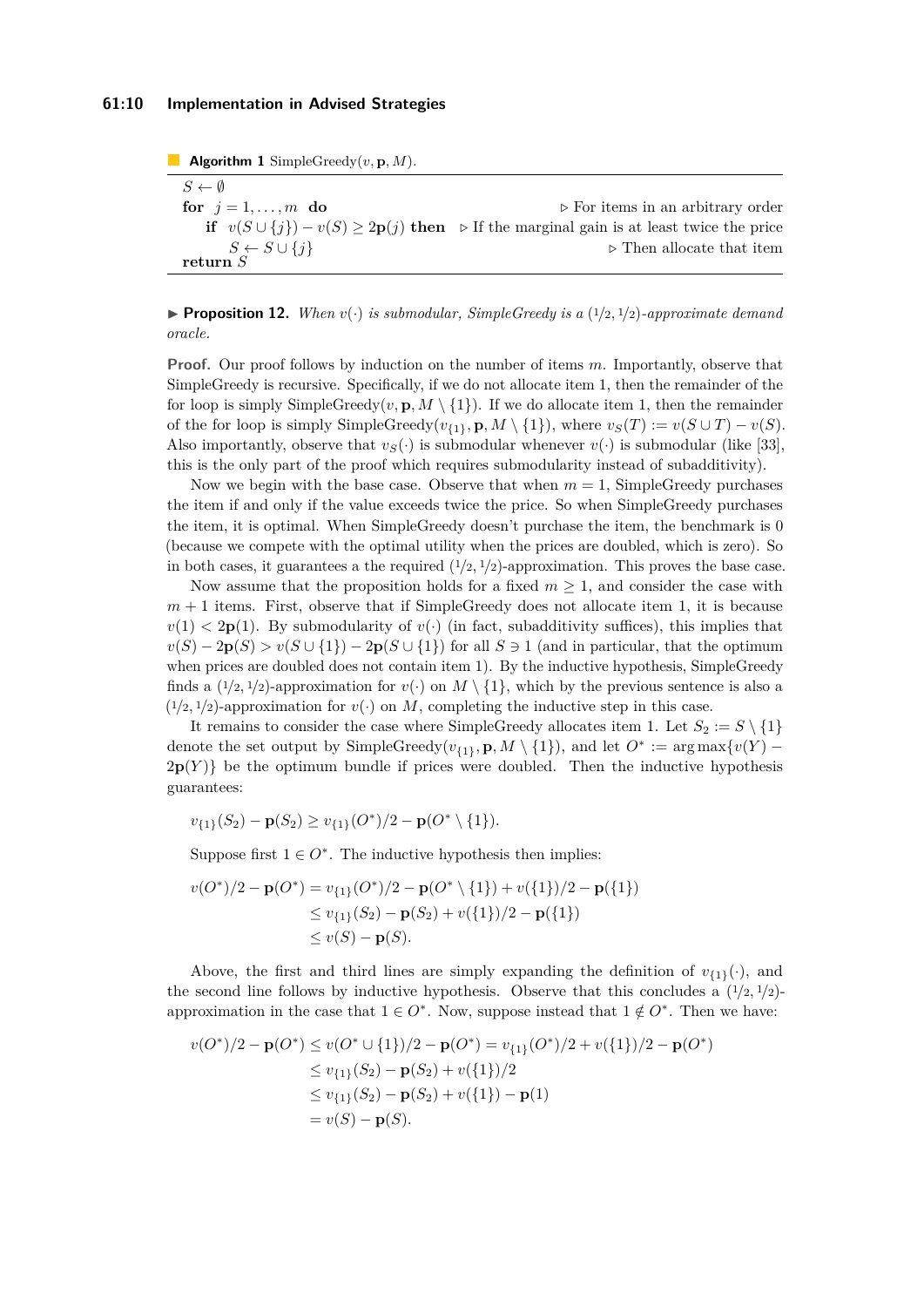Above, the first line follows by monotonicity and expanding the definition of  $v_{(1)}(\cdot)$ . The second line follows by inductive hypothesis. The third line follows as  $v({1}) \geq 2p(1)$  by assumption that SimpleGreedy allocates item 1. The final line follows again by expanding  $v_{1}(\cdot)$ . This concludes both cases of the inductive step, and the proof of the proposition.

This concludes our development of bicriterion approximate demand oracles. The following section establishes that a wide class of posted-price mechanisms that achieve good guarantees when buyers use precise demand queries maintain their guarantees when buyers follow advice given by bicriterion approximate demand oracles.

# <span id="page-10-0"></span>**4 Welfare Guarantees with Approximate Demand Oracles**

In this section, we demonstrate that a slight modification of the  $O((\log \log m)^3)$  approximation of [\[1\]](#page-13-0) (which is truthful when buyers implement precise demand oracles) maintains its approximation guarantee when buyers follow advice recommended by a  $\left(\frac{1}{2}, \frac{1}{2}\right)$ -approximate demand oracle. We begin with the main insight below, followed by a precise statement of our main result.

### **4.1 Fixed Price Auctions with Approximate Demand Oracles**

A key component of the [\[1\]](#page-13-0) (and related) auctions is the notion of a *Fixed Price Auction*. A fixed price auction simply sets a price  $p(j)$  on item *j*, visits the buyers one at a time, and offers the buyer the option to purchase any set *S* of remaining items for price  $p(S)$  (so it is a posted-price mechanism which sets the same prices for all bidders).

A key lemma used by these works establishes that there *exists* a fixed price auction generating good welfare (when bidders implement exact demand oracles) for any instance with submodular bidders (or even XOS bidders).<sup>[5](#page-10-1)</sup> One can view the [\[14,](#page-14-6) [1\]](#page-13-0) auctions as attempting to *learn* such a "good" fixed price auction. The key intuition behind our extension is that good fixed price auctions still exist when bidders only implement approximate demand oracles. This is captured formally by Lemma [15](#page-10-2) below, which first requires the notion of *supporting prices*.

<span id="page-10-4"></span> $\triangleright$  **Definition 13. q** *are* supporting prices *for*  $v_1(\cdot), \ldots, v_n(\cdot)$  *and allocation*  $S_1, \ldots, S_n$  *if:* 

*For all*  $i, T, v_i(T) > q(S_i \cap T)$ .

*For all i*,  $v_i(S_i) = \mathbf{q}(S_i)$ .  $\overline{\phantom{a}}$ 

**Fact 14.** When all  $v_i(\cdot)$  are XOS, supporting prices exist for any allocation  $S_1, \ldots, S_n$ .<sup>[6](#page-10-3)</sup>

Much prior work leverages the fact that with precise demand queries, the fixed-price auction with prices  $q/2$  achieves half the optimal welfare. The intuition for our main result is that this key lemma extends to (*c, d*)-approximate demand queries by losing an additional  $\min\{c, d\}$  factor. In the statement below, we will slightly abuse notation and say that a bidder "follows advice given by a (*c, d*)-approximate demand oracle" if they follow advice given by an algorithm which on input  $v(\cdot)$ *, S* computs a  $(c, d)$ -approximate demand query *T*, then advises  $\arg \max \{v(S) - p(S), v(T) - p(T)\}.$ 

<span id="page-10-2"></span><span id="page-10-1"></span> $5$  This lemma appears at least as early as [\[16\]](#page-14-16).

<span id="page-10-3"></span><sup>6</sup> Recall that submodular functions are XOS, and a function is XOS if it can be written as the maximum of additive functions. Supporting prices for items in  $S_i$  are defined by simply taking the additive function which defines  $v_i(S_i)$ .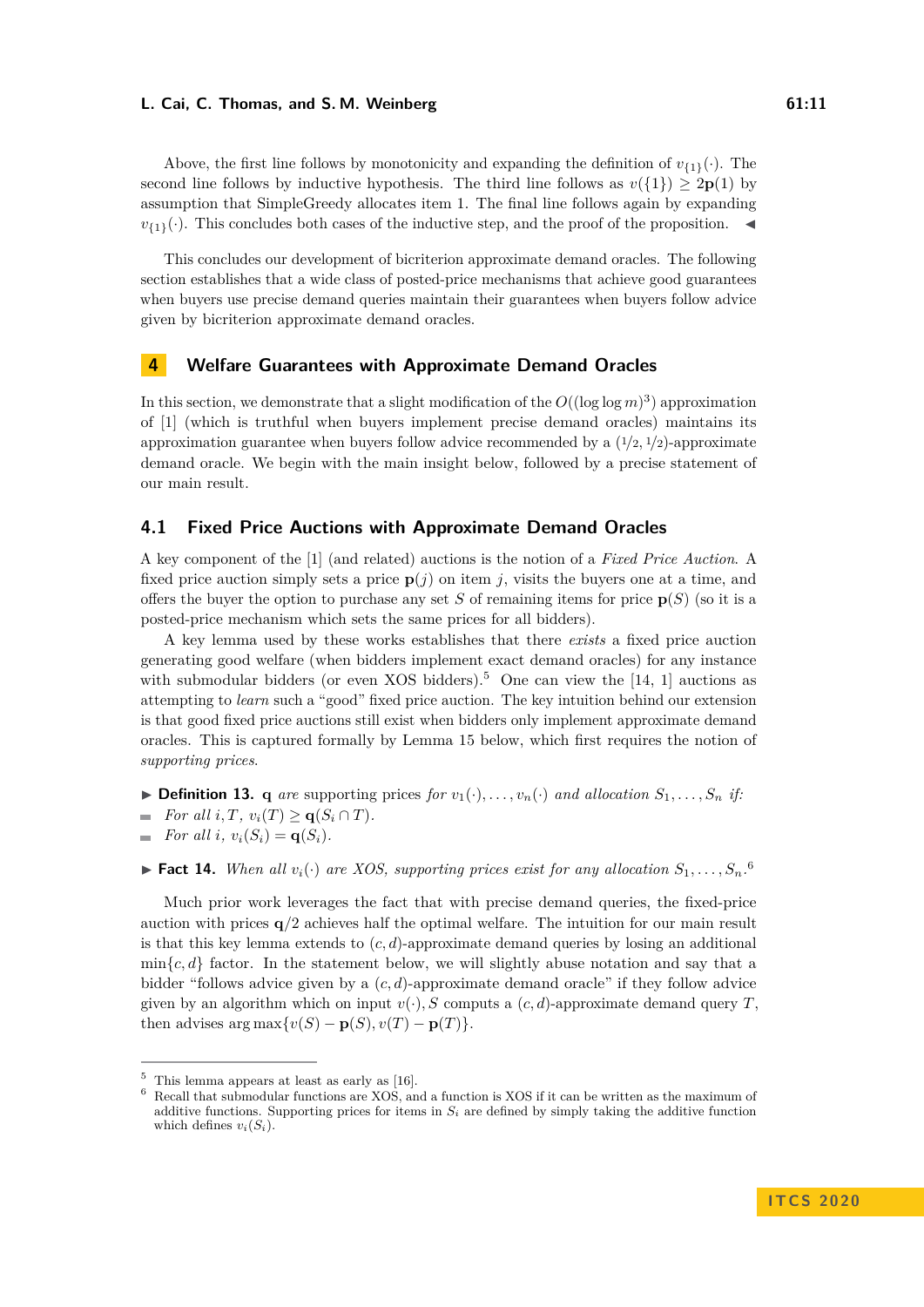### **61:12 Implementation in Advised Strategies**

**Example 15.** Let **q** be supporting prices for  $v_1(\cdot), \ldots, v_n(\cdot)$  and  $S_1, \ldots, S_n$ . Then the fixed*price auction with prices*  $d\mathbf{q}/2$  *guarantees welfare at least*  $\min\{c, d\} \cdot \sum_i v_i(S_i)/2$  *when all bidders follow advice given by a* (*c, d*)*-approximate demand oracle.*

**Proof.** Let  $S := \bigcup_i S_i$ . Let also  $T_i$  denote the set purchased by bidder *i* (following advice given by a  $(c, d)$ -approximate demand oracle), and denote by SOLD =  $\bigcup_{i \in N} T_i$ . Define  $A_i = S_i \setminus$  SOLD. Because items in  $A_i$  are never allocated when bidder *i* is chosen to act (meaning that bidder *i* could choose to purchase the set  $A_i$ ), and bidder *i* will choose a set guaranteeing at least as much utility as a  $(c, d)$ -approximate demand oracle, we have:

$$
v_i(T_i) - d\mathbf{q}(T_i)/2 \ge c\left(v_i(A_i) - \frac{d\mathbf{q}(A_i)/2}{d}\right) = c\left(v_i(A_i) - \frac{1}{2}\mathbf{q}(A_i)\right).
$$

The welfare achieved  $(\sum_{i \in N} v_i(T_i))$  is exactly the sum of the utilities of each bidder  $(v_i(T_i) - d\mathbf{q}(T_i)/2)$  and the total revenue of the auction  $(\sum_{i \in N} d\mathbf{q}(T_i)/2 = d\mathbf{q}(\text{SOLD})/2)$ . By the definition of supporting prices (and the fact that  $A_i \subseteq S_i$ ), we know that  $v_i(A_i) \geq \mathbf{q}(A_i)$ . Thus:

$$
\frac{d}{2}\mathbf{q}(\text{SOLD}) + \sum_{i=1}^{n} v_i(T_i) - \frac{d}{2}\mathbf{q}(T_i) \ge \frac{d}{2}\mathbf{q}(\text{SOLD}) + c\left(\sum_{i=1}^{n} v_i(A_i) - \frac{1}{2}\mathbf{q}(A_i)\right)
$$
\n
$$
\ge \frac{d}{2}\mathbf{q}(\text{SOLD}) + \frac{c}{2}\sum_{i=1}^{n}\mathbf{q}(A_i)
$$
\n
$$
\ge \frac{\min\{c, d\}}{2}\left(\mathbf{q}(\text{SOLD}) + \mathbf{q}(S \setminus \text{SOLD})\right)
$$
\n
$$
\ge \frac{\min\{c, d\}}{2}\mathbf{q}(S) = \frac{\min\{c, d\}}{2}\sum_{i} v_i(S_i).
$$

The first inequality follows as each bidder follows advice of a (*c, d*)-approximate demand oracle. The second follows as  $v_i(A_i) \geq \mathbf{q}(A_i)$  for all *i* (by definition of supporting prices). The third follows as  $\cup_i A_i = S \setminus$  SOLD. The final inequality follows by basic arithmetic, and the final equality follows as  $\mathbf{q}(S) = \sum_i v_i(S_i)$  by definition of supporting prices.

Lemma [15](#page-10-2) captures the main intuition for why existing posted-price guarantees can be extended to accommodate bicriterion approximate demand queries. Of course, the [\[1\]](#page-13-0) mechanism is not just a single posted-price mechanism, and Lemma [15](#page-10-2) is just one technical lemma used along the way (to be more precise, a generalization of Lemma [15](#page-10-2) is used along the way, but the overly technical statement hides the intuition). But an outline similar to the proof of Lemma [15](#page-10-2) establishes the more general claim. Section [4.2](#page-11-0) formally states our main result, and all details of the proof aside from the above intuition can be found in Appendix [B.](#page-16-2)

### <span id="page-11-0"></span>**4.2 Formal Statement of Main Result**

<span id="page-11-1"></span> $\triangleright$  **Theorem 16.** Let V be a subclass of XOS valuations and let D be a poly-time  $(c, d)$ *approximate demand oracle for valuation class* V*. Then there exists a poly-time mechanism for welfare maximization when all valuations are in* V *with approximation guarantee*  $O\left(\max\left\{\frac{1}{c},\frac{1}{d}\right\}\right)$  (log log *m*)<sup>3</sup>) in implementation in advised strategies with polynomial time *computable advice.*

Theorem [1](#page-3-2) now follows from Theorem [16](#page-11-1) as submodular valuations are a subclass of XOS which admits poly-time  $(1/2, 1/2)$ -approximate demand oracles. The poly-time mechanism witnessing Theorem [16](#page-11-1) is a slight modification of [\[1\]](#page-13-0). The high-level approach of their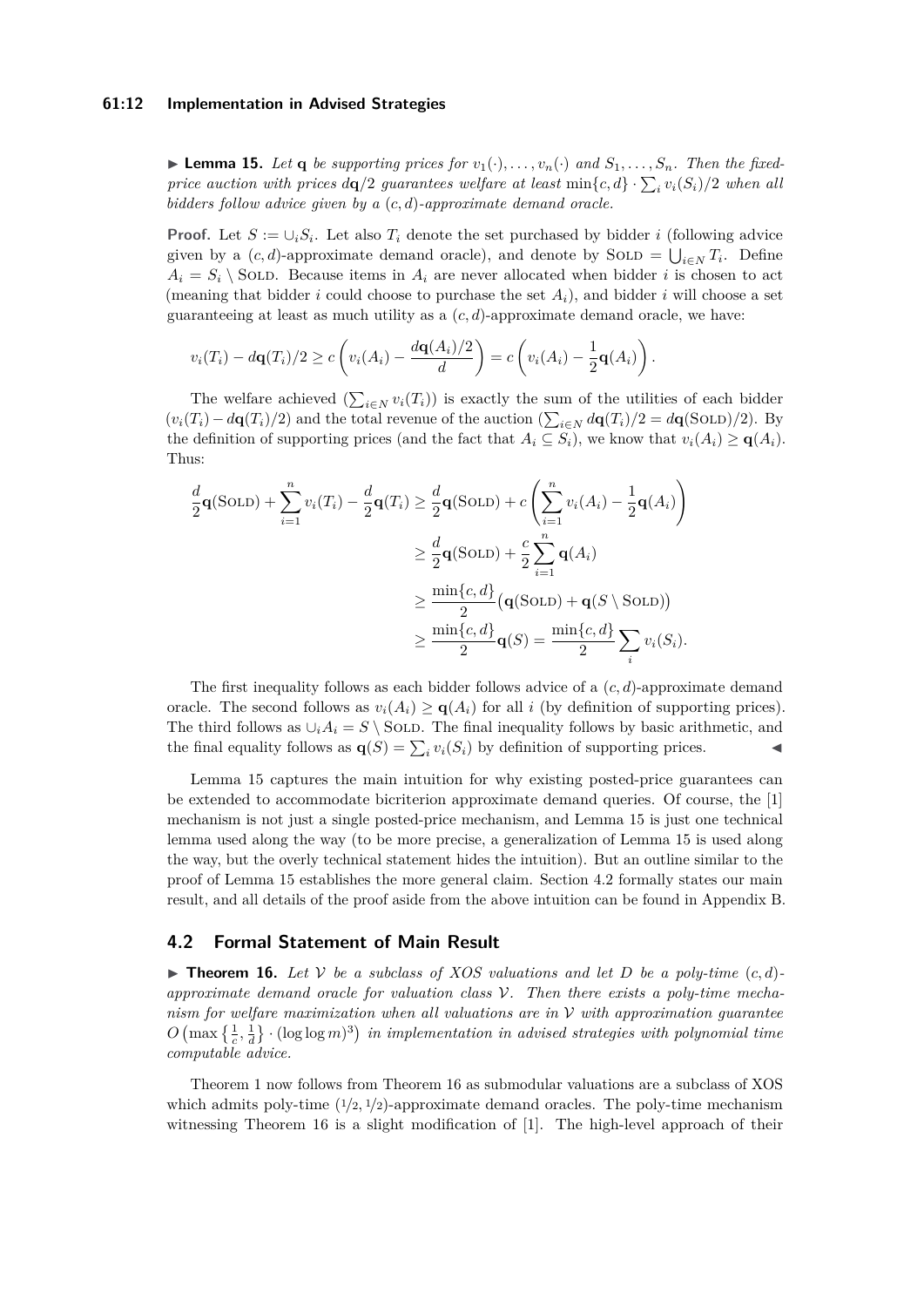mechanism is the following: because  $\mathcal V$  is XOS, Lemma [15](#page-10-2) establishes that there *exists* a fixed-price mechanism which achieves an  $1/O(\min\{c, d\}) = O(\max\{1/c, 1/d\})$  approximation in implementation in advised strategies. Of course, implementing this fixed-price auction requires complete knowledge of  $v_1(\cdot), \ldots, v_n(\cdot)$ , which the seller lacks. The mechanism of [\[1\]](#page-13-0) essentially tries to iteratively guess a better and better set of fixed prices, and then pick one uniformly at random.

Intuitively, our adapted [\[1\]](#page-13-0) mechanism works with (*c, d*)-approximated demand oracles for the same reason that Lemma [15](#page-10-2) works with approximate demand oracles. Formally establishing this requires a bit of work, but much of the analysis of [\[1\]](#page-13-0) treats the  $(c, d) = (1, 1)$ case of Lemma [15](#page-10-2) as a black box, and therefore we can leverage most of their analysis as a black box as well. The generalized Lemma [15](#page-10-2) (Lemma [20\)](#page-17-0) provides all the properties of demand queries which their proof requires (and all the properties of approximate demand queries which our adaptation requires). A complete proof appears in Appendix [B.](#page-16-2)

# <span id="page-12-0"></span>**5 Approximate Demand Queries beyond Submodular**

In this section, we explore approximate demand queries beyond submodular valuation functions. As the approximation guarantees of [\[1\]](#page-13-0) hold for XOS valuations with precise demand queries, a poly-time  $(\Omega(1), \Omega(1))$ -approximate demand query would immediately extend their guarantees to XOS valuations under implementation in advised strategies. Interestingly, this very fact establishes that for all *ε >* 0, no poly-time (Ω(*m*<sup>−</sup>1*/*2+*<sup>ε</sup>* )*,* Ω(*m*<sup>−</sup>1*/*2+*<sup>ε</sup>* ))-approximate demand oracle exists for XOS valuations using subexponentially-many value queries.

**► Proposition 17.** For all  $ε > 0$ , there is no  $(Ω(m^{-1/2+ε}, Ω(m^{-1/2+ε}))$ -approximate demand *oracle for XOS valuations using* poly(*m*) *value queries.*

**Proof.** Assume for contradiction that the proposition were false. Then by Theorem [16,](#page-11-1) there exists an algorithm using  $poly(n, m)$  value queries that approximates the optimal welfare within  $O(m^{1/2-\epsilon} \cdot (\log \log m)^3) \in O(m^{1/2-\epsilon/2})$  for XOS valuations. However, Theorem 6.1 of [\[17\]](#page-14-8) proves that no such algorithm exists.

To complete the picture, we also design poly-time  $(\Omega(1/\sqrt{m}), \Omega(1/\sqrt{m}))$ -approximate demand oracles for subadditive valuations (defined immediately below, based on the Ω(1*/ m*) approximation of [\[17\]](#page-14-8)), which is the best possible using subexponentially-many value queries.

**Algorithm 2** SingleOrBundle(*v,* **p***, M*).

*j* ← arg max<sub>*j*∈*M*</sub>  $v(j) - p(j)$ *M*<sup>∗</sup> ← {*j* ∈ *M* : *v*(*j*) − (1 +  $\sqrt{m}$ )**p**(*j*) > 0} **if**  $v(M^*) - p(M^*) > v(j) - p(j)$  then return *M*<sup>∗</sup> **else** return {*j*}

**Proposition 18.** SingleOrBundle $(v, \mathbf{p}, M)$  *is a*  $(\frac{1}{\sqrt{m}}, \frac{1}{1+\sqrt{m}})$ *-approximate demand oracle for subadditive valuation functions.*

**Proof.** Let *S* be the set that maximizes utility  $(v(S) - (1 + \sqrt{m}) \cdot \mathbf{p}(S))$ . If  $S = \emptyset$ , then the benchmark is 0, and SingleOrBundle achieves non-negative utility. It remains to consider the case  $v(S) - p(S) > 0$ .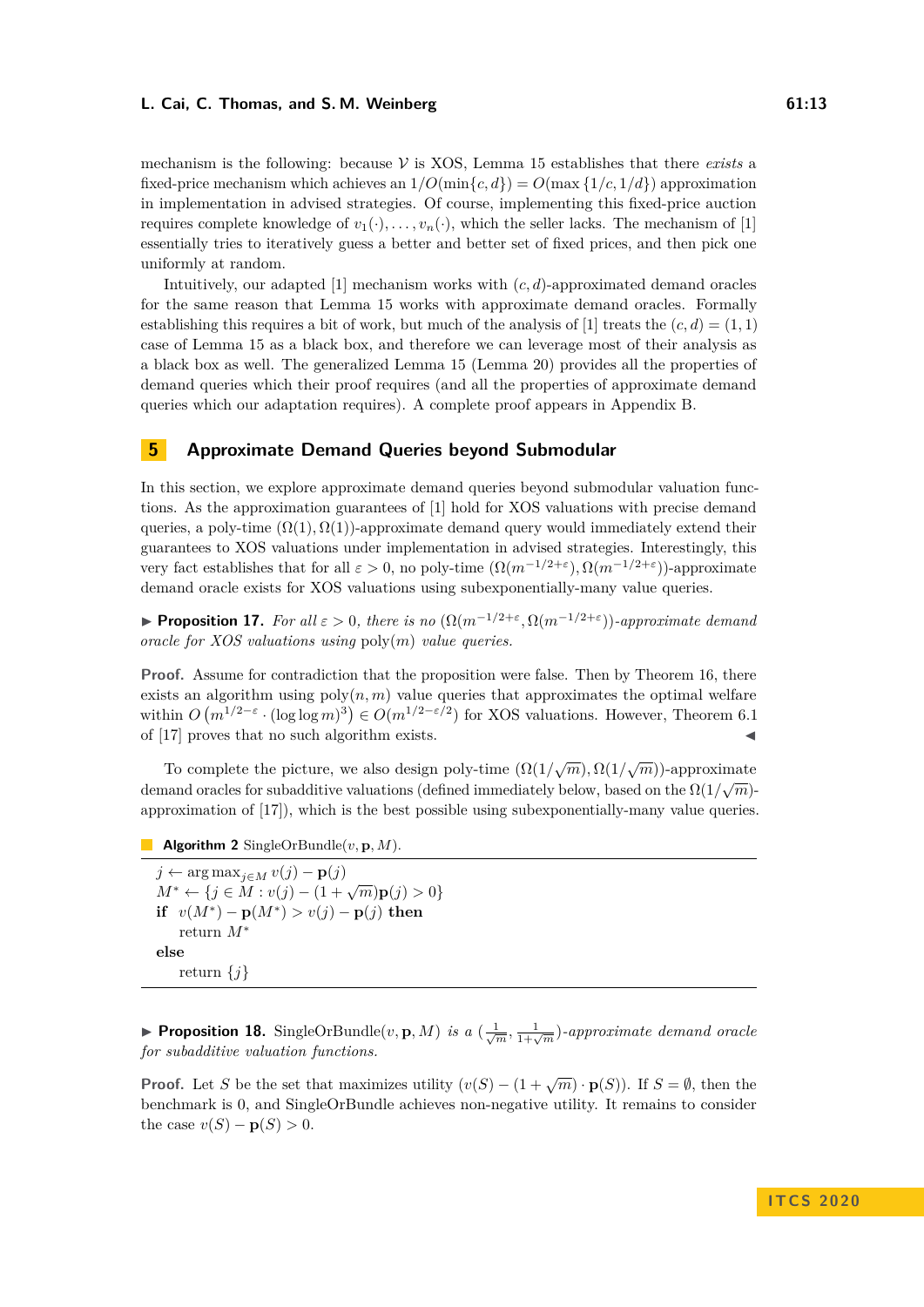### **61:14 Implementation in Advised Strategies**

In this case, let *T* be the set returned by SingleOrBundle( $v$ , **p**, *M*). Call an item *j special* if:

$$
v(j) - \mathbf{p}(j) \ge \frac{1}{\sqrt{m}} (v(S) - (1 + \sqrt{m}) \cdot \mathbf{p}(S)).
$$

Observe that if any item *j* is special, then we conclude:

$$
v(T) - \mathbf{p}(T) \ge v(j) - \mathbf{p}(j) \ge \frac{1}{\sqrt{m}} (v(S) - (1 + \sqrt{m}) \cdot \mathbf{p}(S)),
$$

which is a  $(\frac{1}{\sqrt{m}}, \frac{1}{1+\sqrt{m}})$ -approximate demand oracle. If no item is special, then  $\forall j \in M^*$ ,  $v(j) - p(j) < \frac{1}{\sqrt{m}}(v(S) - (1 + \sqrt{m})p(S))$ . Summing this for all  $j \in M^*$  yields:

<span id="page-13-4"></span>
$$
\left(\sum_{j\in M^*} v(j)\right) - \mathbf{p}(M^*) < \frac{|M^*|}{\sqrt{m}} \left(v(S) - (1 + \sqrt{m}) \cdot \mathbf{p}(S)\right) \le \sqrt{m} \cdot v(S) \le \sqrt{m} \cdot v(M^*). \tag{1}
$$

The final inequality follows as *S* cannot contain items for which  $v(j) < (1 + \sqrt{m})p(j)$ , as  $v(\cdot)$ is subadditive. We can then conclude that:

$$
v(M^*) - \mathbf{p}(M^*) > \frac{1}{\sqrt{m}} \left( \left( \sum_{j \in M^*} v(j) \right) - \mathbf{p}(M^*) \right) - \mathbf{p}(M^*)
$$

$$
= \frac{1}{\sqrt{m}} \left( \sum_{j \in M^*} v(j) - (1 + \sqrt{m}) \mathbf{p}(j) \right)
$$

$$
\geq \frac{1}{\sqrt{m}} \left( \sum_{j \in S} v(j) - (1 + \sqrt{m}) \mathbf{p}(j) \right)
$$

$$
\geq \frac{1}{\sqrt{m}} \left( v(S) - (1 + \sqrt{m}) \mathbf{p}(S) \right).
$$

The first inequality follows directly from [\(1\)](#page-13-4). The second follows as  $v(j) > (1 + \sqrt{m})\mathbf{p}(j)$  for all  $j \in M^*$ , and  $S \subseteq M^*$  (because  $v(\cdot)$  is subadditive, and *S* is the utility-maximizing set at prices  $(1 + \sqrt{m})\mathbf{p}$ ). The third follows from subadditivity of *v*(·). We conclude that when there are no special items, the proposition is satisfied as well, completing the proof.

#### **References**

- <span id="page-13-0"></span>**1** Sepehr Assadi and Sahil Singla. Exponentially Improved Truthful Combinatorial Auctions with Submodular Bidders. In *Proceedings of the Sixtieth Annual IEEE Foundations of Computer Science (FOCS)*, 2019.
- <span id="page-13-3"></span>**2** Moshe Babaioff, Ron Lavi, and Elan Pavlov. Single-value combinatorial auctions and algorithmic implementation in undominated strategies. *J. ACM*, 56(1):4:1–4:32, 2009. [doi:10.1145/1462153.1462157](https://doi.org/10.1145/1462153.1462157).
- <span id="page-13-2"></span>**3** Mark Braverman, Jieming Mao, and S. Matthew Weinberg. On Simultaneous Two-player Combinatorial Auctions. In *Proceedings of the Twenty-Ninth Annual ACM-SIAM Symposium on Discrete Algorithms, SODA 2018, New Orleans, LA, USA, January 7-10, 2018*, pages 2256–2273, 2018. [doi:10.1137/1.9781611975031.146](https://doi.org/10.1137/1.9781611975031.146).
- <span id="page-13-1"></span>**4** Patrick Briest, Piotr Krysta, and Berthold Vöcking. Approximation techniques for utilitarian mechanism design. In *the 37th Annual ACM Symposium on Theory of Computing (STOC)*, 2005.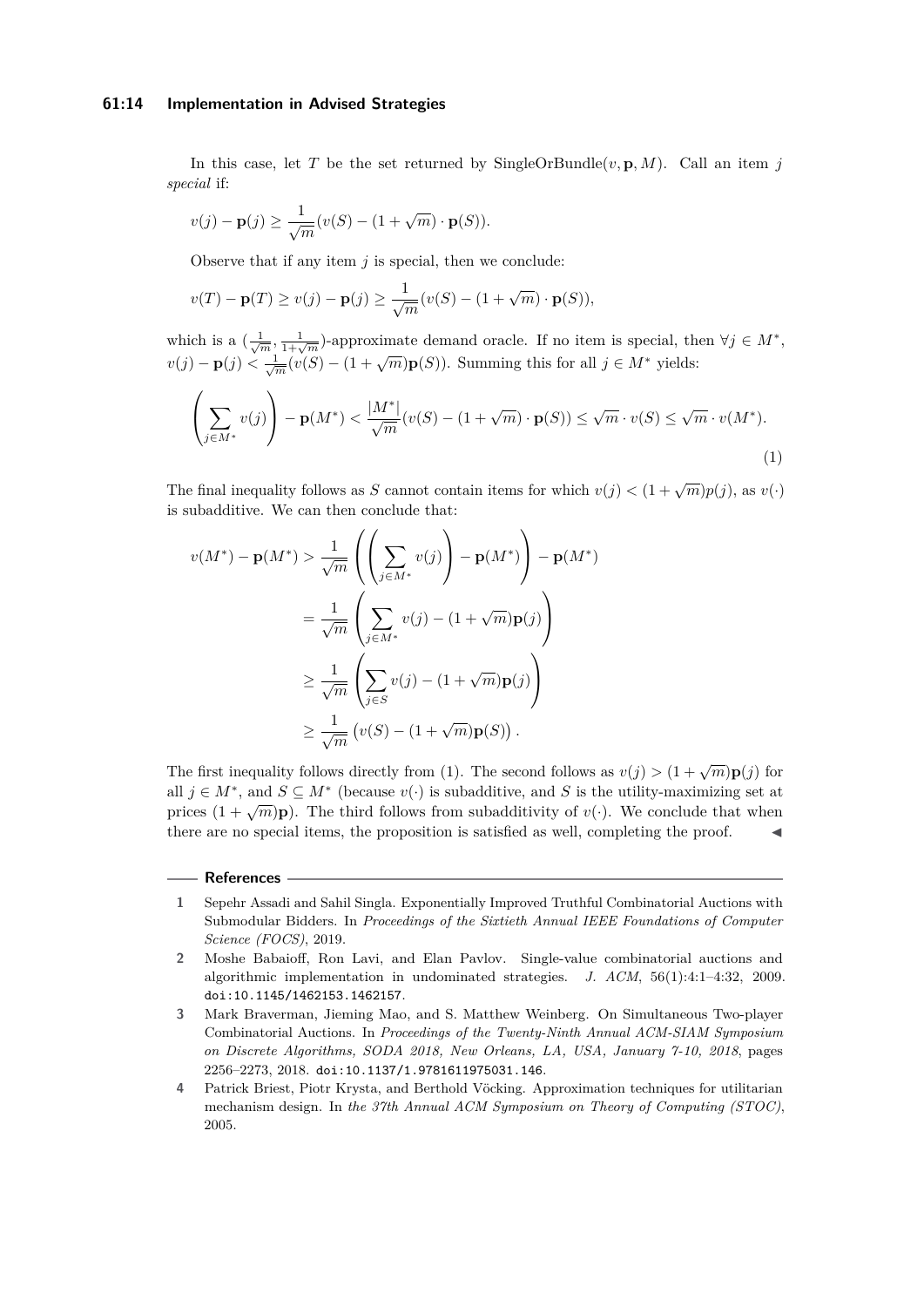- <span id="page-14-17"></span>**5** Niv Buchbinder, Moran Feldman, Joseph Naor, and Roy Schwartz. A Tight Linear Time (1/2)- Approximation for Unconstrained Submodular Maximization. *SIAM J. Comput.*, 44(5):1384– 1402, 2015. [doi:10.1137/130929205](https://doi.org/10.1137/130929205).
- <span id="page-14-15"></span>**6** Dave Buchfuhrer. A Theory of Robust Hardness for Truthful Mechanism Design. Manuscript, 2011. URL: <http://users.cms.caltech.edu/~dave/papers/oracles.pdf>.
- <span id="page-14-10"></span>**7** David Buchfuhrer, Shaddin Dughmi, Hu Fu, Robert Kleinberg, Elchanan Mossel, Christos H. Papadimitriou, Michael Schapira, Yaron Singer, and Christopher Umans. Inapproximability for VCG-Based Combinatorial Auctions. In *Proceedings of the Twenty-First Annual ACM-SIAM Symposium on Discrete Algorithms (SODA)*, 2010.
- <span id="page-14-9"></span>**8** David Buchfuhrer, Michael Schapira, and Yaron Singer. Computation and incentives in combinatorial public projects. In *Proceedings 11th ACM Conference on Electronic Commerce (EC-2010), Cambridge, Massachusetts, USA, June 7-11, 2010*, pages 33–42, 2010. [doi:](https://doi.org/10.1145/1807342.1807348) [10.1145/1807342.1807348](https://doi.org/10.1145/1807342.1807348).
- <span id="page-14-1"></span>**9** Edward H. Clarke. Multipart Pricing of Public Goods. *Public Choice*, 11(1):17–33, 1971.
- <span id="page-14-11"></span>**10** Amit Daniely, Michael Schapira, and Gal Shahaf. Inapproximability of Truthful Mechanisms via Generalizations of the VC Dimension. In *Proceedings of the Forty-Seventh Annual ACM on Symposium on Theory of Computing, STOC 2015, Portland, OR, USA, June 14-17, 2015*, pages 401–408, 2015. [doi:10.1145/2746539.2746597](https://doi.org/10.1145/2746539.2746597).
- <span id="page-14-5"></span>**11** Nikhil R. Devanur, Jamie Morgenstern, Vasilis Syrgkanis, and S. Matthew Weinberg. Simple Auctions with Simple Strategies. In *Proceedings of the Sixteenth ACM Conference on Economics and Computation, EC '15, Portland, OR, USA, June 15-19, 2015*, pages 305–322, 2015. [doi:10.1145/2764468.2764484](https://doi.org/10.1145/2764468.2764484).
- <span id="page-14-3"></span>**12** Shahar Dobzinski. Two Randomized Mechanisms for Combinatorial Auctions. In *Proceedings of the 10th International Workshop on Approximation and the 11th International Workshop on Randomization, and Combinatorial Optimization. Algorithms and Techniques*, pages 89–103, 2007.
- <span id="page-14-13"></span>**13** Shahar Dobzinski. An Impossibility Result for Truthful Combinatorial Auctions with Submodular Valuations. In *Proceedings of the 43rd ACM Symposium on Theory of Computing (STOC)*, 2011.
- <span id="page-14-6"></span>**14** Shahar Dobzinski. Breaking the Logarithmic Barrier for Truthful Combinatorial Auctions with Submodular Bidders. In *Proceedings of the 48th Annual ACM SIGACT Symposium on Theory of Computing*, STOC 2016, pages 940–948, New York, NY, USA, 2016. ACM. [doi:10.1145/2897518.2897569](https://doi.org/10.1145/2897518.2897569).
- <span id="page-14-2"></span>**15** Shahar Dobzinski. Computational Efficiency Requires Simple Taxation. In *FOCS*, 2016.
- <span id="page-14-16"></span>**16** Shahar Dobzinski, Noam Nisan, and Michael Schapira. Truthful randomized mechanisms for combinatorial auctions. In *Proceedings of the thirty-eighth annual ACM symposium on Theory of computing*, pages 644–652. ACM, 2006.
- <span id="page-14-8"></span>**17** Shahar Dobzinski, Noam Nisan, and Michael Schapira. Approximation Algorithms for Combinatorial Auctions with Complement-Free Bidders. *Math. Oper. Res.*, 35(1):1–13, 2010. [doi:10.1287/moor.1090.0436](https://doi.org/10.1287/moor.1090.0436).
- <span id="page-14-4"></span>**18** Shahar Dobzinski, Noam Nisan, and Michael Schapira. Truthful randomized mechanisms for combinatorial auctions. *J. Comput. Syst. Sci.*, 78(1):15–25, 2012. [doi:10.1016/j.jcss.2011.](https://doi.org/10.1016/j.jcss.2011.02.010) [02.010](https://doi.org/10.1016/j.jcss.2011.02.010).
- <span id="page-14-12"></span>**19** Shahar Dobzinski and Jan Vondrák. From query complexity to computational complexity. In *Proceedings of the 44th Symposium on Theory of Computing (STOC)*, 2012.
- <span id="page-14-14"></span>**20** Shahar Dobzinski and Jan Vondrak. The Computational Complexity of Truthfulness in Combinatorial Auctions. In *Proceedings of the ACM Conference on Electronic Commerce (EC)*, 2012.
- <span id="page-14-0"></span>**21** Shahar Dobzinski and Jan Vondrák. Impossibility Results for Truthful Combinatorial Auctions with Submodular Valuations. *J. ACM*, 63(1):5:1–5:19, 2016. [doi:10.1145/2786754](https://doi.org/10.1145/2786754).
- <span id="page-14-7"></span>**22** Paul Duetting, Michal Feldman, Thomas Kesselheim, and Brendan Lucier. Prophet Inequalities Made Easy: Stochastic Optimization by Pricing Non-Stochastic Inputs. In *58th IEEE Annual Symposium on Foundations of Computer Science, FOCS 2017, Berkeley, CA, USA, October 15-17, 2017*, pages 540–551, 2017. [doi:10.1109/FOCS.2017.56](https://doi.org/10.1109/FOCS.2017.56).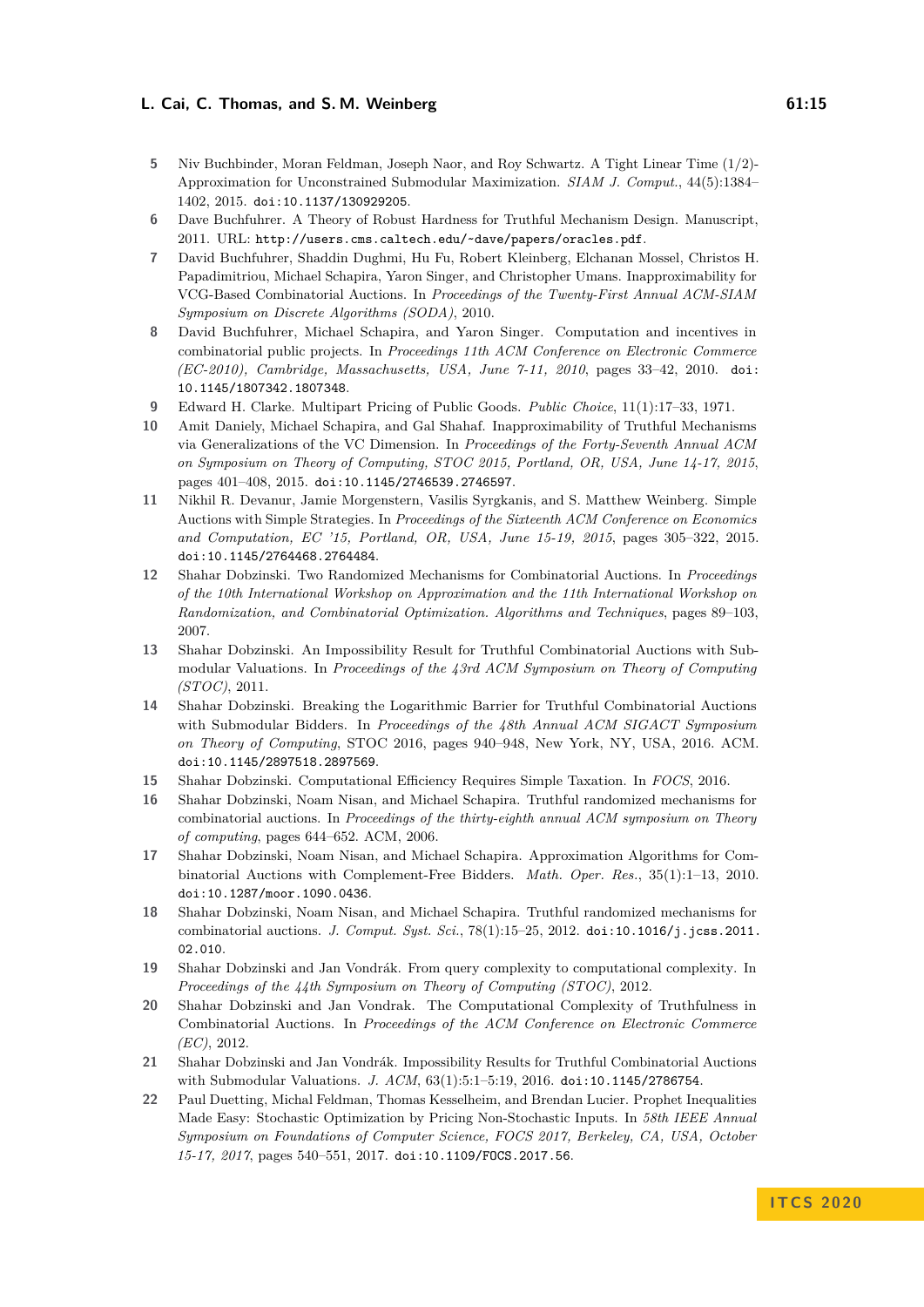### **61:16 Implementation in Advised Strategies**

- <span id="page-15-13"></span>**23** Tomer Ezra, Michal Feldman, Eric Neyman, Inbal Talgam-Cohen, and S. Matthew Weinberg. Settling the Communication Complexity of Combinatorial Auctions with Two Subadditive Buyers. In *the 60th Annual IEEE Symposium on Foundations of Computer Science (FOCS)*, 2019.
- <span id="page-15-4"></span>**24** Uriel Feige. On Maximizing Welfare When Utility Functions Are Subadditive. *SIAM J. Comput.*, 39(1):122–142, 2009. [doi:10.1137/070680977](https://doi.org/10.1137/070680977).
- <span id="page-15-9"></span>**25** Uriel Feige and Shlomo Jozeph. Demand Queries with Preprocessing. In *Automata, Languages, and Programming - 41st International Colloquium, ICALP 2014, Copenhagen, Denmark, July 8-11, 2014, Proceedings, Part I*, pages 477–488, 2014. [doi:10.1007/978-3-662-43948-7\\_40](https://doi.org/10.1007/978-3-662-43948-7_40).
- <span id="page-15-6"></span>**26** Michal Feldman, Nick Gravin, and Brendan Lucier. Combinatorial Auctions via Posted Prices. In *Proceedings of the Twenty-Sixth Annual ACM-SIAM Symposium on Discrete Algorithms*, SODA '15, pages 123–135, Philadelphia, PA, USA, 2015. Society for Industrial and Applied Mathematics. URL: <http://dl.acm.org/citation.cfm?id=2722129.2722139>.
- <span id="page-15-15"></span>**27** Moran Feldman. Guess Free Maximization of Submodular and Linear Sums. In *Algorithms and Data Structures - 16th International Symposium, WADS 2019, Edmonton, AB, Canada, August 5-7, 2019, Proceedings*, pages 380–394, 2019. [doi:10.1007/978-3-030-24766-9\\_28](https://doi.org/10.1007/978-3-030-24766-9_28).
- <span id="page-15-0"></span>**28** Theodore Groves. Incentives in Teams. *Econometrica*, 41(4):617–631, 1973.
- <span id="page-15-16"></span>**29** Chris Harshaw, Moran Feldman, Justin Ward, and Amin Karbasi. Submodular Maximization beyond Non-negativity: Guarantees, Fast Algorithms, and Applications. In *Proceedings of the 36th International Conference on Machine Learning, ICML 2019, 9-15 June 2019, Long Beach, California, USA*, pages 2634–2643, 2019. URL: [http://proceedings.mlr.press/v97/](http://proceedings.mlr.press/v97/harshaw19a.html) [harshaw19a.html](http://proceedings.mlr.press/v97/harshaw19a.html).
- <span id="page-15-2"></span>**30** Stavros G. Kolliopoulos and Clifford Stein. *Approximating Disjoint-Path Problems Using Greedy Algorithms and Packing Integer Programs*, pages 153–168. Springer Berlin Heidelberg, Berlin, Heidelberg, 1998. [doi:10.1007/3-540-69346-7\\_12](https://doi.org/10.1007/3-540-69346-7_12).
- <span id="page-15-5"></span>**31** Piotr Krysta and Berthold Vöcking. Online Mechanism Design (Randomized Rounding on the Fly). In *Automata, Languages, and Programming - 39th International Colloquium, ICALP 2012, Warwick, UK, July 9-13, 2012, Proceedings, Part II*, pages 636–647, 2012. [doi:10.1007/978-3-642-31585-5\\_56](https://doi.org/10.1007/978-3-642-31585-5_56).
- <span id="page-15-10"></span>**32** Ron Lavi and Chaitanya Swamy. Truthful and Near-Optimal Mechanism Design via Linear Programming. In *Proceedings of the 46th Annual IEEE Symposium on Foundations of Computer Science (FOCS)*, 2005.
- <span id="page-15-3"></span>**33** Benny Lehmann, Daniel Lehmann, and Noam Nisan. Combinatorial Auctions with Decreasing Marginal Utilities. In *the 3rd Annual ACM Conference on Electronic Commerce (EC)*, 2001.
- <span id="page-15-11"></span>**34** Vahab S. Mirrokni, Michael Schapira, and Jan Vondrák. Tight information-theoretic lower bounds for welfare maximization in combinatorial auctions. In *Proceedings 9th ACM Conference on Electronic Commerce (EC-2008), Chicago, IL, USA, June 8-12, 2008*, pages 70–77, 2008. [doi:10.1145/1386790.1386805](https://doi.org/10.1145/1386790.1386805).
- <span id="page-15-8"></span>**35** George L Nemhauser, Laurence A Wolsey, and Marshall L Fisher. An analysis of approximations for maximizing submodular set functions. *Mathematical Programming*, 14(1):265–294, 1978.
- <span id="page-15-12"></span>**36** Christos H. Papadimitriou, Michael Schapira, and Yaron Singer. On the Hardness of Being Truthful. In *Proceedings of the 49th Annual IEEE Symposium on Foundations of Computer Science (FOCS)*, 2008.
- <span id="page-15-14"></span>**37** Marek Pycia and Peter Troyan. Obvious Dominance and Random Priority. In *Proceedings of the 2019 ACM Conference on Economics and Computation, EC 2019, Phoenix, AZ, USA, June 24-28, 2019.*, page 1, 2019. [doi:10.1145/3328526.3329613](https://doi.org/10.1145/3328526.3329613).
- <span id="page-15-1"></span>**38** Prabhakar Raghavan. Probabilistic Construction of Deterministic Algorithms: Approximating Packing Integer Programs. *J. Comput. Syst. Sci.*, 37(2):130–143, October 1988. [doi:10.1016/](https://doi.org/10.1016/0022-0000(88)90003-7) [0022-0000\(88\)90003-7](https://doi.org/10.1016/0022-0000(88)90003-7).
- <span id="page-15-7"></span>**39** Michael Schapira and Yaron Singer. Inapproximability of Combinatorial Public Projects. In *Internet and Network Economics, 4th International Workshop, WINE 2008, Shanghai, China, December 17-20, 2008. Proceedings*, pages 351–361, 2008. [doi:10.1007/978-3-540-92185-1\\_](https://doi.org/10.1007/978-3-540-92185-1_41) [41](https://doi.org/10.1007/978-3-540-92185-1_41).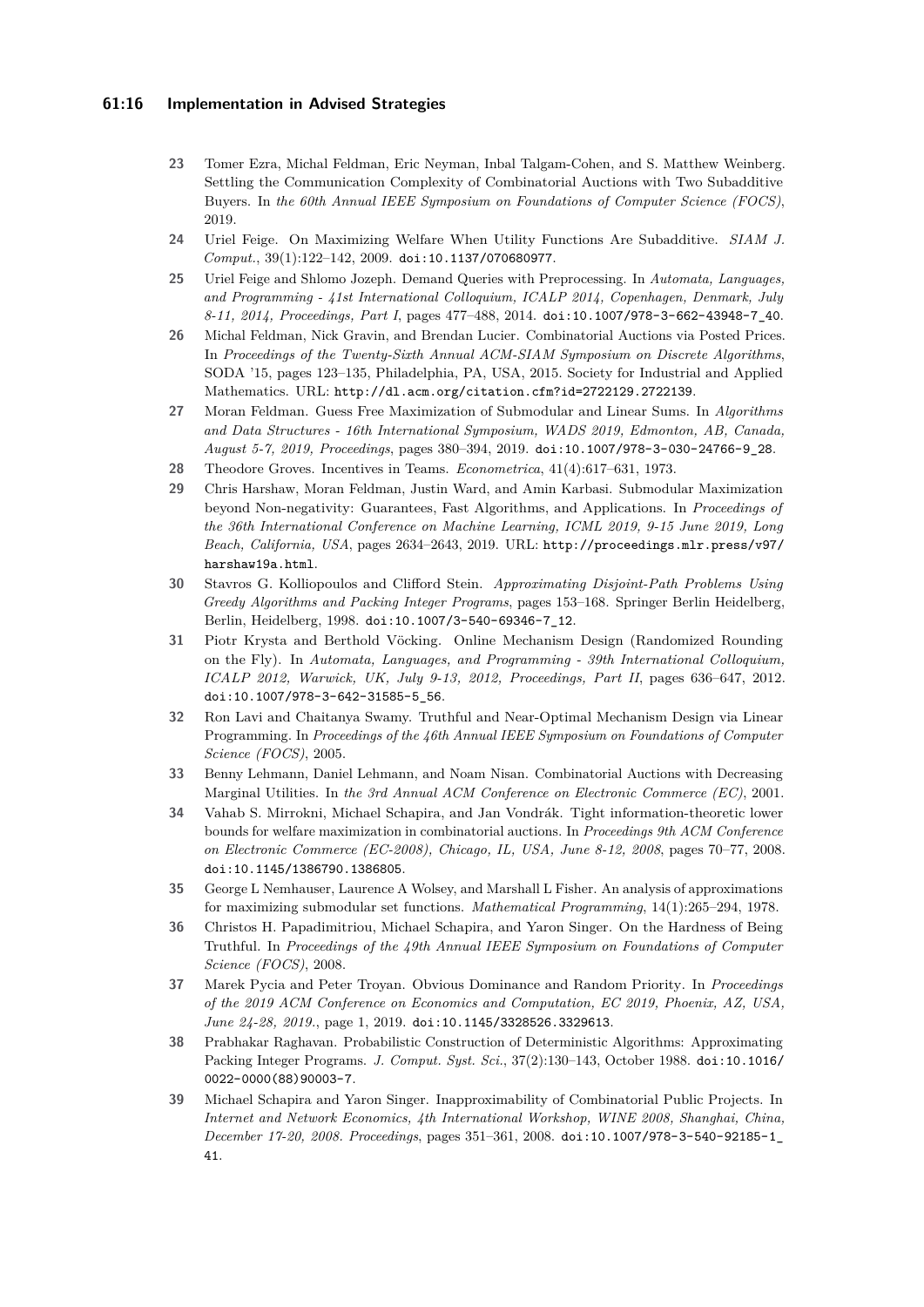- <span id="page-16-3"></span>**40** Maxim Sviridenko, Jan Vondrák, and Justin Ward. Optimal approximation for submodular and supermodular optimization with bounded curvature. In *Proceedings of the Twenty-Sixth Annual ACM-SIAM Symposium on Discrete Algorithms, SODA 2015, San Diego, CA, USA, January 4-6, 2015*, pages 1134–1148, 2015. [doi:10.1137/1.9781611973730.76](https://doi.org/10.1137/1.9781611973730.76).
- <span id="page-16-0"></span>**41** William Vickrey. Counterspeculations, Auctions, and Competitive Sealed Tenders. *Journal of Finance*, 16(1):8–37, 1961.
- <span id="page-16-1"></span>**42** Jan Vondrák. Optimal approximation for the submodular welfare problem in the value oracle model. In *Proceedings of the 40th Annual ACM Symposium on Theory of Computing, Victoria, British Columbia, Canada, May 17-20, 2008*, pages 67–74, 2008. [doi:10.1145/1374376.](https://doi.org/10.1145/1374376.1374389) [1374389](https://doi.org/10.1145/1374376.1374389).

# <span id="page-16-4"></span>**A Brief Discussion of Definitions**

The following example will motivate our decision to think of advice as *improving a given strategy* as opposed to *outright proposing a replacement strategy*.

Consider, for example, a single-bidder mechanism where the bidder faces one of *k* postedprice vectors  $\mathbf{p}_1, \ldots, \mathbf{p}_k$  chosen uniformly at random, and is asked to submit their desired sets  $S_1, \ldots, S_k$  before knowing which price is "real." Then the strategy which submits  $S_i := \arg \max \{v(S) - \mathbf{p}_i(S)\}\$ is dominant. In this case, advice could indeed simply propose this strategy to replace whatever else the bidder might try.

Things get more interesting, however, if the designer cannot recommend a dominant strategy. Consider instead a recommended strategy  $T_1, \ldots, T_k$  where  $T_i \notin \arg \max \{v(S)$  $p_i(S)$  ∪ arg min $\{v(S) - p_i(S)\}\$  for any *i* (call this strategy  $\overline{T}$ ). If the designer shares the sets  $T_1, \ldots, T_k$  with the buyer, a reasonable buyer should certainly submit sets  $S_i$ satisfying  $v(S_i) - \mathbf{p}_i(S_i) \ge v(T_i) - \mathbf{p}_i(T_i)$  for all *i* (because they could just swap any set violating this for  $T_i$  and strictly improve their utility). Consider then the strategy which sets *S<sub>i</sub>* ∈ arg max $\{v(S) - \mathbf{p}_i(S)\}\$  (for a single  $j \in [k]$ ) and  $S_i \in \arg \min \{v(S) - \mathbf{p}_i(S)\}\$ for all  $i \neq j$  (picks the optimal set for  $\mathbf{p}_j$ , and worst possible sets for all other  $\mathbf{p}_i$ , call this strategy  $\vec{S}$ ). We don't want to say that a bidder originally planning to use  $\vec{S}$  should instead use  $\vec{T}$  (indeed,  $\vec{T}$  does not dominate  $\vec{S}$ , and it's not a priori clear which strategy yields higher expected utility). But we do want to say that a bidder originally planning to use  $\tilde{S}$ should stick with  $S_i$ , and update  $S_i$  to  $T_i$  for all  $i \neq j$ . But in order to recommend such a strategy without knowing *j* in advance,  $\vec{T}$  would need to be the dominant strategy itself. So in order for the solution concept to meaningfully apply to posted-price mechanisms without advising the dominant strategy itself, advice should really take the form of improving a tentative strategy rather than outright recommending a replacement. Lemma [29](#page-25-0) below provides a representative example of how this solution concept can be harnessed for existing state-of-the-art mechanisms.

# <span id="page-16-2"></span>**B Proof of Theorem [16](#page-11-1)**

The full definition of "implementation in advised strategies" is very powerful, but a bit awkward to carry around. Throughout this appendix, we use the following definition of (*c, d*)-competitive sets, which simply says that a set of items will give the bidder utility at least as high as a (*c, d*)-approximate demand oracle.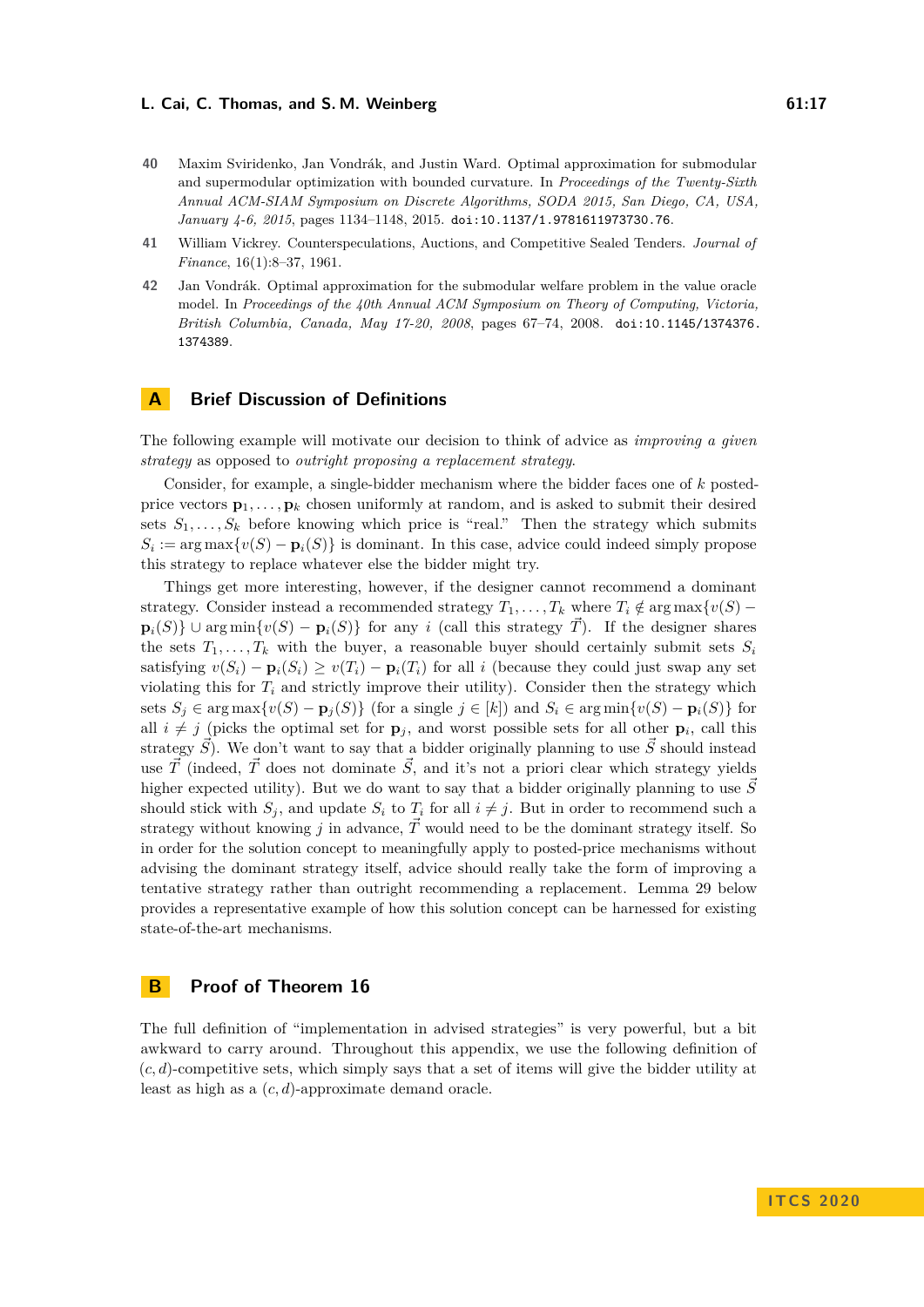$\triangleright$  **Definition 19.** *A set S is a* (*c, d*)-competitive subset of *M* for  $v_i$  with prices **p** *if* 

$$
v_i(S) - \mathbf{p}(S) \ge c \cdot \max_{T \subseteq M} \{ v_i(T) - \mathbf{p}(T)/d \}.
$$

*We say a bidder i* picks (*c, d*) competitive sets *in a fixed price auction if, when the fixed price auction visits i, they pick a set which is a* (*c, d*)*-competitive subset of the collection of remaining items.*

The full proof of theorem [16](#page-11-1) is fairly involved. We start off this section by providing the more technical version of lemma [15](#page-10-2) in section [B.1,](#page-17-1) which captures most of the properties of fixed price auctions with approximate demand queries which we need. Next in section [B.2,](#page-18-0) we describe the "core algorithm" PriceLearningMechanism of [\[1\]](#page-13-0). Then in section [B.3,](#page-20-0) using fairly elementary properties of fixed-price auctions, we prove the correctness of the PriceLearningMechanism, as long as 1) bidders pick (*c, d*)-competitive sets in every fixed price auction they participate in, and 2) we make the simplifying assumption [21.](#page-19-0) In section [B.4,](#page-25-1) we remove the simplifying assumption, and prove that there exists poly time computable advice such that, when bidders are following the advice, they always pick (*c, d*)-competitive sets.

### <span id="page-17-1"></span>**B.1 Generalization of Lemma [15](#page-10-2)**

In this subsection we state and prove the generalization of Lemma [15,](#page-10-2) which will be used in the analysis of the PriceLearningMechanism.

The first term in the maximum below (and the "moreover" part of the lemma) relates the achieved welfare with the value of the unsold items, and will be used to handle "learning" phases in the mechanism. The second term of the maximum shows that once we have learned the prices well, we definitely get good welfare.

<span id="page-17-0"></span>▶ **Lemma 20.** *Suppose*  ${T_i}_{i \in N}$  ← FixedPriceAuction(*M, N, d***p**)*, where each bidder <i>i* picks *a subset of the remaining items which is* (*c, d*)*-competitive set for v<sup>i</sup> with prices* **p***. Let*  ${O_i}_{i \in N}$  *be any allocation with supporting prices* **q***. Let*  $S_i$  *be the set of items j where*  $\delta \mathbf{q}(j) \leq \mathbf{p}(j) \leq \frac{1}{2} \mathbf{q}(j)$  and  $j \in O_i$ . Denote  $S = \bigcup_{i \in N} S_i$  and  $SOLD = \bigcup_i T_i$ . Then

$$
\sum_{i} v_i(T_i) \ge \max\begin{cases} \frac{c}{2} \cdot \mathbf{q}(S \setminus \text{SOLD}), \\ \min\left(\frac{c}{2}, \delta d\right) \cdot \mathbf{q}(S). \end{cases}
$$

*Moreover, suppose k is the last bidder in N. We also have*  $v_i(T_k) \geq \frac{c}{2} \mathbf{q}(S_k \setminus \text{SOLD}_{< k})$ *,*  $where$   $SOLD_{.$ 

**Proof.** Let  $A_i = S_i \setminus$  SOLD. Because items in  $A_i$  are never allocated when bidder *i* is chosen to act (and because each bidder picks a (*c, d*)-competitive set with prices **p**), the utility of each bidder *i* satisfies

$$
v_i(T_i) - d \cdot \mathbf{p}(T_i) \geq c \cdot (v_i(A_i) - \mathbf{p}(A_i)).
$$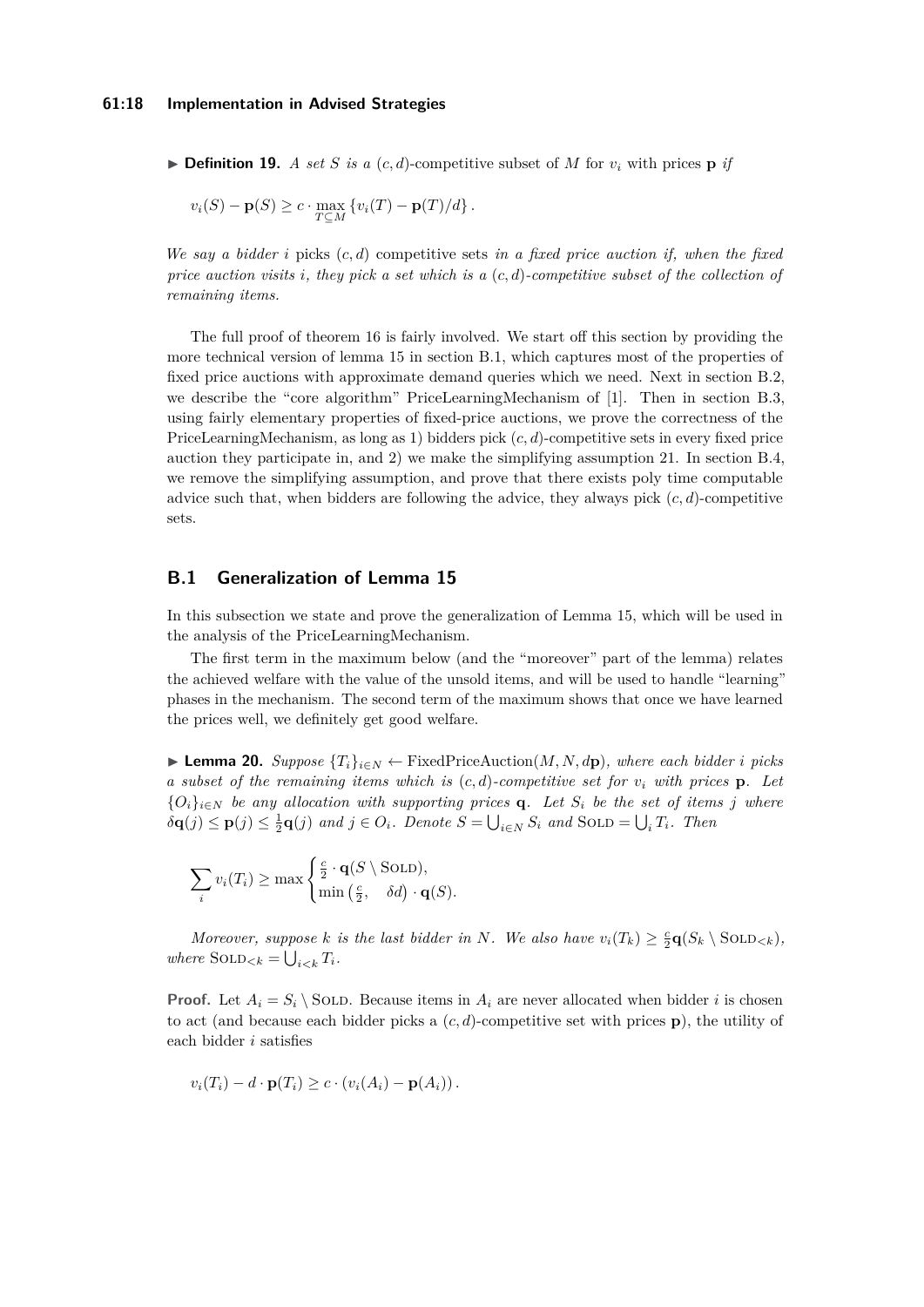As  $A_i \subseteq S_i$ , we know  $\delta \mathbf{q}(A_i) \leq \mathbf{p}(A_i) \leq \frac{1}{2}\mathbf{q}(A_i)$ , and by the definition of supporting prices, we know that  $q(A_i) \leq v_i(A_i)$  Thus,  $\{T_i\}_{i \in N}$  achieves welfare

$$
\sum_{i \in N} v_i(T_i) = \sum_{i \in N} (v_i(T_i) - d \cdot \mathbf{p}(T_i)) + d \sum_{i \in N} \mathbf{p}(T_i)
$$
  
\n
$$
\geq c \sum_{i \in N} (v_i(A_i) - \mathbf{p}(A_i)) + d \cdot \mathbf{p}(\text{SOLD})
$$
  
\n
$$
\geq \sum_i c(\mathbf{q}(A_i) - \frac{1}{2}\mathbf{q}(A_i)) + d\delta \cdot \mathbf{q}(\text{SOLD}).
$$
 (\*)

Observe that  $S \setminus$  SOLD =  $\bigcup_{i \in N} A_i$ . Thus, ignoring the term  $d\delta \mathbf{q}$ (SOLD) from (\*), we can conclude the auction gets welfare at least  $\frac{c}{2}\mathbf{q}(S \setminus \text{SOLD})$ . Moreover, (\*) tells us we get welfare at least

$$
\min\left(\frac{c}{2}, \delta d\right) \cdot \big(\mathbf{q}(S \setminus \text{SOLD}) + \mathbf{q}(\text{SOLD})\big) \ge \min\left(\frac{c}{2}, \delta d\right) \cdot \mathbf{q}(S),
$$

from which we can conclude main statement of the lemma.

For the "moreover" component, simply observe that when bidder *k* was picked by the mechanism, the items in  $A' := S_k \setminus \text{SOLD}_{\leq k}$  were still available, and that  $S_k \subseteq O_k$ , so

$$
v_i(T_k) \ge v_i(T_k) - d\mathbf{p}(T_k) \ge c(v_i(A') - \mathbf{p}(A')) \ge c(\mathbf{q}(A') - \mathbf{q}(A')/2) = \frac{c}{2}\mathbf{q}(A').
$$

## <span id="page-18-0"></span>**B.2 The Mechanism**

For the reader's convenience, we first briefly describe the mechanism in [\[1\]](#page-13-0) and quote the mechanism verbatim (the only change we need to make is that every price used by the mechanism is "discounted" by an extra factor of *d*, plus some slight simplifications in the "removing extra assumptions" step). Then we present a slightly condensed version of the analysis.

**High-level overview.** Posted price mechanisms for combinatorial auctions typically use the following high-level strategy: attempt to (approximately) *learn* the supporting prices (definition [13\)](#page-10-4) of an optimal allocation, then sell the items at those prices. The key innovation of [\[1\]](#page-13-0) is to "explore" prices for each item individually using a *price tree* in which each successive layer of the tree corresponds to a finer "granularity" of prices. Initially, each item is set at a price corresponding to the root of the tree, and in each successive round of the mechanism, the price of each item moves one layer down in the tree to a "more precise" price which corresponds to some child node of the old price.

The mechanism of [\[1\]](#page-13-0) runs several fixed-price auctions for each round (i.e. each layer of the price tree). In each of these successive auctions, each item is priced higher and higher in a way corresponding to the children of the "old" price node of the item. The price in the next round of the mechanism is then the highest price in the next layer where the item was still sold. The idea here is that, in the next layer of prices, we need to make the prices as high as possible such that the items will still sell. Intuitively, this serves to refine our estimate for the supporting prices as we move a layer down in the tree.

In fact, the story is more subtle than this. The mechanism may not actually achieve a better approximation to the prices in each layer, but [\[1\]](#page-13-0) prove that if you *do not* get a better estimate for the prices, then you can *already* get a good approximation to the optimal welfare at the current prices. These two cases exactly correspond to the "learnable" or "allocatable" cases in lemma [22](#page-22-0) below. For this reason, for every layer of the price tree, the mechanism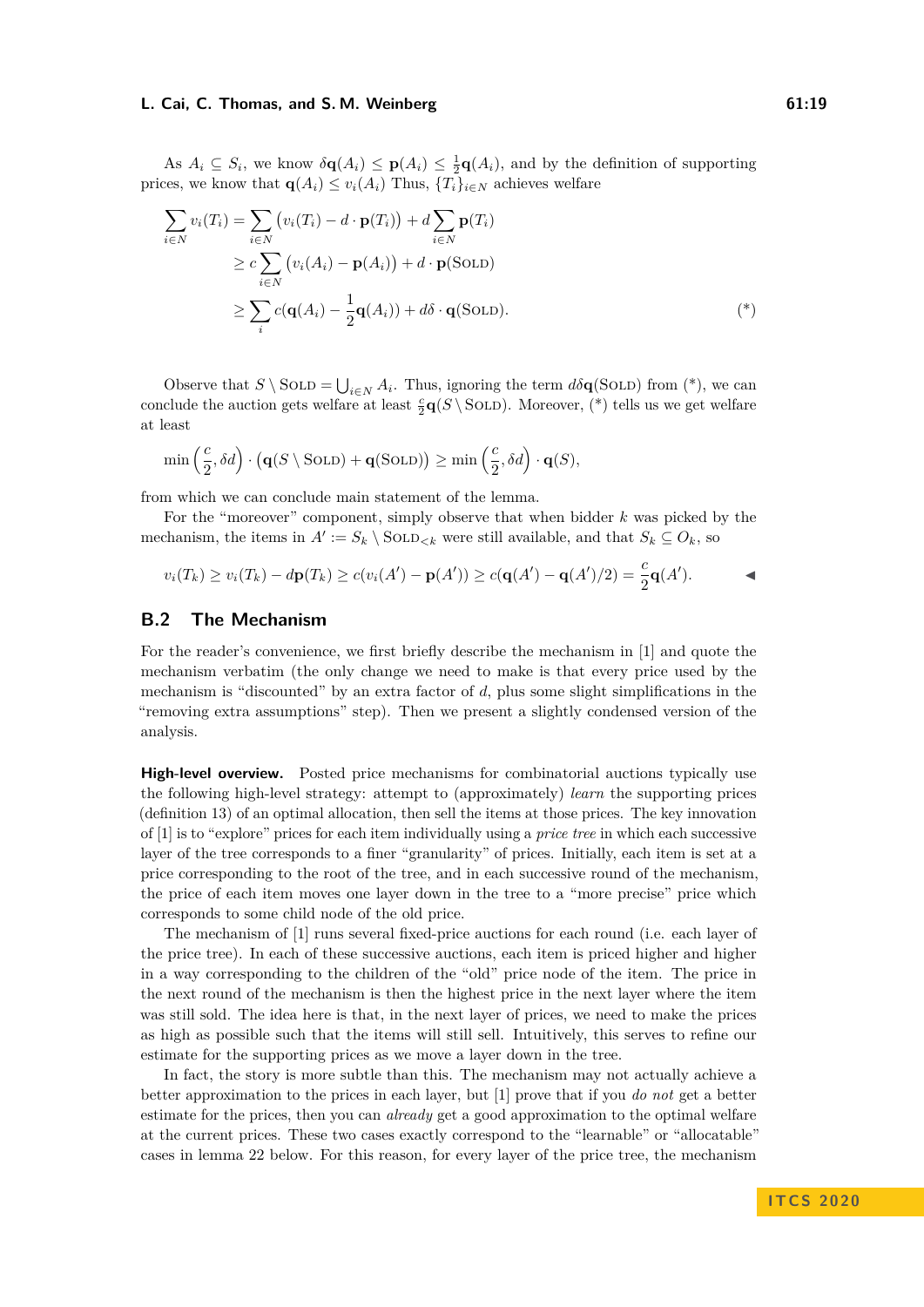

**Figure 1** [\[1,](#page-13-0) Figure 2] An illustration of a price tree  $T^e$  with  $\alpha = 2$ ,  $\beta = 3$ , and  $\psi_{min} = 1$ .

has some chance (proportional to the number of layers) of stopping early and allocating the items according to some fixed price auction in that layer. Thus, regardless of whether we always learn prices or if we hit the "allocatable" in some step, we will use a good auction with some probability.

**Simplifying Assumption.** It's useful for posted price mechanisms to know ahead of time the *range* of possible supporting prices of an optimal allocation. This assumption can be removed in a fairly "modular" way, as done in [\[1\]](#page-13-0) (though we make some modifications in order to more easily fit our solution concept).

Let **q** be the supporting prices of an optimal allocation. Formally, our simplifying assumption is the following:

<span id="page-19-0"></span>**• Assumption 21.** *There are known numbers*  $\psi_{min}$ ,  $\psi_{max}$  *such that the supporting prices of any item in* **q** *are either* 0 *or in* [ $\psi_{min}$ ,  $\psi_{max}$ ]*, and*  $\psi_{max}/\psi_{min}$  *is polynomial in m*.

**The price tree and mechanism parameters.** We now formally describe the price tree in terms of three parameters:

- $\alpha = \Theta(1)$  is the branching factor of the tree (and the number of auctions in each iteration of the mechanism).
- $\beta = \Theta(\log \log(\psi_{max}/\psi_{min})) = \Theta(\log \log m)$  is the number of layers in the price tree (and the number of iterations of the mechanism).
- $\gamma = \Theta(\alpha \beta) = \Theta(\log \log m)$  is the "accuracy factor" of the prices.  $\sim$

We would like the leaves of the price tree correspond to "price buckets"

$$
P = \{ [\psi_{min} \gamma^i, \psi_{min} \gamma^{i+1}] \mid i = 0, 1, ..., k \}
$$

for some *k* large enough that all prices in  $[\psi_{min}, \psi_{max}]$  are considered. Informally, we take "learning a price **q** correctly" to mean that we find the bucket in *P* to which **q** belongs. We will assign "actual" prices in **p** according to the smallest price  $\psi_{min} \gamma^i$  in the corresponding bucket. Our goal is that, if we "learn the price of **q** correctly", then the price used in **p** is within a  $\gamma$  factor of the true price in **q**.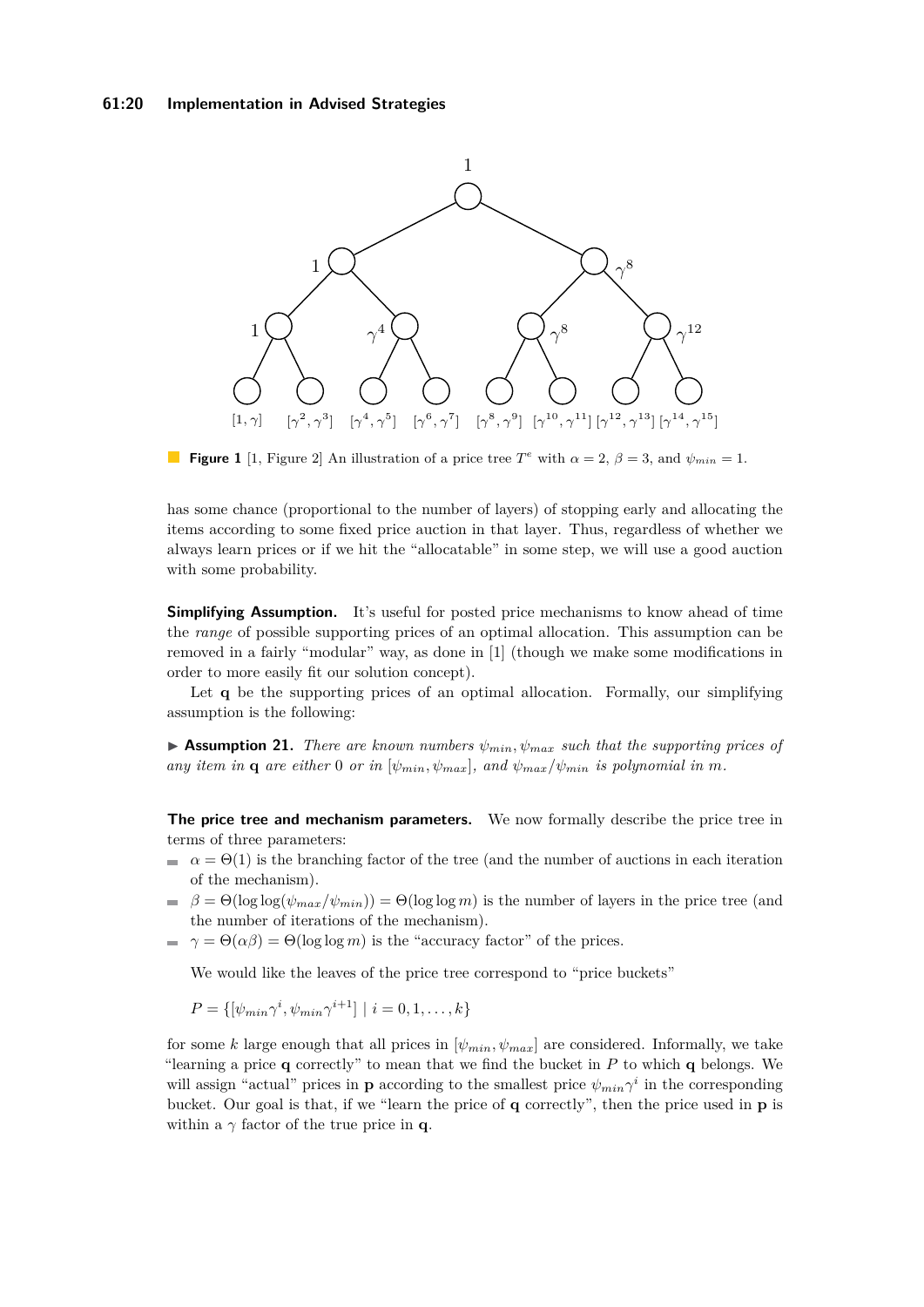However, for technical reasons, we need a *gap* of at least *γ* between the prices of consecutive nodes in each layer of the tree (not just the leaves), so that prices will be guided to the closest leaf node *below* the price in **q** (this is desirable because lemma [20](#page-17-0) requires prices in **p** to be less than in **q**). To ensure this, the mechanism creates a price gap of factor  $\gamma$  between nodes by splitting *P* into

$$
P^{o} = \{ [\psi_{min} \gamma^{2k-1}, \psi_{min} \gamma^{2k}] \mid k = 1, ..., \alpha^{\beta} \}
$$
  

$$
P^{e} = \{ [\psi_{min} \gamma^{2k}, \psi_{min} \gamma^{2k+1}] \mid k = 0, ..., \alpha^{\beta} - 1 \}
$$

Trees  $T^o$  and  $T^e$  are constructed with leaf nodes  $P^o$  and  $P^e$  respectively. We use  $T^*$  to denote either of  $T^o$  or  $T^e$ , and  $P^*$  will denote the corresponding  $P^o$  or  $P^e$ .

The price tree  $T^*$  is an  $\alpha$ -branching tree with depth  $\beta$  (i.e. with  $\beta + 1$  layers). The leaf nodes correspond, in left-to-right (depth-first search) order, to the price buckets in  $P^*$  (in increasing order). Furthermore, any non-leaf node *x* corresponding to a single price, which is the minimum value in any bucket of any leaf node which is a descendant of *x*. Thus, the prices corresponding to consecutive level-*i* nodes differ by a factor of  $\gamma^{2\alpha^{\beta+1-i}}$ .

Let **p** be a "level-*i* price vector", i.e. a vector in which the price of each item is a price which corresponds to some level-*i* node. We let  $\text{next}_{j}^{(i)}(\mathbf{p}) = \mathbf{p}'$  denote the price vector constructed as follows: for each item  $\ell \in M$ , let *x* be the level-*i* node whose corresponding price is  $\mathbf{p}(\ell)$ . Then set  $\mathbf{p}'(\ell)$  to the price corresponding to the *j*th child node of *x*. Thus, a precise formula is given by  $\mathbf{p}'(\ell) = \gamma^{2\alpha^{\beta-i}(j-1)}\mathbf{p}(\ell)$ . In words, next<sup>(*i*)</sup>( $\mathbf{p}$ ) sets the price of each item  $\ell$  to be the *j*th largest "refined price" below the current price of item  $\ell$ .

**The mechanism.** We start by randomly picking a price tree  $T^o$  or  $T^e$ . The mechanism then proceeds in  $\beta$  iterations (though it may terminate early) in which a price vector  $p^{(i)}$  is constructed in each iteration *i*. Initially,  $\mathbf{p}^{(1)}$  is the (unique) level-1 price vector of  $T^*$ . In each iteration, a  $\frac{1}{10\beta}$  fraction of the bidders are selected uniformly at random, and the *α* different price vectors  $\mathbf{p}_j^{(i)} = \text{next}_j^{(i)}(\mathbf{p}^{(i)})$  for  $j = 1, \ldots, \alpha$  are considered. The mechanism runs fixed price auction with the current set of bidders on prices  $d\mathbf{p}_j^{(i)}/2$  for  $j = 1, \ldots, \alpha$ . The new (level- $(i+1)$ ) vector  $\mathbf{p}^{(i+1)}$  is then constructed as follows: for each item  $\ell$ ,  $\mathbf{p}^{(i+1)}(\ell) = \mathbf{p}^{(i)}_j(\ell)$ , where *j* is the highest index such that item  $\ell$  sold in the auction with prices  $d\mathbf{p}_j^{(i)}/2$ . (or  $\mathbf{p}^{(i)}(\ell)$  if no such *j* exists). In words, the new price of  $\ell$  is the price of  $\ell$  in the highest auction in iteration  $i$  for which item  $\ell$  was sold. For each fixed price auction described in this paragraph, there is a  $1/\Omega(\alpha\beta)$  chance that the mechanism will terminate early and return the allocation determined by the auction. This serves to strictly incentivizes bidder to pick good sets, but also serves an important purpose for achieving the desired approximation grantee, as discussed in the overview.

If the mechanism does not terminate early in iteration  $1, \ldots, \beta$ , then the final step of the mechanism is to run a fixed price auction with all of the remaining bidders on prices  $d\mathbf{p}^{(\beta)}/2$ . (The hope is that, for a large fraction (weighted by **q**) of the items, the price of the items is in the level- $\beta$  bin which is closest to the price in **q**, and thus we can apply lemma [20.](#page-17-0))

The exact mechanism in [\[1\]](#page-13-0) is quoted in Algorithm [3.](#page-21-0)

# <span id="page-20-0"></span>**B.3 The Modified Analysis**

### **Notation**

We follow [\[1\]](#page-13-0) and depart somewhat from conventional notation for the analysis of the mechanism. We let *i* denote an iteration of the mechanism, *j* denote an auction inside some iterations,  $b$  denote a bidder, and  $\ell$  denote an item.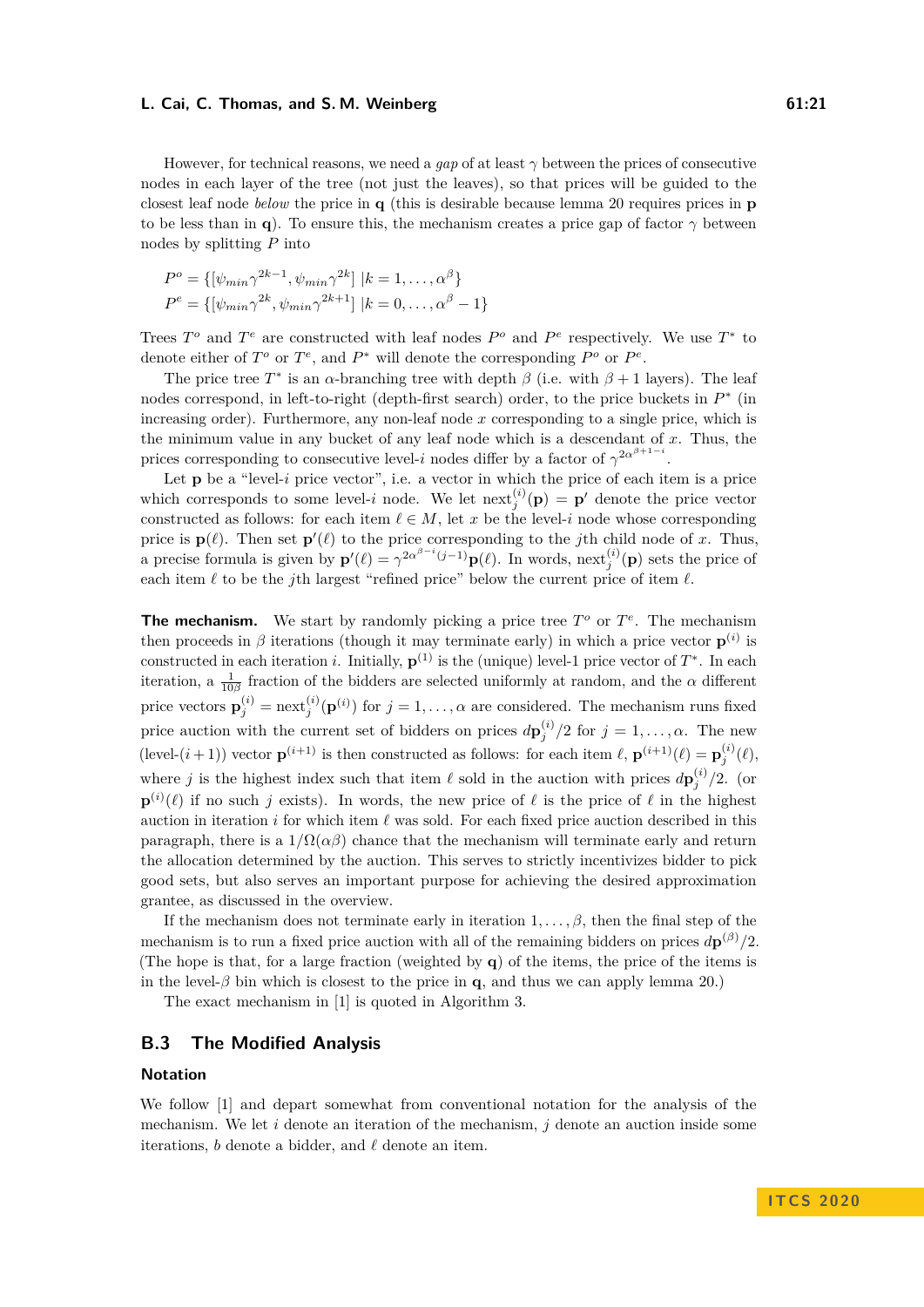<span id="page-21-0"></span>**Algorithm 3** PriceLearningMechanism(*N, M*).

- 1: **procedure** Partition(*N*)
- 2: Permute *N* uniformly at random.
- 3: **for** *i* = 1*,* 2*, ..β* **do**

4: Remove  $\frac{|N|}{10\beta}$  bidders uniformly at random from *N*; assign them to the set *N<sub>i</sub>*.

- 5: Put the remaining items in *N* into  $N_{\beta+1}$ .
- 6: **procedure**  $\text{PRICEUPDATE}(A_1, \ldots, A_\alpha, \mathbf{p}_1, \ldots, \mathbf{p}_\alpha)$
- 7: For each  $\ell \in M$ , let  $\mathbf{p}'(\ell) = \mathbf{p}_j(\ell)$  for the
- 8: highest value of *j* such that  $\ell$  is allocated in  $A_j$  (or  $\mathbf{p}_1(\ell)$  if no *j* exists)
- 9: Return **p** 0

10: Let  $(N_1, N_2, ... N_{\beta+1}) \leftarrow$  Partition $(N)$ 11: Pick one of the modified trees  $T^o$  or  $T^e$  uniformly at random and denote it by  $T^*$ 12: Let  $\mathbf{p}^{(1)}$  be the (unqiue) level-1 (root) price of  $T^*$ 13: **for**  $i = 1, \ldots, \beta$  **do** 14: For  $j = 1, ..., \alpha$ , let  $\mathbf{p}_j^{(i)} = \text{next}_j^{(i)}(\mathbf{p}^{(i)})$ 15: For  $j = 1, \ldots, \alpha$ : run FixedPriceAuction( $N_i$ , M,  $d\mathbf{p}_j^{(i)}/2$ ) and let  $A_j^{(i)}$  be the allocation 16: With probability  $(1/\beta)$ , pick  $j^* \in [\alpha]$  u.a.r. and return  $A_{j^*}^{(i)}$  as the final allocation 17: Otherwise, let  $\mathbf{p}^{(i+1)} \leftarrow \text{PriceUpdate}(A_1^{(i)}, ..., A_\alpha^{(i)}, \mathbf{p}_1^{(i)}, ..., \mathbf{p}_\alpha^{(i)}),$  and continue 18: Run FixedPriceAuction( $N_{\beta+1}$ ,  $M$ ,  $d{\bf p}^{(\beta+1)}/2$ ) and return the allocation  $A^*$ 

Let  $O$  be an optimal allocation with supporting prices **q** and  $OPT$  be the optimal welfare resulting from allocation *O*. Let **q** <sup>∗</sup> be **q** restricted to items whose prices are in some bucket of  $P^*$ . Let  $O^*$  be the collection of those items. Let  $N_1, \ldots, N_{\beta+1}$  denote the groups of bidders from the Partition function. Given  $(N_i)_i$  and  $T^*$  as picked by the mechanism, define price vectors  $\mathbf{q}^{(i)}$  as  $\mathbf{q}^*$ , restricted to items which are allocated in  $O^*$  to bidders from  $N_i, N_{i+1}, \ldots, N_{\beta+1}$  (intuitively, we restricted attention to items which could still go to the same bidder in *A* as in *O*, and give price 0 to items that can no longer be allocated to the right bidder in *O*). Call item  $\ell$  correctly priced at iteration *i* if  $\mathbf{q}^{(i)}(\ell)$  is in the bin corresponding to some leaf node which is a child of the node corresponding to  $\mathbf{p}^{(i)}(\ell)$ . Let  $C^{(i)}$  denote all items priced correctly before iteration *i* begins. Note that  $C^{(1)} = O^*$  and that an item can only be in  $C^{(i)}$  if it is also in  $C^{(j)}$  for  $j = 1, \ldots, i - 1$ , so  $C^{(1)} \supseteq C^{(2)} \supseteq \ldots \supseteq C^{(\beta+1)}$ . We separate  $C^{(i)}$  into  $C_1^{(i)}, C_2^{(i)}, \ldots C_\alpha^{(i)}$ , where  $C_j^{(i)}$  is the subset of items in  $C^{(i)}$  that are priced correctly in next<sup>(*i*</sup>)( $\mathbf{p}^{(i)}$ ). For any set of bidders *N*<sup> $\prime$ </sup> and items *D*, let  $O_{N'}^D$  be the restriction of  $O^*$  to items in  $D$  and bidders in  $N'$ .

### **Assumptions**

Throughout the claims in this section, we assume all bidders pick (*c, d*)-competitive sets in every fixed price auction they participate in, though we may not restate this assumption in every claim statement<sup>[7](#page-21-1)</sup>. We also assume that the optimal allocation  $O$  has supporting prices **q**.

<span id="page-21-1"></span><sup>7</sup> It is somewhat easier to prove that PriceLearningMechanism is implementable in advised strategies compared to GeneralizedMechanism below. However, we hold off and only demonstrate that Generalized-Mechanism is implementable in advised strategies, both for completeness, and in order to demonstrate that our solution concept "composes well" to be useful for complicated mechanisms.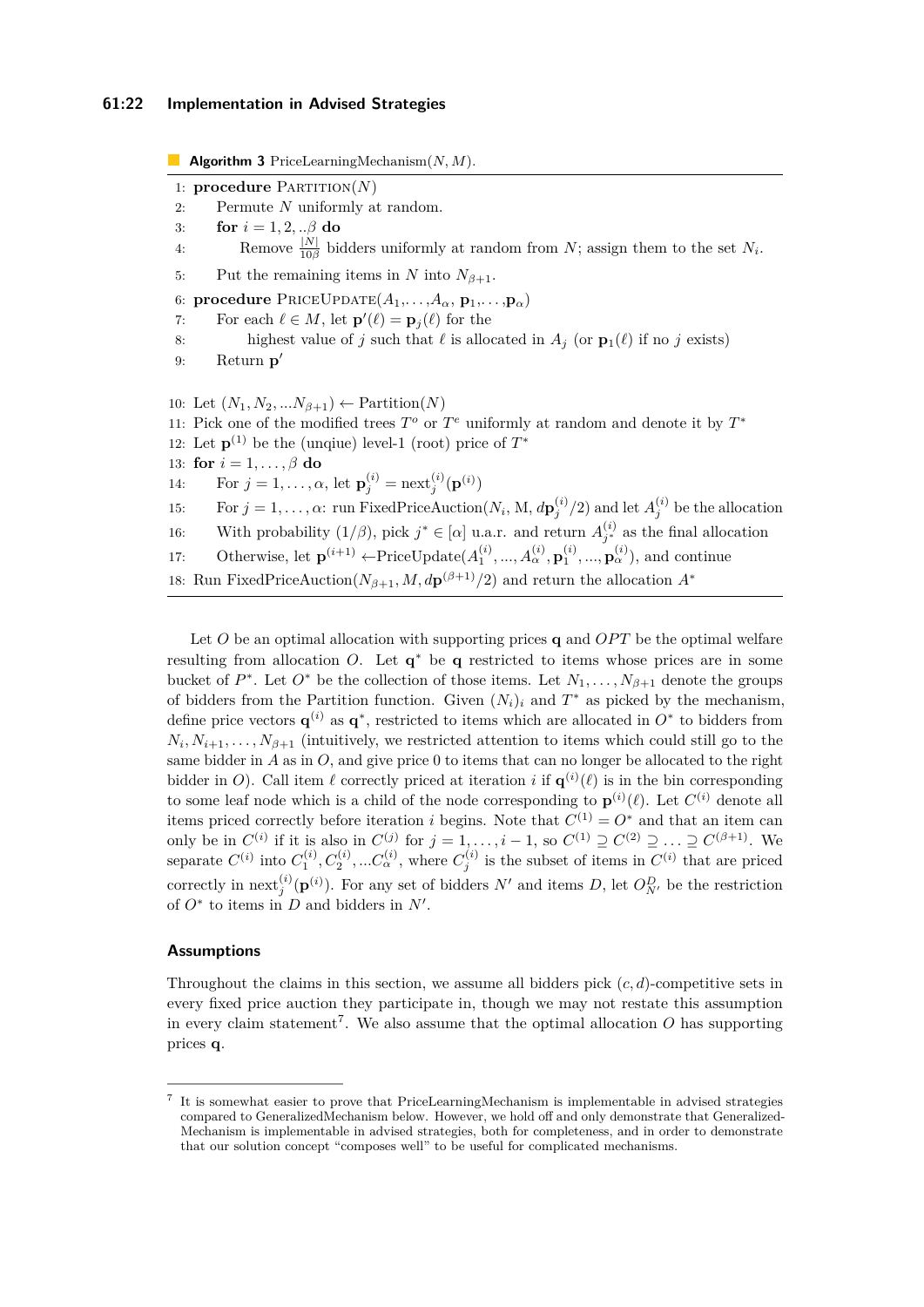The following lemma is the heart of the proof of the approximation ratio of mechanism [3.](#page-21-0)

<span id="page-22-0"></span>▶ Lemma 22 (Learnable-Or-Allocable Lemma from [\[1\]](#page-13-0)). *Assume [21,](#page-19-0) and suppose all bidders pick* (*c, d*)*-competitive sets in every fixed price auction they participate in. For any iteration*  $i \in [\beta]$ , conditioned on any outcome of first  $i - 1$  *iterations and choice of*  $T^*$ ,

1. *either*  $\mathbb{E} \left[ \mathbf{q}^{(i+1)}(C^{(i+1)}) \right] \geq \mathbf{q}^{(i)}(C^{(i)}) - \frac{OPT}{3\beta}$ , where the expectation is over  $N_i$ ; **2.** *or*  $\mathbb{E} [\text{val}(A_{j^*})^{(i)}] \ge \frac{c}{O(\alpha \beta^2)}OPT$ .

First we prove a series of claims before proving the Learnable-Or-Allocable lemma, following the same outline as [\[1\]](#page-13-0). For claims [23](#page-22-1) and [24,](#page-22-2) we fix some  $j \in [\alpha]$  and let  $D = C_j^{(i)}$ . Note that  $\mathbf{q}^{(i)}(C_j^{(i)}) = \mathbf{q}^{(i)}(O_{N>i}^D)$ , as  $\mathbf{q}^{(i)}$  zeros out items allocated in *O* to bidders from *N<i*.

<span id="page-22-1"></span> $\triangleright$  Claim 23. (5.3 from [\[1\]](#page-13-0)) Deterministically,  $\text{val}(A_j^{(i)}) \geq \frac{c}{2} \cdot \mathbf{q}^{(i)}(O_{N_i}^D \setminus A_j^{(i)})$ .

Proof. Recall that  $O_{N_i}^D$  is the restriction of  $O^*$  to items in  $C_j^{(i)}$  and bidders in  $N_i$ . The definition of item  $\ell$  being "priced correctly" means that  $\mathbf{p}^{(i)}(\ell) \leq \mathbf{q}^{(i)}(\ell)$ . Thus, for any  $\ell \in O_{N_i}^D$  we get that  $0 \cdot \mathbf{q}^{(i)}(\ell) \leq d\mathbf{p}^{(i)}(\ell)/2 \leq \mathbf{q}^{(i)}(\ell)/2$ . Thus, the claim follows from lemma [20.](#page-17-0)  $\triangleleft$ 

<span id="page-22-2"></span> $\triangleright$  Claim 24. (5.4 from [\[1\]](#page-13-0)) By randomness of choice of *N*<sup>*i*</sup> from *N*≥*i*,  $\mathbb{E}\left[\text{val}(A_j^{(i)})\right]$  ≥  $\left(\frac{c}{20\beta}\right) \cdot \mathbb{E}\left[\mathbf{q}^{(i)}(O_{N>i}^D \setminus A_j^{(i)})\right].$ 

Proof. Consider picking a bidder  $k \in N_{\geq i}$  uniformly at random and running an imaginary fixed price auction on  $N_i \cup \{k\}$ , where *k* is the last bidder chosen to act. Then by Lemma [20](#page-17-0) (parameters in the lemma take values  $N = N_i \cup \{k\}$ , Sol $D_{< k} = A_j^{(i)}$ ,  $S_k = O_k^D$ ), the value bidder *k* gets from the imaginary fixed price auction satisfy  $v_k(T_k) \geq \frac{c}{2} \cdot \mathbf{q}^{(i)}(O_k^D \setminus A_j^{(i)})$ . We now take the expectation over the randomness on bidders  $N_i \cup k$ ,

$$
\mathbb{E}_{N_i,k \in N_{>i}}[v_k(T_k)] \geq \frac{c}{2} \cdot \mathbb{E}_{N_i,k \in N_{>i}}\left[\mathbf{q}^{(i)}(O_k^D \setminus A_j^{(i)})\right] = \frac{c}{2} \cdot \mathbb{E}_{N_i}\left[\frac{1}{|N_{>i}|} \cdot \sum_{k \in N_{>i}} \mathbf{q}^{(i)}(O_k^D \setminus A_j^{(i)})\right]
$$

$$
= \frac{1}{|N_{>i}|} \cdot \frac{c}{2} \cdot \mathbb{E}\left[\mathbf{q}^{(i)}(O_{N_{>i}}^D \setminus A_j^{(i)})\right].
$$

Observe that the expectation of  $val(A_j^{(i)})$  is the same as the expected welfare of bidders in  $N_i$  in the imaginary fixed price auction. Since the bidders in  $N_i$  arrive before bidder  $k$ , their expected welfare in the imaginary fixed price auction is larger equal to that of bidder *k*. Thus by linearity of expectation

$$
\mathbb{E}\left[\text{val}(A_j^{(i)})\right] \ge \frac{|N_i|}{|N_{>i}|} \cdot \frac{c}{2} \cdot \mathbb{E}\left[\mathbf{q}^{(i)}(O_{N_{>i}}^D \setminus A_j^{(i)})\right] \ge \left(\frac{c}{20\beta}\right) \cdot \mathbb{E}\left[\mathbf{q}^{(i)}(O_{N_{>i}}^D \setminus A_j^{(i)})\right]. \qquad \triangleleft
$$

<span id="page-22-3"></span> $\triangleright$  Claim 25. (5.2 from [\[1\]](#page-13-0)) For any *j*, we have

$$
\frac{22\beta}{c} \cdot \mathbb{E}\left[\text{val}(A_j^{(i)})\right] + \mathbb{E}\left[\mathbf{q}^{(i)}(C_j^{(i)} \cap A_j^{(i)})\right] \ge \mathbb{E}\left[\mathbf{q}^{(i)}(C_j^{(i)})\right].
$$

Proof. By combining Claim [23](#page-22-1) and [24,](#page-22-2) we have

$$
\left(\frac{20\beta}{c} + \frac{2}{c}\right) \mathbb{E}\left[\text{val}(A_j^{(i)})\right] \ge \mathbb{E}\left[\mathbf{q}^{(i)}(O_{N>i}^D \setminus A_j^{(i)})\right] + \mathbb{E}\left[\mathbf{q}^{(i)}(O_{N_i}^D \setminus A_j^{(i)})\right]
$$

$$
= \mathbb{E}\left[\mathbf{q}^{(i)}(C_j^{(i)} \setminus A_j^{(i)})\right].
$$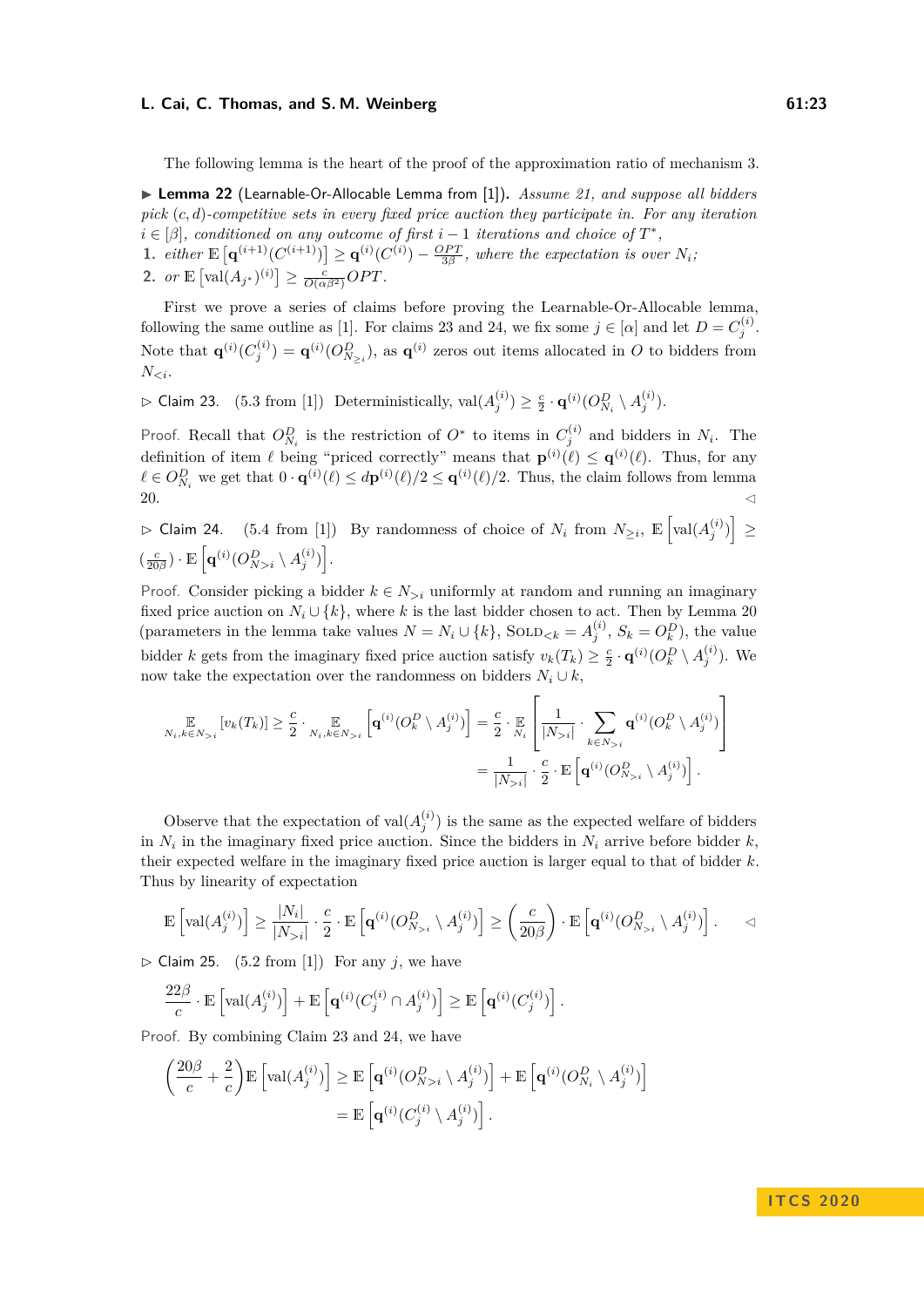### **61:24 Implementation in Advised Strategies**

Because  $O_{N_{\geq i}}^D$  is exactly  $C_j^{(i)}$ . Thus, we get

$$
\frac{20\beta+2}{c}\cdot \mathbb{E}\left[\mathrm{val}(A_j^{(i)})\right]+\mathbb{E}\left[\mathbf{q}^{(i)}(C_j^{(i)}\cap A_j^{(i)})\right]\geq \mathbb{E}\left[\mathbf{q}^{(i)}(C_j^{(i)})\right].
$$

The previous claim can be thought of as a preliminary version of the entire learnableor-allocatable lemma. In expectation, we get something comparable to the items which are correctly priced in auction *j* of round *i* (i.e.  $\mathbf{q}^{(i)}(C_j^{(i)})$ ). The contribution come from either the items which sold in the round they were "supposed to" (i.e.  $C_j^{(i)} \cap A_j^{(i)}$ ) or the welfare of the current allocation (i.e.  $A_j^{(i)}$ ) (with an extra  $O(\beta)$  factor). The previous claims dealt with individual auctions within an iteration – next we handle iterations as a whole.

We still have to account for two things: items which sell in auctions where the prices are *too high* and the loss in welfare from the fact that bidders in *N<sup>i</sup>* will no longer be allocated items in later rounds. The proofs in [\[1\]](#page-13-0) hold as written – only the properties of the price tree and the structure of the auctions are used.

<span id="page-23-0"></span> $\triangleright$  Claim 26. (5.5 from [\[1\]](#page-13-0))

$$
\mathbf{q}^{(i)}(C^{(i+1)}) \geq \sum_{j=1}^{\alpha} \mathbf{q}^{(i)}(A_j^{(i)} \cap C_j^{(i)}) - \frac{OPT}{10\beta}.
$$

Proof. The key observation here is that the set of "overpriced" items represent a small fraction of the optimal revenue. Let *U* be the set of items that are allocated in FixedPriceAuction with price above their correct price in round *i*. The set of items that are allocated in the correct round but not priced correctly is exactly  $\left(\bigcup_j A_j^{(i)} \cap C_j^{(i)}\right) \setminus C^{(i+1)}$ . This must be a subset of *U*. Thus,  $\mathbf{q}^{(i)}(C^{(i+1)}) \ge \sum_{j=1}^{\alpha} \mathbf{q}^{(i)}(A_j^{(i)} \cap C_j^{(i)}) - \mathbf{q}(U)$ .

Consider an allocation that gives all items in  $U$  to the bidder in the highest priced auction where it is ever allocated. Such an allocation must give welfare  $\leq OPT$ , but  $\geq \gamma \mathbf{q}^{(i)}(U)$ due to the price gap in the tree structure. Thus  $\mathbf{q}^{(i)}(U) \leq \frac{1}{\gamma}OPT \leq \frac{OPT}{10\beta}$  (by choosing  $\gamma = \theta(\log \log m) \geq 10\beta$ ).

<span id="page-23-1"></span> $\triangleright$  Claim 27. (5.6 from [\[1\]](#page-13-0))

$$
\mathbb{E}\left[\mathbf{q}^{(i+1)}(C^{(i+1)})\right] \geq \mathbb{E}\left[\mathbf{q}^{(i)}(C^{(i+1)})\right] - \frac{OPT}{10\beta}.
$$

Proof. This follows simply from the fact that  $\mathbf{q}^{(i+1)}$  is exactly  $\mathbf{q}^{(i)}$  with items corresponding (under *O*) to bidders in  $N_i$  set to zero, and that bidders join  $N_i$  with probability  $1/(10\beta)$ .  $\overline{\mathcal{L}}$ 

**Proof of Learnable-Or-Allocable Lemma, Lemma [22.](#page-22-0)** By Claim [26](#page-23-0) and [27,](#page-23-1)

<span id="page-23-2"></span>
$$
\mathbb{E}\left[\mathbf{q}^{(i+1)}(C^{(i+1)})\right] \ge \sum_{j=1}^{\alpha} \mathbb{E}\left[\mathbf{q}^{(i)}(A_j^{(i)} \cap C_j^{(i)})\right] - \frac{OPT}{5\beta},\tag{2}
$$

We now have two cases. First, assume

<span id="page-23-3"></span>
$$
\sum_{j=1}^{\alpha} \mathbb{E}\left[\mathbf{q}^{(i)}(A_j^{(i)} \cap C_j^{(i)})\right] \ge \mathbb{E}\left[\mathbf{q}^{(i)}(C^{(i)})\right] - \frac{2}{15\beta}OPT.
$$
\n(3)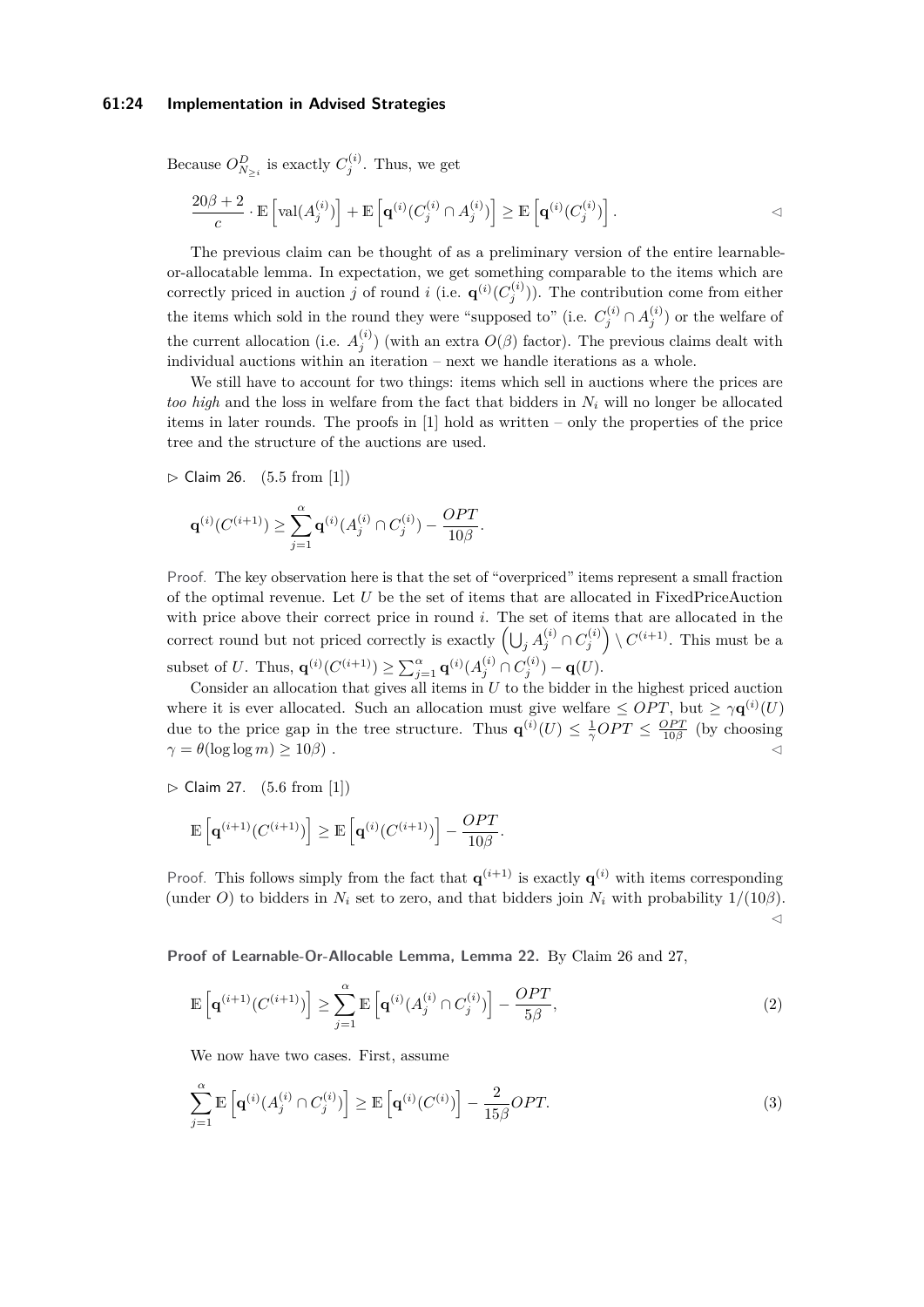Together with [\(2\)](#page-23-2) this immediately implies that

$$
\mathbb{E}\left[\mathbf{q}^{(i+1)}(C^{(i+1)})\right] \geq \mathbb{E}\left[\mathbf{q}^{(i)}(C^{(i)})\right] - \frac{OPT}{3\beta}
$$

and we are in the "learnable case".

On the other hand, if equation [\(3\)](#page-23-3) is false, then we can sum the inequality in claim [25](#page-22-3) for each  $j = 1, \ldots, \alpha$  to get

*.*

$$
\mathbb{E}\left[\mathbf{q}^{(i)}(C^{(i)})\right] \leq \frac{22\beta}{c} \sum_{j=1}^{\alpha} \mathbb{E}\left[\text{val}(A_j^{(i)})\right] + \sum_{j=1}^{\alpha} \mathbb{E}\left[\mathbf{q}^{(i)}(C_j^{(i)} \cap A_j^{(i)})\right]
$$
  

$$
< \frac{22\beta}{c} \sum_{j=1}^{\alpha} \mathbb{E}\left[\text{val}(A_j^{(i)})\right] + \mathbb{E}\left[\mathbf{q}^{(i)}(C^{(i)})\right] - \frac{2}{15\beta}OPT.
$$

Thus

$$
\frac{22\beta}{c} \sum_{j=1}^{\alpha} \mathbb{E} \left[ \text{val}(A_j^{(i)}) \right] \ge \frac{2}{15\beta} \cdot OPT
$$
  
\n
$$
\Rightarrow \mathbb{E} \left[ \text{val}(A_{j^*}^{(i)}) \right] = \frac{1}{\alpha} \sum_{j=1}^{\alpha} \mathbb{E} \left[ \text{val}(A_j^{(i)}) \right] \ge \frac{2c}{22 \cdot 15\alpha\beta^2} \cdot OPT = \frac{c}{O(\alpha\beta^2)} \cdot OPT.
$$

and we are in the "allocatable" case.

Theorem [16](#page-11-1) now follows readily follow from the Learnable or Allocable Lemma.

<span id="page-24-0"></span>**Find 28.** *Suppose*  $\psi_{min}$  *and*  $\psi_{max}$  *are given and satisfy assumption [21.](#page-19-0) Suppose the optimal allocation O has supporting prices* **q***, and suppose bidders pick* (*c, d*)*-competitive sets in every fixed price auction they participate in. Then mechanism [3](#page-21-0) achieves an*  $O\left(\max\left\{\frac{1}{c},\frac{1}{d}\right\}\right) \cdot (\log \log m)^3\right)$  approximation to the optimal welfare.

**Proof.** Note that by the Learnable or Allocable Lemma, in the mechanism there are only two situation that can occur, 1) event  $E_1$ : "learnable" occurs in every iteration  $i = 1, 2, \ldots, \beta$ , or 2) event *E*2: "allocable" occurs in some iteration *k*. Denote the welfare from the mechanism as *W elf*. Then E [*W elf*] satisfy the equation

$$
\mathbb{E}\left[Welf\right]\geq\min\Big(\mathbb{E}\left[Welf\mid E_1\right],\mathbb{E}\left[Welf\mid E_2\right]\Big).
$$

Now we bound  $\mathbb{E}[Welf | E_1]$  and  $\mathbb{E}[Welf | E_2]$ , respectively.

Suppose that "learnable" occurs for each iteration  $i = 1, 2, \ldots, \beta$  in the mechanism. Because  $C^{(1)}$  consist of items whose prices belong to the bins of  $P^*$ , we know that  $\mathbb{E}[\mathbf{q}^{(1)}(C^{(1)})]=$ *OPT*/2. Thus,

$$
\mathbb{E}\left[\mathbf{q}^{\beta+1}(C^{\beta+1})\right] \ge \mathbb{E}\left[\mathbf{q}^{(1)}(C^{(1)}) - \frac{OPT}{3}\right] = \frac{OPT}{2} - \frac{OPT}{3} = \frac{OPT}{6}.
$$

Let  $W_{\beta+1}$  be the welfare achieved when the mechanism allocate in the last iteration of fixed price auction. Since for any correctly priced item  $j \in C^{(\beta+1)}$ ,  $\frac{1}{2}\mathbf{q}(j) \geq \mathbf{p}(j) \geq \frac{1}{\gamma}\mathbf{q}(j)$ , by lemma [20,](#page-17-0)  $W_{\beta+1} \ge \min\left(\frac{c}{2}, \frac{d}{\gamma}\right) \cdot \mathbb{E}\left[\mathbf{q}^{\beta+1}(C^{\beta+1})\right] = O\left(\min\left(c, \frac{d}{\beta}\right)\right) \cdot OPT.$ It's easy to verify that the mechanism allocates in last iteration with constant probability. Thus, in this case we get  $\mathbb{E}[Welt|E_1]$  at least  $O\left(\min\left(c, \frac{d}{\beta}\right)\right) \cdot OPT$ .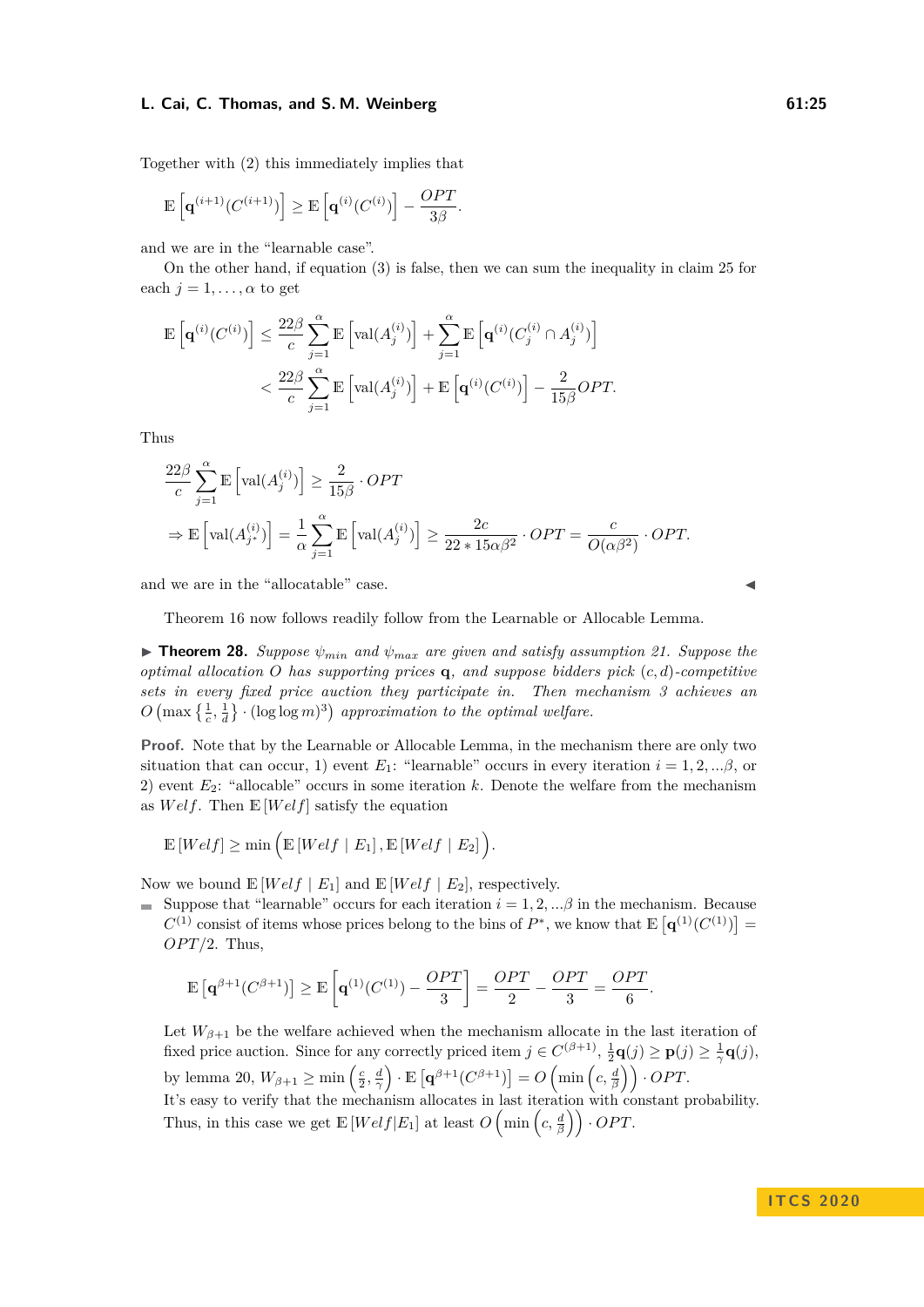In the case where "learnable" does not occur for some iteration  $i$ , "allocable" must occur at this iteration. Thus

$$
\mathbb{E}\left[\operatorname{val}(A^{(i)}_{j^*})\right] = \frac{c}{O(\alpha \beta^2)} \cdot OPT.
$$

The mechanism allocate in iteration *i* with probability  $(1 - 1/\beta)^{i-1} \cdot 1/\beta = O(1/\beta)$ , thus in this case  $\mathbb{E}[Welf | E_2]$  is at least  $\frac{c}{O(\alpha\beta^3)} \cdot OPT$ .

Since  $\beta = \Theta(\log \log m)$ , we conclude that mechanism *M* achieves an approximation ratio of

$$
O\left(\max\left(\frac{1}{c}, \frac{\beta}{d}, \frac{\alpha\beta^3}{c}\right)\right) = \max\left(\frac{1}{c}, \frac{1}{d}\right) \cdot O(\log\log m)^3.
$$

# <span id="page-25-1"></span>**B.4 Removing Assumptions**

In this section we prove Theorem [16](#page-11-1) in full generality by 1) removing the assumption that the supporting price lies in  $\{0\} \cup [\psi_{min}, \psi_{max}]$ , where  $\psi_{max}/\psi_{min} = \text{poly}(m)$ , and 2) showing that this generalized mechanism can be implemented in advised strategies. We use a similar (but slightly simplified) extension to PriceLearningMechanism following previous work on truthful mechanisms for XOS bidders [\[12,](#page-14-3) [18,](#page-14-4) [14,](#page-14-6) [1\]](#page-13-0) [8](#page-25-2) . Our variation both simplifies the analysis and allows us to satisfy the formal definition of implementation in advised strategies more easily.

The final mechanism is as follows.

- <span id="page-25-3"></span>**Algorithm 4** GeneralizedMechanism(N, M).
- 1: Pick a subset of bidders  $N_{stat} \subseteq N$  by sampling each bidder in *N* independently and with probability  $\frac{1}{2}$ . Let  $N_{mech} = N \setminus N_{stat}$ .
- 2: Run a second price auction on the grand bundle *M* with bidders in *Nstat*. Let *SP A* be the welfare of the resulting allocation. With probability  $\frac{1}{2}$ , return the resulting allocation and terminate. With the remaining probability, continue.
- 3: Set  $\psi_{min} = \frac{1}{4m^2} \cdot SPA$  and  $\psi_{max} = 4m \cdot SPA$ .
- 4: Run PriceLearningMechanism (Mechanism [3\)](#page-21-0) on bidders in  $N_{mech}$  with  $\psi_{min}$  and  $\psi_{max}$ and return the allocation.

First, we show that implementation in advised strategies allows us to force bidders to play truthfully in the second-price auction of mechanism [4,](#page-25-3) and to pick (*c, d*)-competitive sets in the PriceLearningMechanism.

<span id="page-25-0"></span> $\triangleright$  **Lemma 29.** *Suppose we are given a*  $(c, d)$ -approximate demand oracle D for valuations V*. Then there exists a useful poly-time computable advice A for mechanism [4](#page-25-3) such that, if a strategy s is advised for v<sup>i</sup> under A, then any bidder in Nstat will play truthfully in the second price auction, and any bidder in*  $N_{mech}$  *will pick*  $(c, d)$ *-competitive sets in every fixed price auction they participate in.*

**Proof.** As in prior works [\[1,](#page-13-0) [12,](#page-14-3) [14\]](#page-14-6), to formally meet our solution concept we need all actions by a single bidder to happen simultaneously in order to preclude bidders from "threatening" each other (for example, if a different bidder will only let me have items in future auctions if

<span id="page-25-2"></span><sup>8</sup> Prior works have some probability of selling the grand bundle *M* in a second price auction (to handle "dominant bidders") or running a different algorithm to collect basic "statistics" on the bidders. We combine the two approaches by using the result of the second price auction to calculate the statistics (at the cost of some loss in the polynomial factor in assumption [21\)](#page-19-0).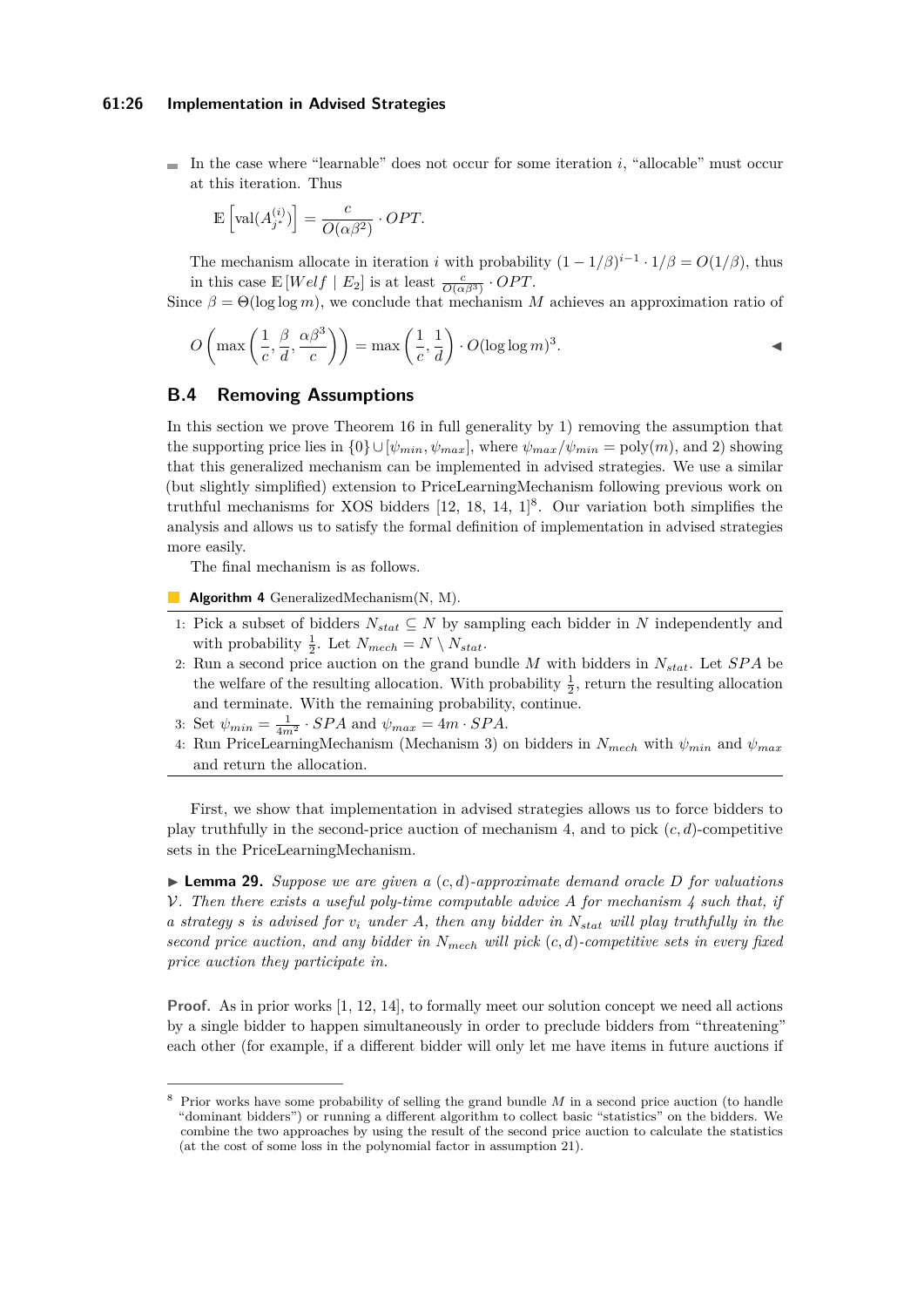I lie in the current auction, then truthful play does not dominate lying). Thus, we formally implement GeneralizedMechanism as a game where each bidder can act in exactly one node. If the bidder is assigned in *Nstat*, the mechanisms simultaneously asks all bidders in *Nstat* for a single bid on the grand bundle. If the bidder is put in  $N_{mech}$ , and then into  $N_i$  for  $i < \beta + 1$ , then the bidder needs to participate in  $\alpha$  fixed-price auctions simultaneously in a single game node. Thus, the bidder reports a list  $(T_i)_{i=1,\dots,q}$  of  $\alpha$  subsets of *M*, where  $T_i$  is still available in auction *j* of the mechanism when it is bidder *i*'s turn to pick a set. Bidders in  $N_{\beta+1}$  report similarly, but participate in only one auction.

Recall that the advice function  $A(v_i, x, a)$  takes as input the valuation function  $v_i$  of player *i*, a node *x* of the game, and a "tentative" action *a* which the player may play. The advice works as follows: for a node x which corresponds to a bidder in  $N_{stat}$ , A can ignore the tentative action *a* and recommend truthful play in the second price auction, i.e.  $A(v_i, x, a) = v_i(M)$  in this case. If *x* corresponds to a bidder put in  $N_i \subseteq N_{mech}$  for some  $i < \beta$ , then the tentative action *a* is some list of sets  $(S_1, \ldots, S_\alpha)$  which bidder *i* may choose in each auction. For each of the  $\alpha$  auctions,  $A$  will run the  $(c, d)$ -approximate demand query *D* (with prices and remaining items known from the node *x*) to get a sets  $T_1, \ldots, T_\alpha$ . Then, *A* will return  $(S'_1, \ldots, S'_\n{\alpha})$ , where  $S'_i$  is whichever of  $S_i$  or  $T_i$  that gives bidder *i* higher utility. The advice behaves similarly for bidders in  $N_{\beta+1} \subseteq N_{mech}$ .

It's clear that, if *D* is computable in poly-time, then  $A(v_i, x, a)$  is computable in poly-time.

We now show that *A* is *useful* (definition [5\)](#page-6-1). *A* satisfies the required idempotency property, because for bidders in *Nstat*, the result of *A* is a constant, and for bidders in *Nmech*, the result is given by taking the max of sets  $S_j$  with the result of  $D$  (which is fixed given bidder's valuation  $v_i$  and a node  $x$  of the game).

For any  $s_i$  and for any randomness in the mechanism, it's clear that  $A^{v_i,s}$  gets *i* utility at least as high as *s*. For, if *i* is in  $N_{stat}$ , then  $A^{v_i,s}$  recommends a dominant strategy, and if *i* is in  $N_{mech}$ , then the utility of *i* is completely determined by the unique node in which *i* is chosen to act, and  $A^{v_i,s}$  will differ from  $s$  only in selecting sets with higher utility for  $i$ . Moreover, if  $s \neq A^{v_i,s}$ , then either *s* and  $A^{v_i,s}$  differ for some node corresponding to a bidder in  $N_{stat}$ , or *s* and  $A^{v_i,s}$  differ for some node corresponding to a bidder in  $N_{mech}$ . In the first case, because  $A^{v_i,s}$  is dominant, there exists  $v_{-i}$  and random outcomes of the mechanism which get *i* strictly higher utility. In the second case, there must be some auction in which the advice  $A^{v_i,s}$  selects strictly better sets than *s*, and because there is positive probability that each auction is the allocation returned by the mechanism, there are some random outcomes of the mechanism which get the bidder strictly more utility. Thus, if  $A^{v_i,s} \neq s$ , then  $A^{v_i,s}$ dominates *s*.

Finally, it's clear that if a bidder plays according to strategy  $A^{v_i,s}$  for any *s*, then if the bidder is in *Nstat* then they play truthfully, and if the bidder is in *Nmech* then they select  $(c, d)$ -competitive sets.

Now, we show that algorithm [4](#page-25-3) successfully allows us to remove assumption [21.](#page-19-0) Let *S* be any set of bidders and let  $OPT(S)$  denote the optimal welfare possible for bidders in *S*. We say  $(\psi_{min}, \psi_{max})$  is *correct for S* if  $\psi_{min} \leq OPT(S)/m^2$  and  $\psi_{max} \geq OPT(S)$ . We call a bidder *i* dominant for a set *S* if  $v_i(O_i) > \frac{OPT(S)}{8}$  $\frac{1(5)}{8}$ .

 $\blacktriangleright$  **Lemma 30.** Let  $q$  *be the supporting prices of an optimal allocation of items to bidders in some set S. If*  $(\psi_{min}, \psi_{max})$  *is correct for S, then the supporting prices of a*  $(1 - o(1))$ *fraction of the items (weighted by their supporting prices) are in the range*  $I = [\psi_{min}, \psi_{max}]$ . *More formally,*  $\sum_{j \in M} \mathbb{1}[q(j) \in I] \cdot q(j) \geq (1 - \frac{1}{m}) \cdot OPT(S)$ .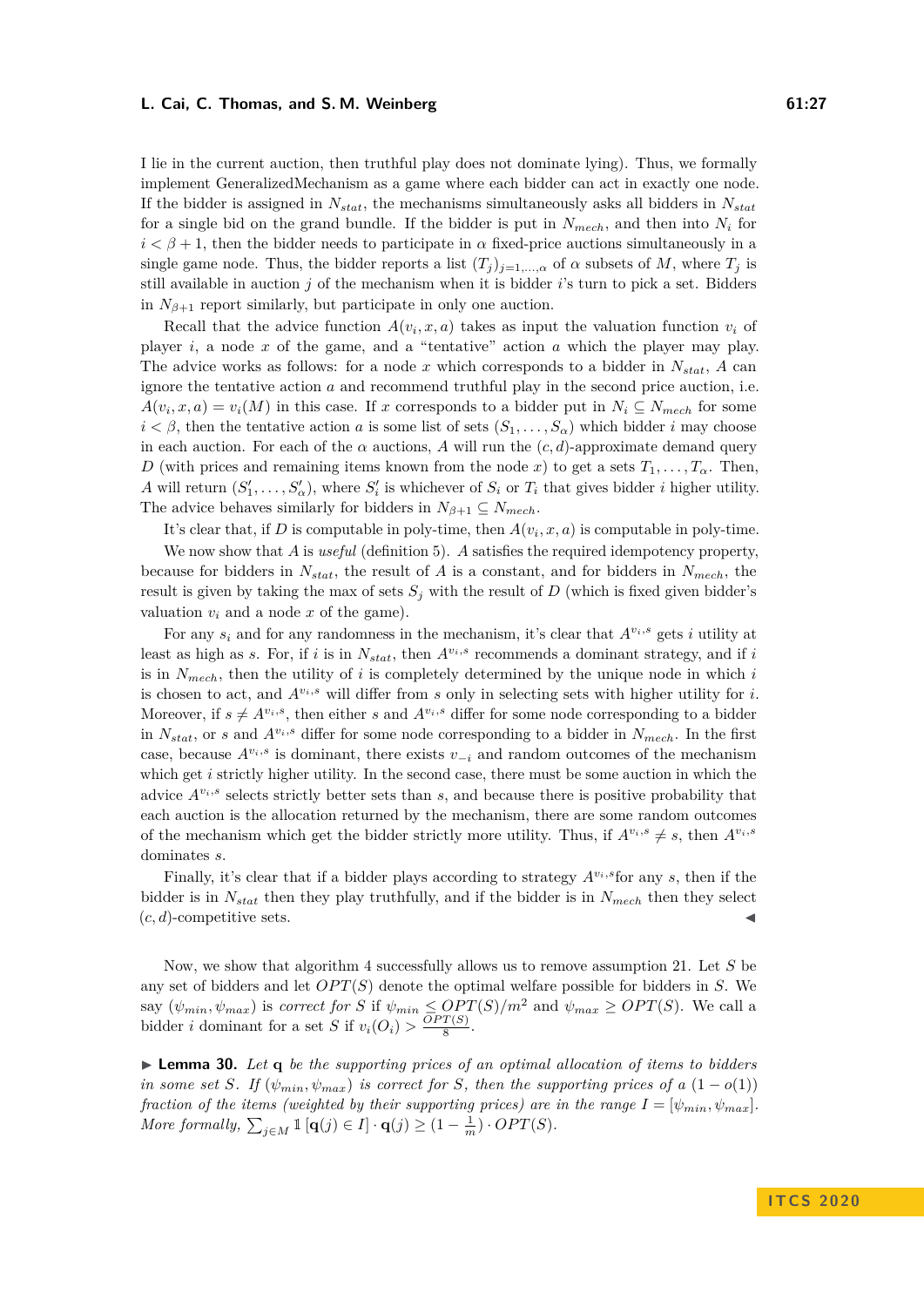### **61:28 Implementation in Advised Strategies**

**Proof.** Since  $\psi_{max} \geq OPT(S)$ , we know that for all item *j*, **q**(*j*)  $\in [0, \psi_{max}]$ . Now we count the sum over supporting prices of items whose supporting price is  $\leq$  *OPT*(*S*)/*m*<sup>2</sup>.

$$
\sum_{\mathbf{q}(j)\leq OPT(S)/m^2} \mathbf{q}(j) \leq m \cdot OPT(S)/m^2 = OPT(S)/m.
$$

Thus

$$
\sum_{j \in [m]} \mathbb{1} \left[ \mathbf{q}(j) \in I \right] \cdot \mathbf{q}(j) \ge \sum_{j \in [m]} \mathbf{q}(j) - \sum_{\mathbf{q}(j) \le OPT(S)/m^2} \mathbf{q}(j) \ge \left(1 - \frac{1}{m}\right) \cdot OPT(S).
$$

<span id="page-27-2"></span> $\triangleright$  **Corollary 31.** For bidders in *S* and items in *M*, if  $(\psi_{min}, \psi_{max})$  is correct for *S*, and  $\psi_{max}/\psi_{min} = \text{poly}(m)$ , then PriceLearningMechanism $(S, M)$  returns an allocation with *expected welfare*  $\frac{1}{r} \cdot (1 - \frac{1}{m}) \cdot OPT(S)$ *, where*  $r = O\left(\max\left\{\frac{1}{c}, \frac{1}{d}\right\} (\log \log m)^3\right)$ *.* 

**Proof.** Again let **q** be the supporting prices of an optimal allocation of items to bidders in some set *S*. Observe that although Theorem [28](#page-24-0) assumes all supporting price to be in  $0 \cup [\psi_{min}, \psi_{max}]$ , the proof holds as is for approximating  $\sum_{j \in [m]} 1 \big| \mathbf{q}(j) \in [\psi_{min}, \psi_{max}] \big| \cdot \mathbf{q}(j)$ (i.e. the contribution to the optimal welfare of items whose supporting price is in  $[\psi_{min}, \psi_{max}]$ ). If  $(\psi_{min}, \psi_{max})$  is correct for *S*, then

$$
\sum_{j \in [m]} \mathbb{1}\Big[\mathbf{q}(j) \in [\psi_{min}, \psi_{max}]\Big] \cdot \mathbf{q}(j) \ge (1 - \frac{1}{m}) \cdot OPT(S).
$$

We conclude that PriceLearningMechanism returns an allocation with expected welfare

$$
\frac{1}{r} \cdot \sum_{j \in [m]} \mathbb{1}\Big[\mathbf{q}(j) \in [\psi_{min}, \psi_{max}]\Big] \cdot \mathbf{q}(j) = \frac{1}{r} \cdot (1 - \frac{1}{m}) \cdot OPT(S),
$$

where  $r = O\left(\max\left\{\frac{1}{c}, \frac{1}{d}\right\} (\log \log m)^3\right)$ 

The following lemma follows from a standard application of chernoff bound and is quoted verbatim from [\[1\]](#page-13-0). It allows us to show that, with constant probability, a good fraction of the welfare is achievable by bidders in both *Nstat* and *Nmech*.

<span id="page-27-0"></span> $\blacktriangleright$  **Lemma 32.** [\[12,](#page-14-3) [18,](#page-14-4) [14,](#page-14-6) [1\]](#page-13-0) *Let*  $O = (O_1, \ldots O_n)$  *be an optimal allocation of items M to bidders N with welfare OPT. Suppose we sample each*  $i \in N$  *w.p.*  $\rho$  *independently to obtain* N'. If for every  $i \in N$ , we have  $v_i(O_i) \leq \epsilon \cdot OPT$ , then  $\sum_{i \in N'} v_i(O_i) \geq (\rho/2) \cdot OPT$  w.p. at  $least\ 1-2\cdot \exp(-\frac{\rho}{2\epsilon}).$ 

Finally, once the previous lemma has been applied, we will need this lemma to prove that we set the parameters correctly for PriceLearningMechanism.

<span id="page-27-1"></span>▶ **Lemma 33.** *If*  $N_{stat}$  *satisfy*  $OPT(N_{stat}) \geq \frac{1}{4} \cdot OPT$  *and*  $OPT(N_{mech}) \geq \frac{1}{4} \cdot OPT$ *, then*  $(\psi_{min}, \psi_{max})$  *is correct for*  $N_{mech}$ *.* 

**Proof.** Assume  $N_{stat}$  satisfy  $OPT(N_{stat}) \geq \frac{1}{4} \cdot OPT$  and  $OPT(N_{mech}) \geq \frac{1}{4} \cdot OPT$ . We know that  $SPA < OPT(N_{stat})$ . Thus

$$
4 \cdot OPT(N_{mech}) \ge OPT \ge OPT(N_{stat}) \ge SPA,
$$
  
\n
$$
\Rightarrow \psi_{min} = \frac{1}{4m^2} \cdot SPA \le \frac{1}{m^2} \cdot OPT(N_{mech}).
$$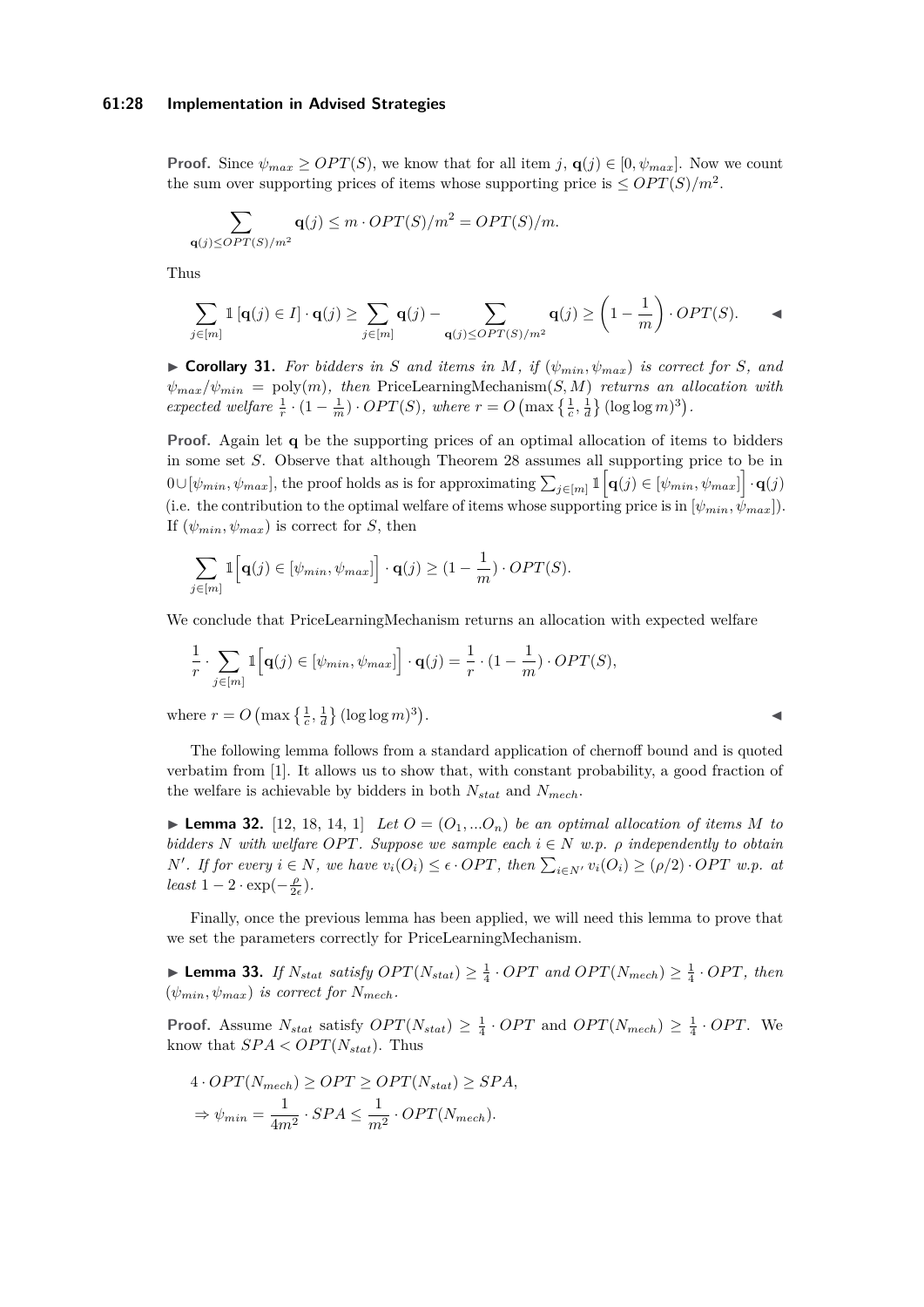Moreover, since *SPA* is at least the value of *M* for any bidder in  $N_{stat}$ , we have  $m \cdot SPA \geq$  $OPT(N_{stat})$ . Thus

$$
\psi_{max} = 4m \cdot SPA \ge 4 \cdot OPT(N_{stat}) \ge OPT \ge OPT(N_{mech}).
$$

We conclude that  $(\psi_{min}, \psi_{max})$  is correct for  $N_{mech}$ .

 $\triangleright$  **Theorem 34.** For valuation functions  $v_1, \ldots, v_n$ , suppose the optimal allocation O has *supporting prices* **q***. Let D be a*  $(c, d)$ *-approximate demand oracle for valuation in*  $\{v_1, \ldots, v_n\}$ . *Then mechanism* [4](#page-25-3) with advice *A* as in lemma [29](#page-25-0) gets a  $O(\max\left\{\frac{1}{c},\frac{1}{d}\right\} \cdot (\log \log m)^3)$  fraction *of the optimal welfare in implementation in advised strategies.*

**Proof.** Lemma [29](#page-25-0) shows that there exists poly time computable advice such than, whenever a bidder in *Nstat* follows advice, they play truthfully, and whenever a bidder in *Nmech* follows advice, they pick  $(c, d)$ -competitive sets in every fixed price auction they participate in.

Recall that a bidder is *dominant* if they contribute more than a 1*/*8 fraction of the welfare of an optimal allocation. Next we show that whether there is a dominant bidder or not, the expected welfare from GeneralizedMechanism is an  $O\left(\max\left\{\frac{1}{c},\frac{1}{d}\right\}(\log\log m)^3\right)$ approximation to *OP T* in implementation in advised strategy with advice *B*.

- When there is a dominant bidder, then with  $\frac{1}{2}$  probability the dominant bidder would  $\blacksquare$ be selected in the  $N_{stat}$  group. Conditioned on this, with  $\frac{1}{2}$  probability the resulting allocation from running second price auction on the *Nstat* group would be realized. Since a dominant bidder is in *Nstat* group, the welfare from the second price auction is at least  $\frac{OPT}{8}$ . Thus the expected welfare of GeneralizedMechanism, conditioned on there being a dominant bidder, is at least  $\frac{1}{2} \cdot \frac{1}{2} \cdot \frac{OPT}{8} = \frac{OPT}{32}$ .
- When there is no dominant bidder, then by Lemma [32,](#page-27-0)  $OPT(N_{stat}) \geq \frac{1}{4} \cdot OPT$  with m. probability at least  $1 - 2e^{-2}$ , which means  $OPT(N_{stat}) < \frac{1}{4} \cdot OPT$  with probability  $\langle 2e^{-2}$ . Symmetrically,  $O(N_{mech}) \langle \frac{1}{4} \cdot OPT$  with probability  $\langle 2e^{-2} \rangle$ . By union bound, both  $OPT(N_{stat})$  and  $OPT(N_{mech})$  is  $\geq \frac{1}{4} \cdot OPT$  with probability at least  $1 - 4e^{-2}$ , which is still a positive, constant probability.

Let's call the event where  $OPT(N_{stat}) \geq \frac{1}{4} \cdot OPT$  and  $OPT(N_{mech}) \geq \frac{1}{4} \cdot OPT$  the *good* event.

By Lemma [33,](#page-27-1) if the good event occurs, then  $(\psi_{min}, \psi_{max})$  is correct for  $N_{mech}$ . By construction in GeneralizedMechanism,  $\psi_{max}/\psi_{min} = O(m^3)$ . By Corollary [31,](#page-27-2) conditioned on  $\psi_{min}$  and  $\psi_{max}$  begin set correctly and  $\psi_{max}/\psi_{min} = poly(m)$ , priceLearningMechanism returns an allocation that achieves welfare  $\frac{1}{r} \cdot (1 - \frac{1}{m}) \cdot OPT(N_{mech})$ , where  $r = O\left(\max\left\{\frac{1}{c}, \frac{1}{d}\right\} (\log \log m)^3\right)$ . Since the good event occurs,  $OPT(N_{mech}) \geq \frac{1}{4} \cdot OPT$ . We conclude that conditioned on the good event, the expected welfare from PriceLearningMechanism  $O\left(\max\left\{\frac{1}{c},\frac{1}{d}\right\}(\log\log m)^3\right)$  approximates *OPT*. As the event "the good event happens and GeneralizedMechanism runs PriceLearningMechanism in setp 4" occurs with constant probability, we conclude that Generalized mechanism achieves expected welfare at least  $OPT/O$  (max  $\{\frac{1}{c},\frac{1}{d}\}\$  (log log  $m$ )<sup>3</sup>) when there is no dominant bidder.

Together with the fact that every allocation for XOS valuation functions has supporting prices, we immediately get theorem [16.](#page-11-1)

 $\triangleright$  **Theorem [16.](#page-11-1)** Let V be a subclass of XOS valuations and let D be a poly-time  $(c, d)$ *approximate demand oracle for valuation class* V*. Then there exists a poly-time mechanism for welfare maximization when all valuations are in* V *with approximation guarantee*  $O\left(\max\left\{\frac{1}{c},\frac{1}{d}\right\}\right) \cdot (\log\log m)^3\right)$  in implementation in advised strategies with polynomial time  $compute$ *dvice.*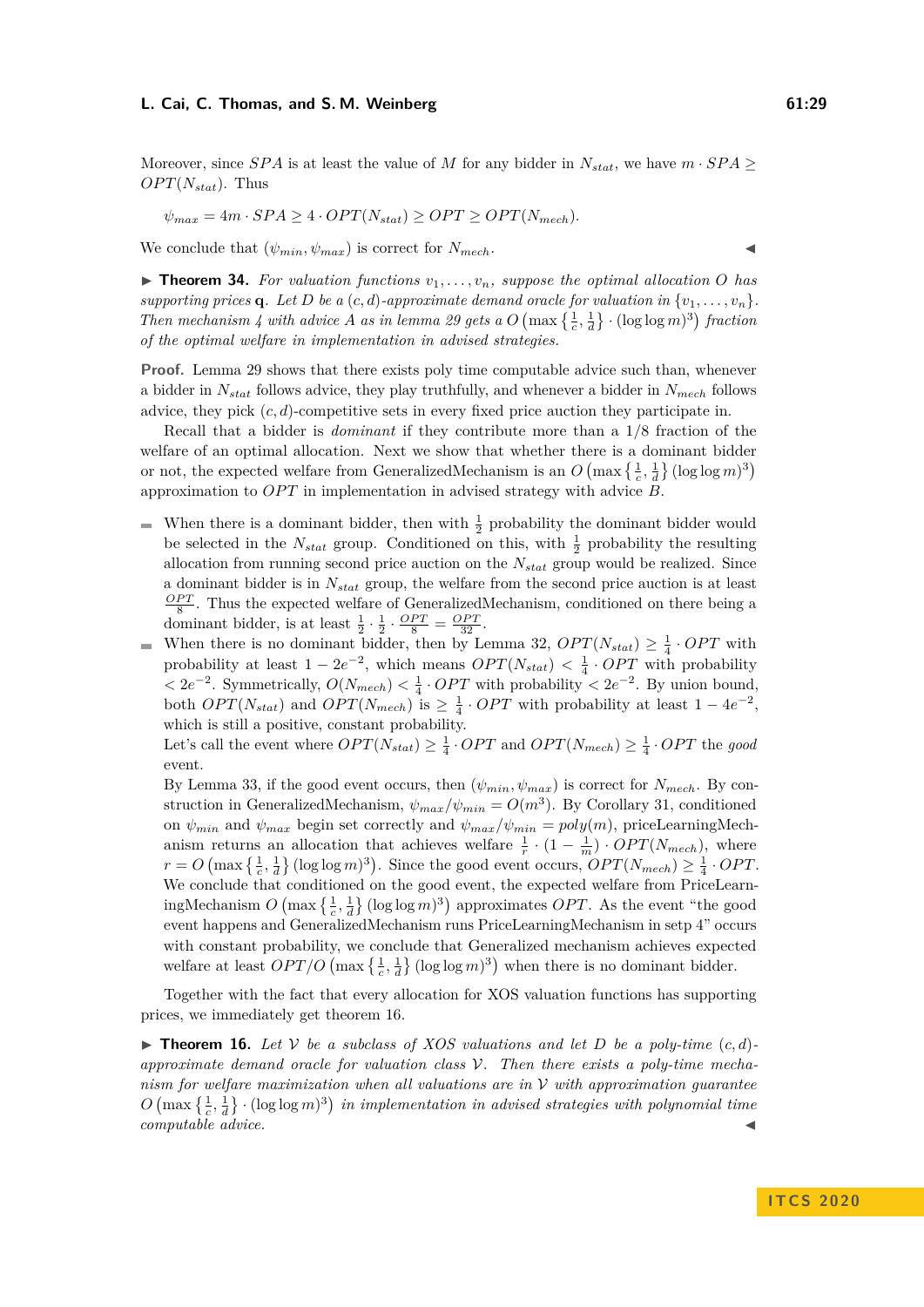# **C Approximate Demand Queries vs. Approximate Welfare Approximation**

As it happens, both SimpleGreedy and SingleOrBundle were inspired by simple known algorithms for approximate welfare maximization, combined with the following simple observation:

<span id="page-29-0"></span>**Proposition 35.** *S is the return of a demand query on prices* **p** *if and only if*  $(S, M \setminus S)$  *is a welfare maximizing bundle for the following two player auction: one bidder has valuation function v, and the other bidder has additive valuation function given by* **p***.*

**Proof.** The utility of *v* is  $v(S) - p(S)$ , which differs from the welfare  $v(S) + p(M \setminus S)$  only by the constant  $p(M)$ . So maximizing these two objectives is equivalent.

In particular, SimpleGreedy is exactly the 2-approximation algorithm from [\[33\]](#page-15-3) played by a regular bidder and a "price bidder". SingleOrBundle is similarly inspired by the  $\sqrt{m}$ approximation of [\[17\]](#page-14-8). However, we show below that approximate demand queries do not, in general, reduce to approximate welfare maximization.

**Example 36.** Consider a budget additive valuation *v* with value 2 for every item and budget of  $2\sqrt{m}$ . That is,  $v(S) = \max\{2|S|, 2\sqrt{m}\}\$ . Let **p** have price 1 for each item, i.e. **p**(*S*) = |*S*|. The result of a demand query on  $(v, \mathbf{p})$  is any set of size  $\sqrt{m}$ , with utility  $\sqrt{m}$ .

However, consider running an approximate welfare maximization mechanism  $A$  with two bidders: one with valuation  $v(S)$  for bundle *S* and one with valuation  $p(S)$  for bundle *S*. The optimal allocation is to give any *S* of size exactly  $\sqrt{m}$  to *v*, and give the rest of the items to **p**. This has welfare  $m + \sqrt{m}$ . However, the allocation giving every item to **p** has welfare *m*. Thus, any constant factor approximation algorithm (for which no other grantees hold) may return this allocation, as  $m + \sqrt{m} = (1 + o(1))m$ .

This corresponds to an approximate demand query giving the bidder the empty set. As this has zero utility, it will fail to be any factor approximation ration of the optimal.

Moreover, the above example would still go through if we consider a few simple variations on the reduction given by Proposition [35.](#page-29-0) For example, if we discount prices by a constant factor, say *d*, it's still the case that  $d(m - \sqrt{m}) + 2\sqrt{m} = (1 + o(1))dm$ , so a constant-factor approximation algorithm  $A$  might give all items to the "price player".

Thus, approximate demand queries do not reduce to approximate welfare maximization (at least not as outlined by Proposition [35\)](#page-29-0).

# **D Other Algorithms for approximate demand oracles**

Here we give another algorithm for computing a  $(1/2, 1/2)$ -approximate demand oracle. Instead of being inspired by known welfare maximization algorithms, this technique is inspired by known submodular maximization algorithms. Namely, the algorithm MeetInMiddle below is exactly the algorithm DeterministicUSM from [\[5\]](#page-14-17), run on the submodular function *f* given by  $f(S) = v(S) - p(S)$ . When f is a nonnegative (possibly decreasing) submodular function, [\[5\]](#page-14-17) shows that it gives a 1*/*3 approximation to the maximum value of *f*. Unfortunately, the submodular utility function we are interested in is possibly negative, so this result does not apply (indeed, it is NP hard to achieve *any* nontrivial approximation ration for possibly negative submodular maximization, as we discussed in section [3\)](#page-8-0).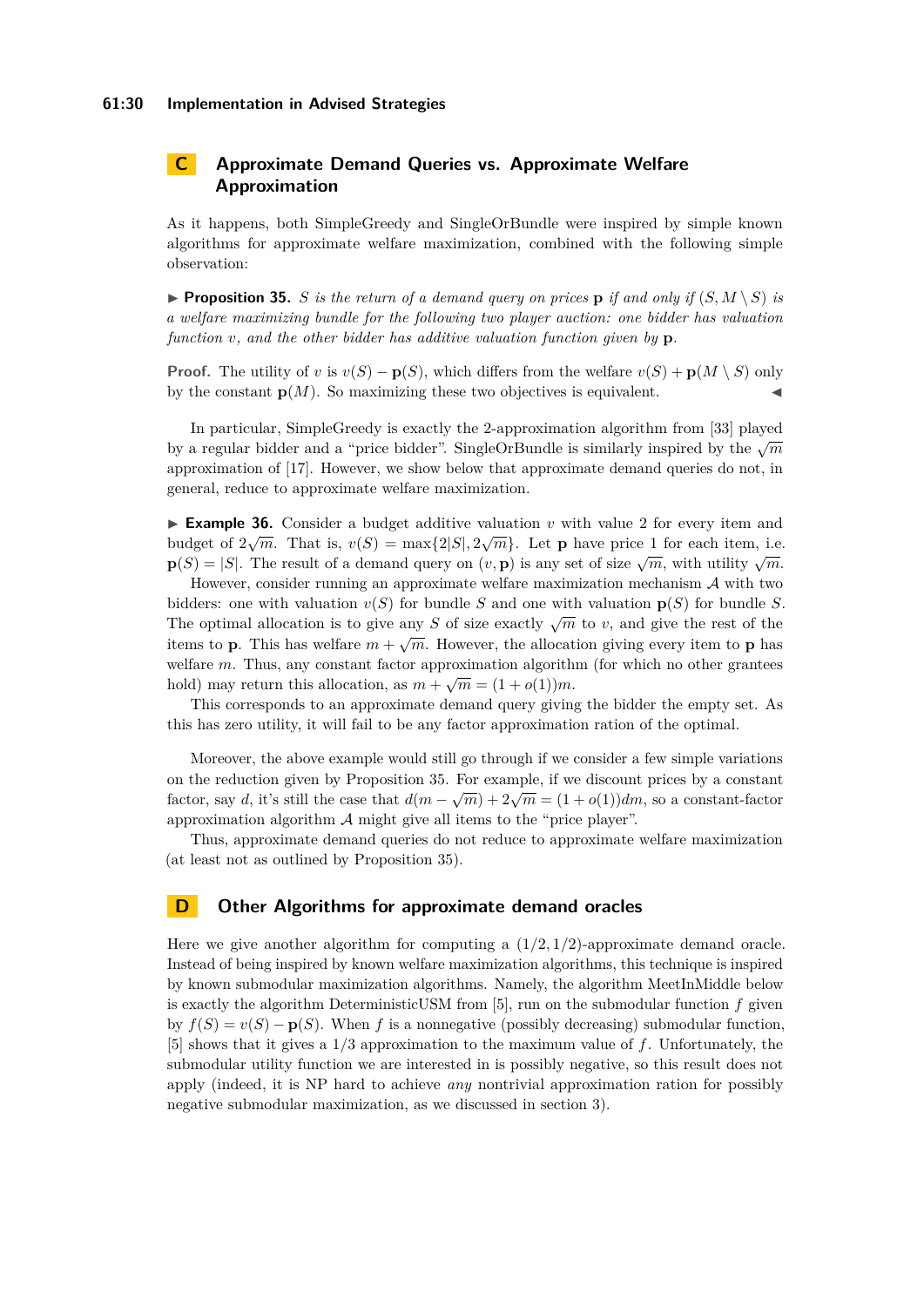| $X \leftarrow \emptyset$ and $Y \leftarrow M$                |                                                     |
|--------------------------------------------------------------|-----------------------------------------------------|
| for $j = 1, \ldots, m$ do                                    | $\triangleright$ For items in an arbitrary order    |
| Set $a_j \leftarrow v(X \cup j) - v(X) - \mathbf{p}(j)$      | $\triangleright$ Invariant: $Y = X \cup \{j, , m\}$ |
| Set $b_i \leftarrow v(Y \setminus j) - v(Y) + \mathbf{p}(j)$ |                                                     |
| if $a_i \geq b_i$ then                                       |                                                     |
| Set $X \leftarrow X \cup j$                                  |                                                     |
| else                                                         |                                                     |
| Set $Y \leftarrow Y \setminus j$                             |                                                     |
| return $X$                                                   | $\triangleright$ or return Y (as $X = Y$ by now)    |

**The Second Second Algorithm 5** MeetInMiddle( $v$ ,  $\mathbf{p}$ ,  $M$ ).

For SimpleGreedy and SingleOrBundle, we needed to run an existing algorithm with the "higher" prices  $p/d$  to attain a  $(c, d)$ -approximate demand oracle for (i.e. a set *S* for which  $v(S) - p(S) \geq c \max_{T} v(T) - p(T)/d$ . Interestingly, we show that MeetInMiddle need to take the lower ("discounted") prices as input in order to provide an approximation guarantee. We show that

- **1.** For any  $\epsilon > 0$ ,  $S = \text{MeetInMidale}(v, \mathbf{p}, M)$  is not a  $(\epsilon, \epsilon)$  approximate demand oracle for prices *e***p** (i.e. there exists a valuation function *v* such that  $v(S) - \epsilon p(S) < \max_{T} \{v(T) - \epsilon p(S) \}$  $p(T)$ ).
- **2.** MeetInMiddle(*v*, **p**/2, *M*) is an  $(\frac{1}{2}, \frac{1}{2})$  approximate demand oracle for prices **p**/2 (i.e. for any submodular *v* we have  $v(S) - \mathbf{p}(S)/2 \geq \frac{1}{2} \max_{T} \{v(T) - \mathbf{p}(T)\}\)$ .

**► Example 37.** For any  $\epsilon > 0$ , let  $K = 4/\epsilon$  and  $N = 2 + (K - 1)/\epsilon$  and  $M = \{1, 2, ...N\}$ . Consider the price vector  $\mathbf{p}(1) = \frac{K}{2} + 1$  and  $\forall i > 1 : \mathbf{p}(i) = 1 - \epsilon$  and the bidder valuation function  $v(S) = K$  for any  $S \ni 1$  and  $v(S) = 1 + (|S| - 1)\epsilon$  for any  $S \ni 1$ . One can check that the valuation function is submodular.

MeetInMiddle will remove the first item from *X*, since  $v(M-1) - v(M) + \mathbf{p}(1) = \frac{K}{2} + 1 >$  $\frac{K}{2} - 1 = v(1) - \mathbf{p}(1)$ . Similarly, one can check that the algorithm will then remove all items except the last item *N*, which it will keep. Thus the algorithm returns set  $T = \{N\}$ , so  $v(T) - p(T) = \epsilon$ .

However, the optimal set is  $O = \{1\}$ . We have  $\epsilon(v(O) - p(O)) = \epsilon(\frac{2}{\epsilon} - 1) = 2 - \epsilon$ . Thus  $v(T) - \epsilon(p(T)) \leq \epsilon(v(O) - p(O))$ , and MeedInMiddle(*v*, **p***, M*) is not a ( $\epsilon, \epsilon$ ) approximate demand oracle for all constant  $1 > \epsilon > 0$ .

 $\triangleright$  Claim 38. If *v* is submodular,  $S = \text{MeetInMidde}(v, \mathbf{p}/2, M)$  is an  $(\frac{1}{2}, \frac{1}{2})$  approximate demand oracle for prices  $\mathbf{p}/2$  (i.e.  $v(S) - \mathbf{p}(S)/2 \geq \frac{1}{2} \max_{T} \{v(T) - \mathbf{p}(T)\}.$ 

Proof. Let  $T \leftarrow \text{MeetInMidde}(v, \mathbf{p}/2, M)$  and  $O = \arg \max_{S \subseteq M} v(S) - \mathbf{p}(S)$ . We use induction on |*M*|.

For the base case, let  $|M| = 1$ . Observe that  $a_1 = v(1) - p(1)/2 = -b_1$ . Thus,  $T = \emptyset$ only when *v*(1) ≥ **p**(1)/2, so *T* is exactly arg max<sub>*S*</sub> *v*(*S*) − **p**(*S*)/2 ≥ *v*(*O*) − **p**(*O*).

Now, let  $|M| > 1$ , and assume by induction that the claim is true for all  $m' < |M|$ . Consider the following two cases:

■ If  $1 \notin T$ , then

$$
v(1) - \frac{\mathbf{p}(1)}{2} = a_1 < b_1 = v(M \setminus 1) - v(M) + \frac{\mathbf{p}(1)}{2}
$$
  
\n
$$
\Rightarrow \mathbf{p}(1) > v(1) + v(M) - v(M \setminus 1) \ge v(1).
$$
\n(\*)

thus 1  $\notin$  *O*. If  $M' = M \setminus 1$ , then *T* =MeetInMiddle(*v*, **p**/2*, M'*) and *O* = arg max<sub>*S*⊆*M*</sub><sup>*v*</sup>(*S*) − **p**(*S*). By the inductive hypothesis,  $v(T) - \frac{1}{2}$ **p**(*T*) ≥  $\frac{1}{2}(v(O) - p(O))$ .